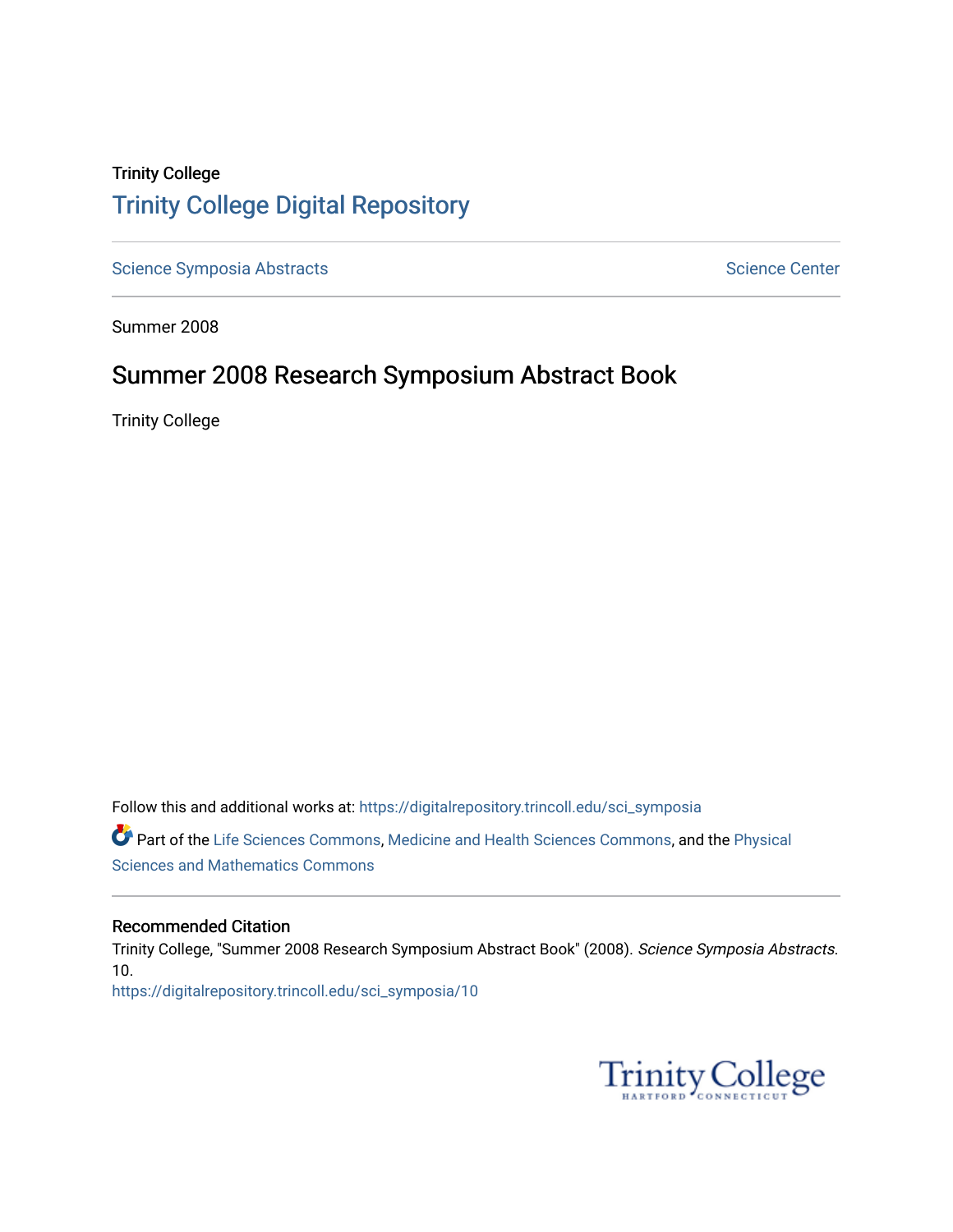# **FOURTH ANNUAL SUMMER RESEARCH SYMPOSIUM TRINITY COLLEGE**

# **TABLE OF CONTENTS**

**Poster # Title Page #**

# **BIOLOGY**

| <b>SCANNING ELECTRON MICROSCOPY OF THE PLACENTAE OF THE</b>          |  |
|----------------------------------------------------------------------|--|
| <b>VIVIPAROUS SOUAMATES NERODIA SIPEDON &amp; SCELOPORUS JARROVI</b> |  |
| Kristie Anderson '10                                                 |  |

- **2. POTENTIATION OF CHIRPING IN BROWN GHOST ELECTRIC FISH,**  *APTERONOTUS LEPTORHYNCHUS***, TO ELECTRIC SIGNALS OF HETEROSPECIFIC ELECTRIC FISH,** *BRACHYHYPOPOMUS PINNICAUDATUS* Michael Chung '11 8
- **3. AN EXAMINATION OF THE FUNCTION AND SOURCE OF COMPOUNDS WITHIN THE DEFENSIVE SECRETIONS OF THE LADYBIRD BEETLE**  *DELPHASTUS CATALINAE* Laura Eckman '09, Rick MacLeod '11, Patrick McCarthy '09 9
- **4. THE EFFECTS OF MUTATED SERRATE LIGANDS ON THE NOTCH SIGNALING PATHWAY IN** *DROSOPHILA MELANOGASTER* Gina Filloramo '10 10
- **5. WOUNDED-CELL MONOLAYER ASSAYS: THE EFFECT OF MICRORNAS ON CELL MIGRATION** Stacy Hathcox '09, Sammy Kim, M.S., Merck 11
- **6. THE ROLE OF CORTISOL IN SOCIALLY INDUCED CELL ADDITION IN THE BRAIN OF WEAKLY ELECTRIC FISH,** *APTERONOTUS LEPTORHYNCHUS* Denisa Jashari '10 11
- **7. ELYSIA CHLOROTICA: AN INVESTIGATION OF A POSSIBLE FOOD SOURCE** Elizabeth Molano '09 11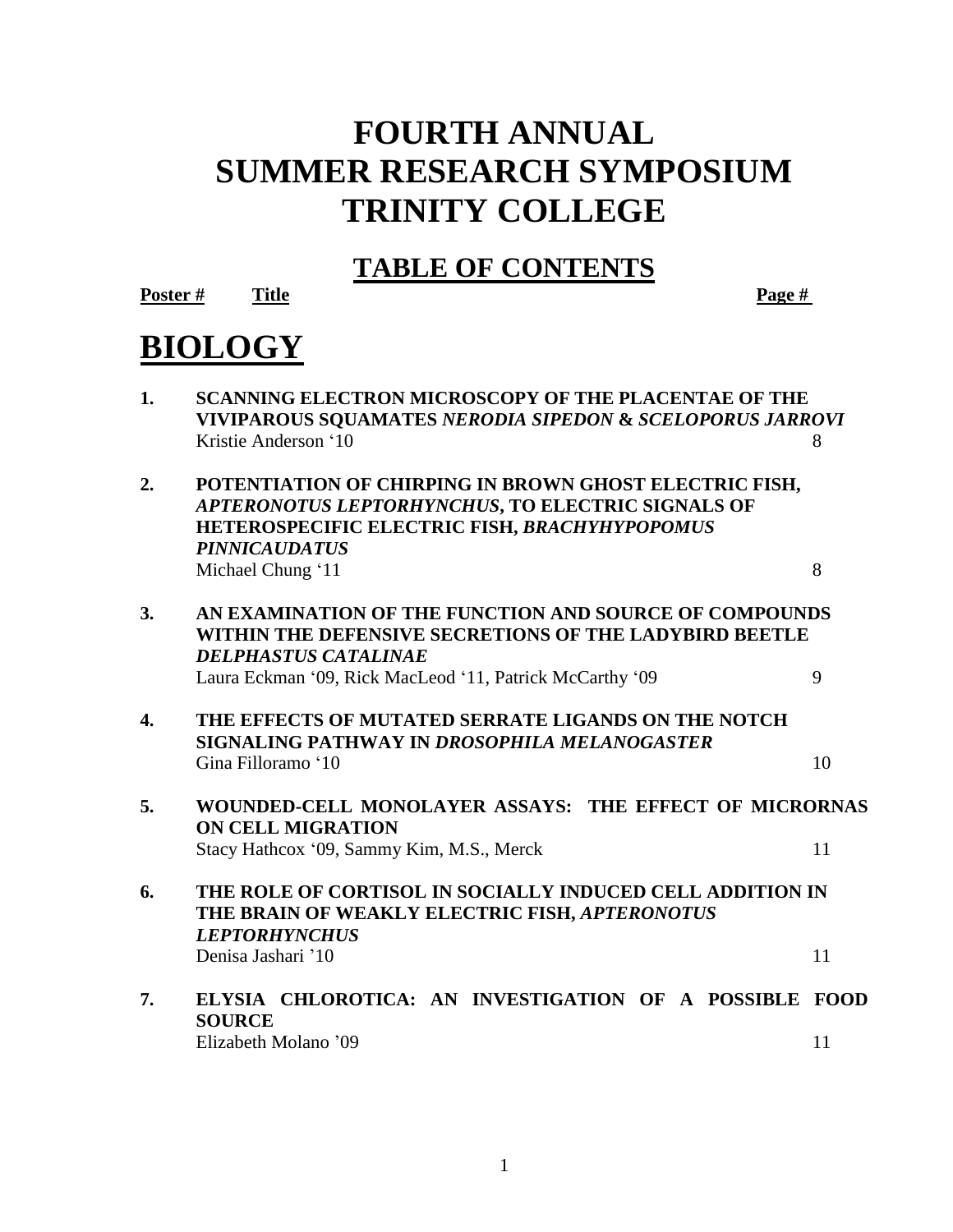|     | Poster #<br><b>Title</b>                                                                                | Page # |
|-----|---------------------------------------------------------------------------------------------------------|--------|
| 8.  | <b>LONG-TERM CHIRPING BEHAVIOR IN THE WEAKLY ELECTRIC FISH</b><br><b>APTERONOTUS LEPTORHYNCHUS</b>      |        |
|     | Kristina Pappas '10                                                                                     | 12     |
| 9.  | A STUDY OF NEST PREDATION IN AN URBAN ENVIRONMENT                                                       |        |
|     | Jessica Scordamaglia '10                                                                                | 12     |
| 10. | <b>COMPARISON OF ANNUAL SURVIVAL OF SIX FOREST NESTING BIRDS IN</b><br><b>NORTHEASTERN CONNECTICUT</b>  |        |
|     | Nathan Sell '10                                                                                         | 13     |
| 11. | DETERMINATION OF NOCTILUCA SCINTILLANS DIGESTION RATE<br>Santiago Varela '09                            | 13     |
| 12. | <b>MICROSCOPY OF THE PLACENTAL TISSUES OF THE VIVIPAROUS</b>                                            |        |
|     | SQUAMATES, NERODIA SIPEDON AND SCELOPORUS JARROVI                                                       |        |
|     | Andy Weisenfeld '11                                                                                     | 14     |
| 13. | <b>SQUIRREL ABUNDANCE IN URBAN RED-TAILED HAWK TERRITORIES</b><br>Conner Wells '09                      | 14     |
|     | <b>CHEMISTRY</b>                                                                                        |        |
|     |                                                                                                         |        |
| 14. | SYNTHESIS OF A METALLACYCLIC PENTAPEPTIDE                                                               |        |
|     | Neena Chakrabarti '09                                                                                   | 15     |
| 15. | <b>SYNTHESIS OF METALLACYCLIC PEPTIDES</b><br>Carrie Disa '09                                           | 16     |
|     |                                                                                                         |        |
| 16. | <b>INDIUM PROMOTED COUPLING IN EPOXIDE SYNTHESIS</b><br>Alden Gordon '10                                | 16     |
| 17. | NUCLEATION OF B-SHEETS USING TUNGSTEN-ALKYNE CHEMISTRY                                                  |        |
|     | Peter Hendrickson '09                                                                                   | 17     |
| 18. | <b>DEVELOPING A METHOD TO DESIGN ENE-DIYNE STRUCTURES</b>                                               |        |
|     | Jo-Ann Jee '10                                                                                          | 17     |
| 19. | <b>DESIGNING A MORE COST-EFFETIVE METHOD FOR THE SYNTHESIS OF</b><br><b>GAMMA-CARBOXYGULATAMIC ACID</b> |        |

2

**\**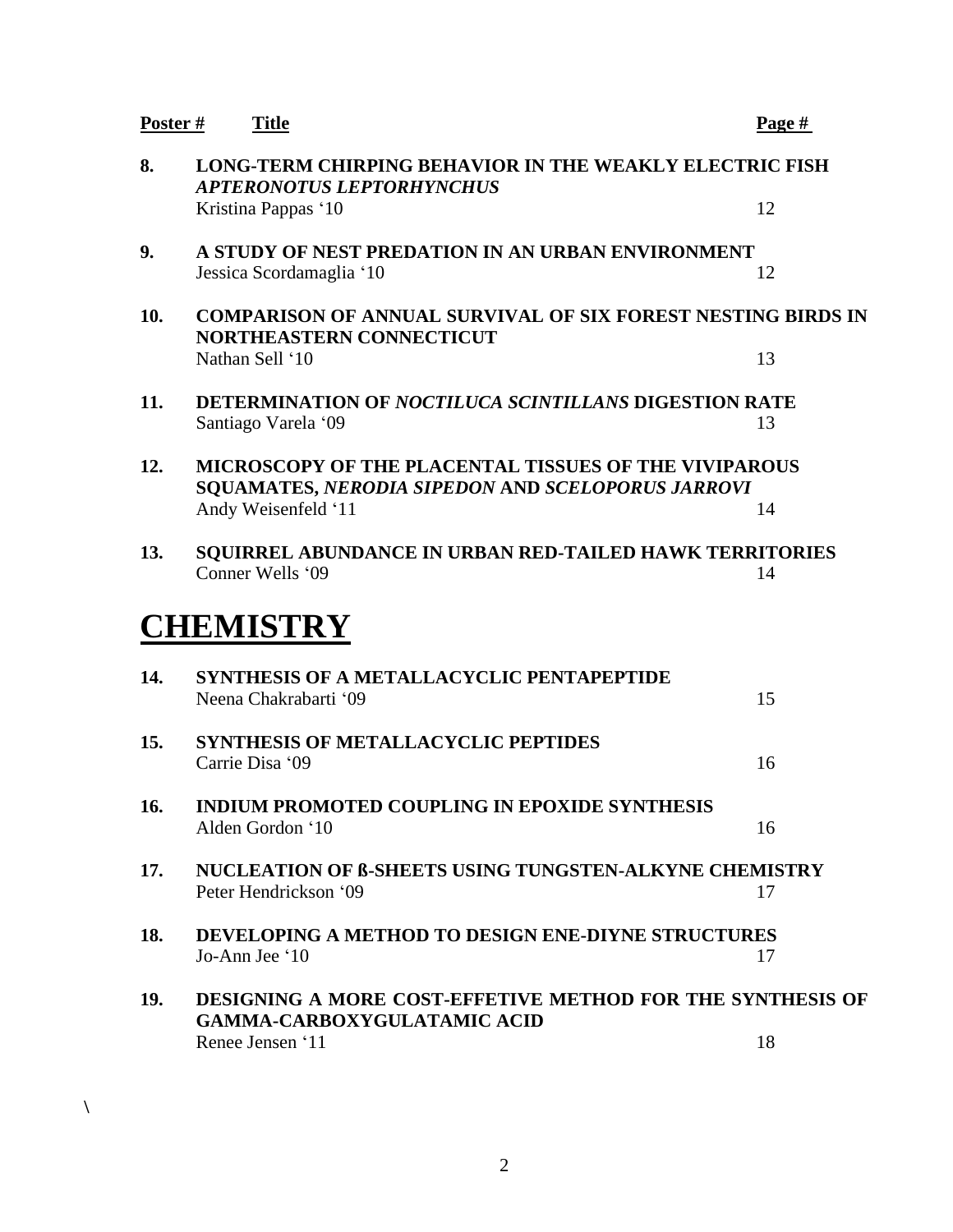| Poster # | <b>Title</b>                                                                                                     | Page # |
|----------|------------------------------------------------------------------------------------------------------------------|--------|
| 20.      | <b>IMAGING THE OSTEOCALCIN BINDING SITE ON TYPE I</b><br><b>TROPOCOLLAGEN</b>                                    |        |
|          | Piper Klemm '09                                                                                                  | 18     |
| 21.      | USING H/D EXCHANGE-MS TO DETERMINE PROTEIN DYNAMICS OF<br>AhpC, A PEROXIREDOXIN-TYPE ANTIOXIDANT ENZYME          |        |
|          | Piper Klemm '09                                                                                                  | 19     |
| 22.      | <b>OPTIMIZATION OF SUPERCRITICAL FLUID EXTRACTION CONDITIONS</b><br>FOR THE ISOLATION OF THE HALLUCINOGENIC DRUG |        |
|          | <b>DIMETHYLTRYPTAMINE FROM BOTANICAL FORMULATIONS</b><br>Michael Lee '10                                         | 19     |
|          |                                                                                                                  |        |
| 23.      | STUDY OF DNA BINDING SITES USING MALDI TOF MASS<br><b>SPECTROMETRY</b>                                           |        |
|          | Madelyn Light '09                                                                                                | 20     |
| 24.      | SYNTHESIS OF PLATINUM-COUPLED, HOMOCONJUGATED,<br><b>HYDROCARBON CAGES</b>                                       |        |
|          | John Love '10                                                                                                    | 20     |
| 25.      | USE OF GOLD LEWIS ACIDS IN AN ATTEMPT TO CATALYZE A COPE<br><b>REARRANGEMENT OR 5-EXO/6-ENDO CYCLIZATION</b>     |        |
|          | Jonathan Nyce '09                                                                                                | 21     |
| 26.      | <b>CYCLIZATION OF AN IMINE USING INDIUM METAL</b><br>Katie Pearson '10                                           | 21     |
| 27.      | SELECTIVE INDIUM PROMOTED COUPLING REACTIONS OF ALLYL AND<br><b>ALDEHYDE SYSTEMS IN VARIOUS SOLVENTS</b>         |        |
|          | Merry Smith '09                                                                                                  | 22     |
| 28.      | <b>ACCELERATING EFFECTS OF SILVER AND GOLD CATALYSTS</b>                                                         |        |
|          | Linda Tam '10                                                                                                    | 22     |
| 29.      | <b>SYNTHESIS AND CYCLIZATION OF DIPEPTIDE AND HEXAPEPTIDE</b><br><b>USING A FERROCENE LINKER</b>                 |        |
|          | Khine Wai '11                                                                                                    | 22     |
|          |                                                                                                                  |        |
|          | <b>COMPUTER SCIENCE</b>                                                                                          |        |

**30. CREDENTIALING APPLICATION FOR DISASTER RESPONSE** Antonio Alcorn '09, Dimitar Gochev '11, Eli Fox-Epstein '10, James Jackson '10 23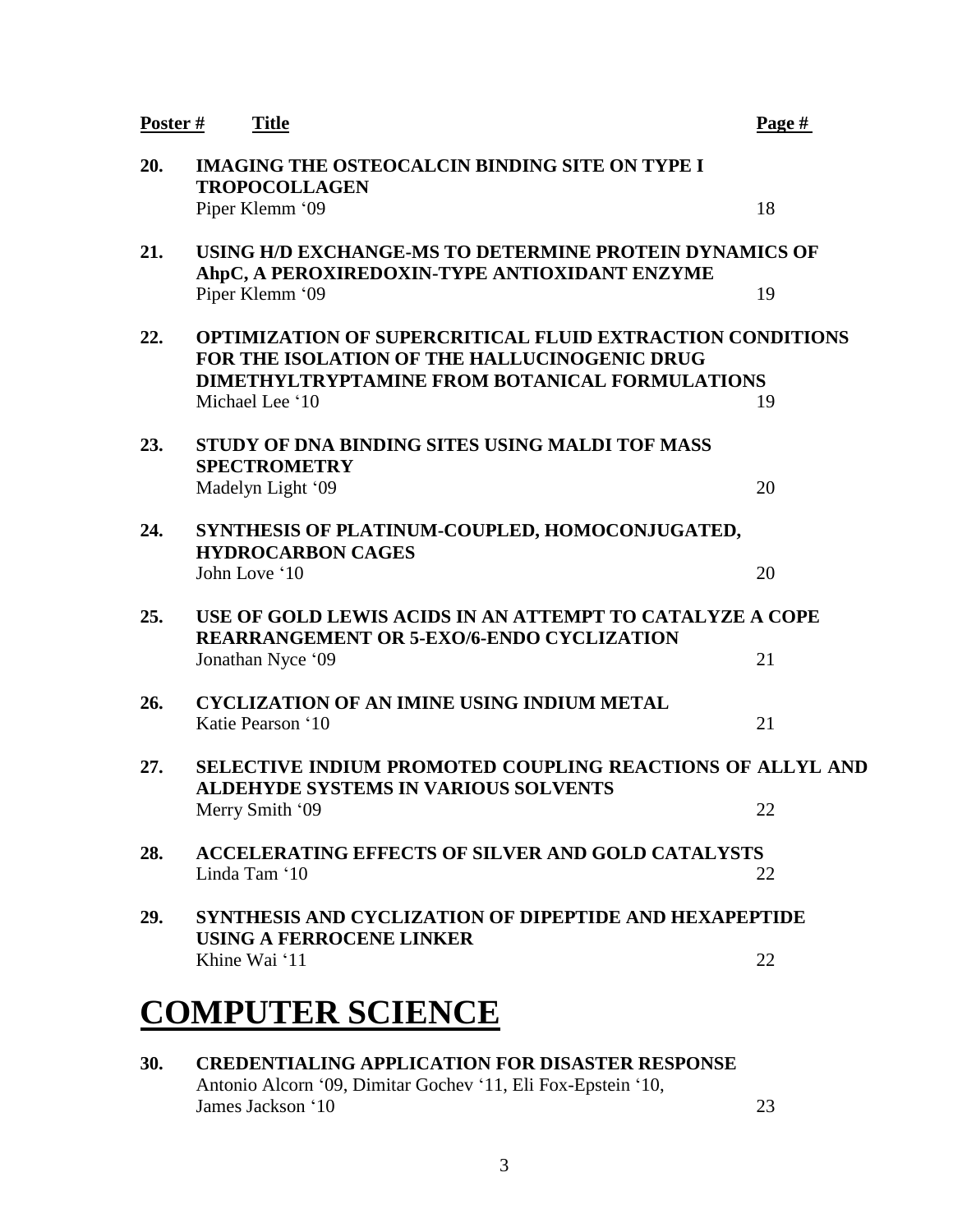| Poster # | <b>Title</b>                                                                                                                                                          | Page # |
|----------|-----------------------------------------------------------------------------------------------------------------------------------------------------------------------|--------|
| 31.      | "APPTRAC" LAB MANAGEMENT SOFTWARE FOR LITERACY<br><b>VOLUNTEERS OF GREATER HARTFORD</b><br>Christopher Fei '10, Sarah Thayer '10, ErneL Wint '09,<br>Myles Garvey '10 | 24     |
| 32.      | STRUCTURED NUMERIC AND IMAGE UPLOAD SUPPORT FOR OPENMRS<br>Rachel Foecking '11, Vinit Agrawal '10                                                                     | 24     |
| 33.      | PORTABLE OPEN SEARCH AND IDENTIFICATION TOOL<br>Prasanna Gautam '11                                                                                                   | 25     |
| 34.      | USING FREE AND OPEN SOURCE SOFTWARE TO DETECT THE SPREAD<br><b>OF DISEASE</b><br>Juan Pablo Mendoza '10, Qianqian Lin '11                                             | 25     |
|          | <b>ENGINEERING</b>                                                                                                                                                    |        |
| 35.      | <b>REAL TIME IMPLEMENTATION OF EDGE DETECTION ALGORITHM</b><br><b>USING FPGA</b>                                                                                      |        |
|          | Sagar Bhandari '09                                                                                                                                                    | 26     |
| 36.      | <b>CORRELATION DIMENSION AND DIMENSIONAL COMPLEXITY</b><br><b>ESTIMATION OF REM EEG SIGNALS</b>                                                                       |        |
|          | Adam Grare '10, Ankit Saraf '10                                                                                                                                       | 27     |
| 37.      | <b>HEART SIGNAL ANALYSIS</b><br>Ankit Saraf '10, Adam Grare '10                                                                                                       | 27     |
| 38.      | <b>AUTOMATIC LIGHT TRACKING SYSTEM</b><br>Rahul Shakya '11                                                                                                            | 27     |

# **ENVIRONMENTAL SCIENCE**

- **39. A CHEMICAL WATER QUALITY ASSESSMENT OF THE NORTH BRANCH PARK RIVER AND ITS TRIBUTARIES** Vicky Done '11 28
- **40. ENVIRONMENTAL SCIENCE FIELD TRIP TO ICELAND, AUGUST 2008** Susan Juggernauth '09, Colby Tucker '09, Steve Sobolewski '10, Chamae Munroe '10, Elisabeth Cianciola '10, Nathan Sell '10, Katie Sausen '10, Brittany Price '10, Jeff McNamara '11, Emily Quinton '11 28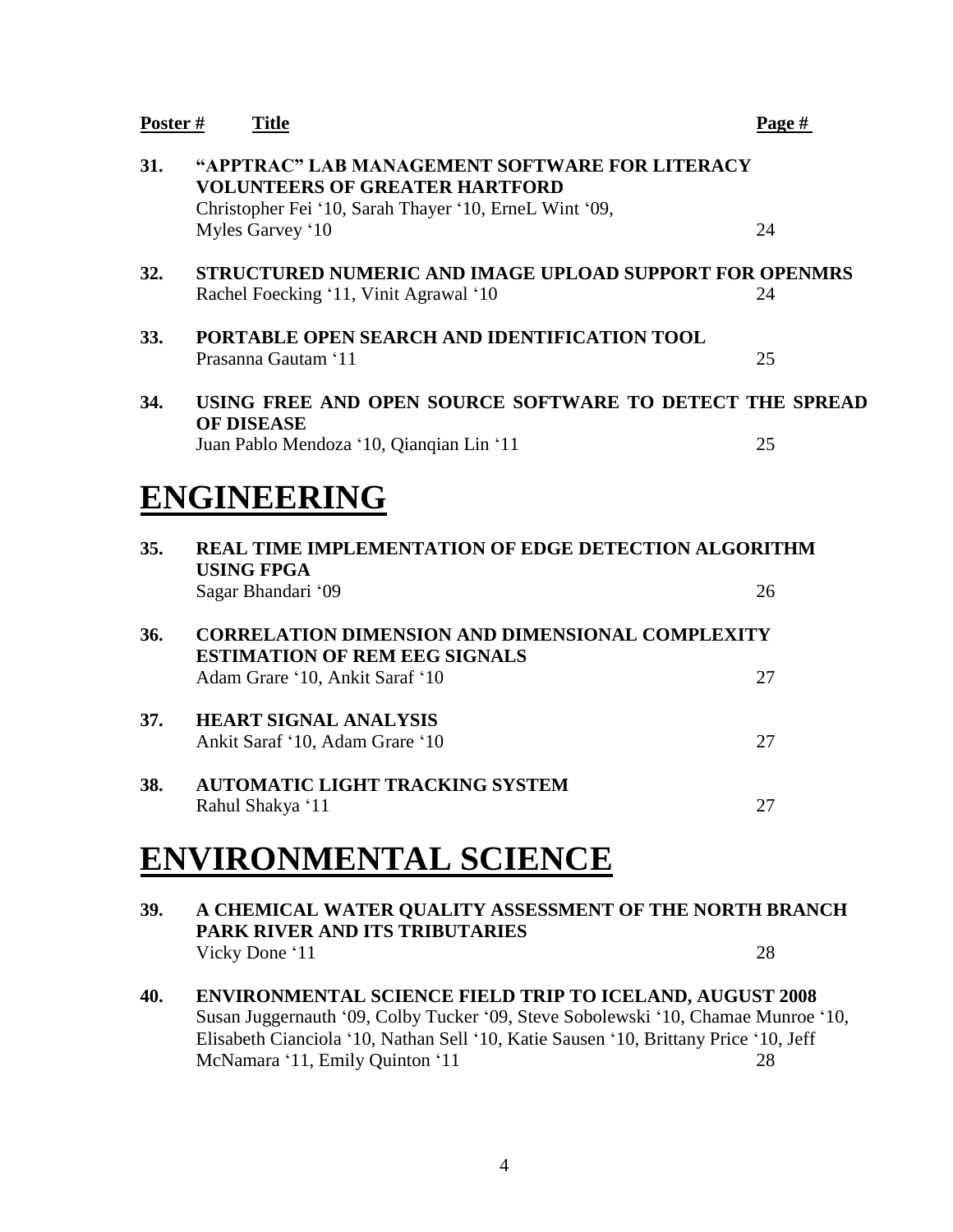| Poster # | <b>Title</b>                                                                                                                             | Page # |
|----------|------------------------------------------------------------------------------------------------------------------------------------------|--------|
| 41.      | WATER QUALITY ANALYSIS FOR THE NORTH BRANCH PARK RIVER:<br><b>MACRO INVERTEBRATES AND FECAL COLIFORM</b>                                 |        |
|          | Caroline Lewis '09                                                                                                                       | 29     |
| 42.      | FORAGING RESPONSE TO PREDATION RISK OF GREY SQUIRRELS IN AN<br><b>URBAN ENVIRONMENT</b>                                                  |        |
|          | Baltazar Ramos "11                                                                                                                       | 29     |
| 43.      | WATER QUALITY PROFILE OF THE PARK RIVER WATERSHED<br>Lucille Schiffman '10, Caroline Lewis '09                                           | 30     |
| 44.      | <b>CLIMATE RECONSTRUCTION ON THE BASIS OF MAGNETIC PROPERTIES</b><br><b>OF LAKE SEDIMENTS</b>                                            |        |
|          | Pooja Shakya '11                                                                                                                         | 30     |
| 45.      | <b>CHARACTERISTICS OF RED-TAILED HAWK (BUTEO JAMAICENSIS) NEST</b><br><b>SITES IN HARTFORD, CT</b>                                       |        |
|          | Frances Thomas '10                                                                                                                       | 31     |
|          | MATHEMATICS                                                                                                                              |        |
| 46.      | <b>EXPLORATIONS INTO MULTIDIMENSIONAL CONTINUED FRACTIONS</b><br>Saroj Aryal '09                                                         | 31     |
|          | NEUROSCIENCE                                                                                                                             |        |
| 47.      | <b>EFFECTS OF ACUTE STRESS ON THE ELECTROPHYSIOLOGY AND</b><br>NEUROCHEMISTRY OF THE BRAIN IN NEONATALLY ISOLATED ADULT<br><b>RATS</b>   |        |
|          | Kaitlin Gaffney '09                                                                                                                      | 32     |
| 48.      | THE EFFECTS OF NEONATAL ISOLATION ON SYNAPTIC PLASTICITY IN<br>THE MPFC-BLA PATHWAY IN FREELY BEHAVING ADULT RATS                        |        |
|          | Kaitlin Haines '09, Urey Chow '09, Angela Colantonio '11                                                                                 | 33     |
| 49.      | <b>PROSTAGLANDIN E2 REDUCES ROTENONE-INDUCED APOPTOSIS IN</b><br><b>SH-SY5Y CELLS</b>                                                    |        |
|          | Ariana Mullin '09                                                                                                                        | 33     |
| 50.      | <b>MITOCHONDRIAL FUNCTION IN RODENTS FED A KETOGENIC DIET</b><br>Tiffany Ruiz '10, Julia Svedova '11, DJ Patrick '11, Ritika Chandra '10 | 34     |
|          |                                                                                                                                          |        |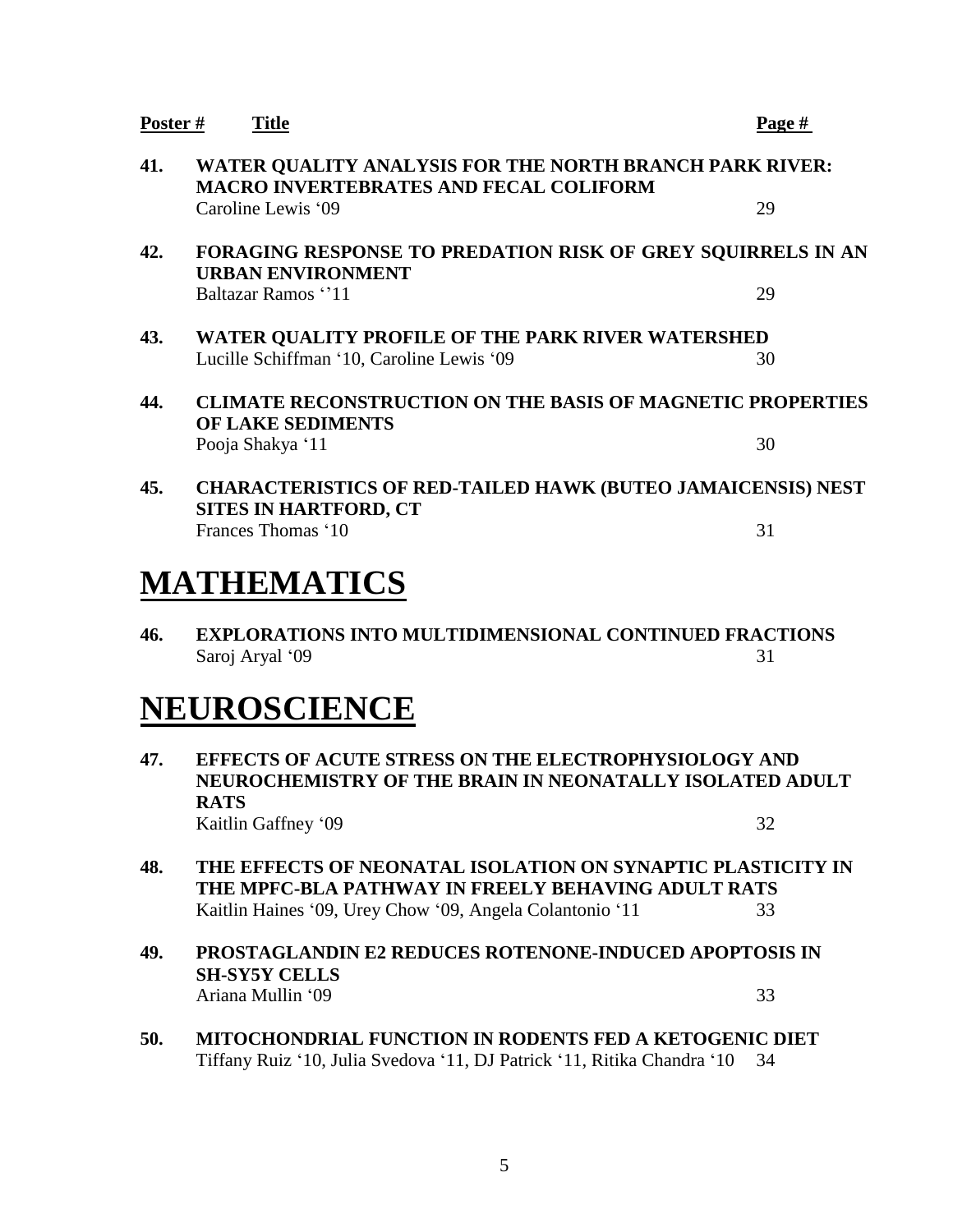| Poster# | <b>Title</b>                                                                                                                                     | Page # |
|---------|--------------------------------------------------------------------------------------------------------------------------------------------------|--------|
| 51.     | TESTING THE EFFICACY OF THE KETOGENIC DEIT (KD) AS AN ANTI-<br><b>INFLAMMATORY AGENT</b>                                                         |        |
|         | Tracey Suter '11, David Patrick '11, Ian Hendry '07                                                                                              | 35     |
|         | <b>PHYSICS</b>                                                                                                                                   |        |
| 52.     | <b>COINCIDENCE COUNTING USING FPGA</b><br>Mahmudul Chowdhury '09                                                                                 | 35     |
| 53.     | <b>QUANTUM RANDOMNESS IN OPTICAL PROCESSES</b><br>Matthew Bermudez '09                                                                           | 35     |
| 54.     | <b>LOW COST COINCIDENCE COUNTING MACHINCES USING FIELD</b><br>PROGRMABBLE GATE ARRAY FOR INTERNAL SIGNAL GENERATION<br>AND ENHANCED DATA OUTPUT  |        |
|         | Sarthak Khanal '11                                                                                                                               | 36     |
|         | <b>PSYCHOLOGY</b>                                                                                                                                |        |
| 55.     | HUMAN TIMING UNDER AUDITORY AND VISUAL STIMULATION<br>Chao Liao '11                                                                              | 36     |
| 56.     | THE ROLE OF CULTURAL VALUES IN COPING WITH STRESS AMONG<br><b>LATINO COLLEGE STUDENTS</b>                                                        |        |
|         | Radmila Paneva '09                                                                                                                               | 37     |
|         | <b>AV DAVIS FELLOWS</b>                                                                                                                          |        |
| 57.     | LIVING ART AS FESTIVAL PERFORMANCE: RAMAYANA<br>REENACTMENTS IN TRINIDAD AND CAMBODIA                                                            |        |
|         | Jean Ahn '09                                                                                                                                     | 37     |
| 58.     | <b>OLD NORTH: A HISTORIC CEMETERY IN DISTRESS</b><br>Henry Arneth '10                                                                            | 38     |
| 59.     | <b>TECHNOLOGY LITERACY IN THE MIDDLE OF THE WORLD:</b><br>TRINFO CAFÉ'S INTERNET TECHNOLOGY TRAINING IN SÃO TOMÉ AND<br>PRINCIPÉ AND IN HARTFORD |        |
|         | Jason Azevedo '08                                                                                                                                | 39     |
| 60.     | RACIAL DISPARITY AND CONNECTICUT'S DRUG POLICY<br>Michael Blottin '10                                                                            | 40     |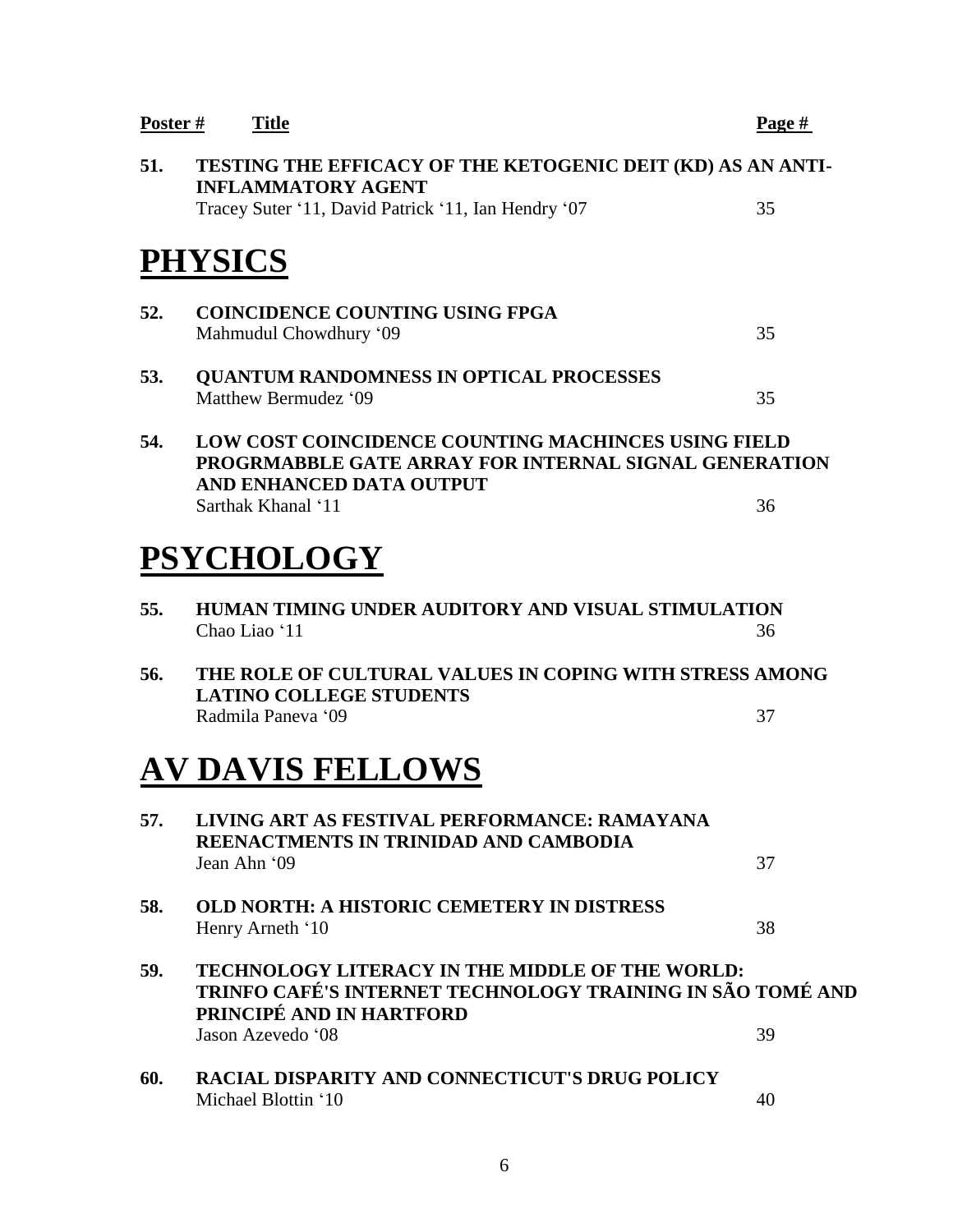| Poster # | <b>Title</b>                                                                                          | Page # |
|----------|-------------------------------------------------------------------------------------------------------|--------|
| 61.      | AV DAVIS FELLOWSHIP: INTERNSHIP AT ACLU OF CONNECTICUT<br>Ariana Davis '09                            | 40     |
| 62.      | POPULAR MOVEMENTS OF THE BOLIVARIAN REPUBLIC OF<br><b>VENEZUELA</b>                                   |        |
|          | Dzheni Dilcheva '09                                                                                   | 41     |
| 63.      | THE POWER OF ART IN EDUCATION: MOVEMENT, CONTROL, AND THE<br><b>FUTURE</b>                            |        |
|          | Cagney JeanBaptiste '08                                                                               | 41     |
| 64.      | HARTFORD'S ARTS AND CULTURAL INSTITUTIONS AS CIVIC AND<br><b>ECONOMIC ENGINES</b>                     |        |
|          | Michael Magdelinskas' 11, Julianne Garbarino '11                                                      | 42     |
| 65.      | AN EXPLORATION OF THE HOMELESSNESS PROBLEM IN HARTFORD,<br>CT AND HARARE, ZIMBABWE                    |        |
|          | Christine Mwaturura '09                                                                               | 42     |
| 66.      | A DREAM<br>Bryan Quick '10                                                                            | 43     |
| 67.      | <b>INDIGENOUS VOICES OF CONNECTICUT</b><br>Lee Mixashawn Rozie '12                                    | 43     |
| 68.      | MY INTERNSHIP WITH THE HARTFORD ADVOCATE: RECONSIDERING<br><b>THE HARTFORD STIGMA</b>                 |        |
|          | Megan Schlichtig '10                                                                                  | 44     |
| 69.      | THE IMPACT OF IMMIGRATION ON THE ECONOMY OF HARTFORD PRE<br><b>AND POST 9/11</b>                      |        |
|          | Madai Velez '09                                                                                       | 45     |
| 70.      | <b>HOUSE STYLES OF HARTFORD</b><br>Yuwei Xie '11                                                      | 45     |
| 71.      | <b>STORYLINES ACROSS THE GLOBE: THE ROLE OF MODERN</b><br>STORYTELLING IN CREATING GLOBAL COMMUNITIES |        |
|          | Csenge Zalka '11                                                                                      | 46     |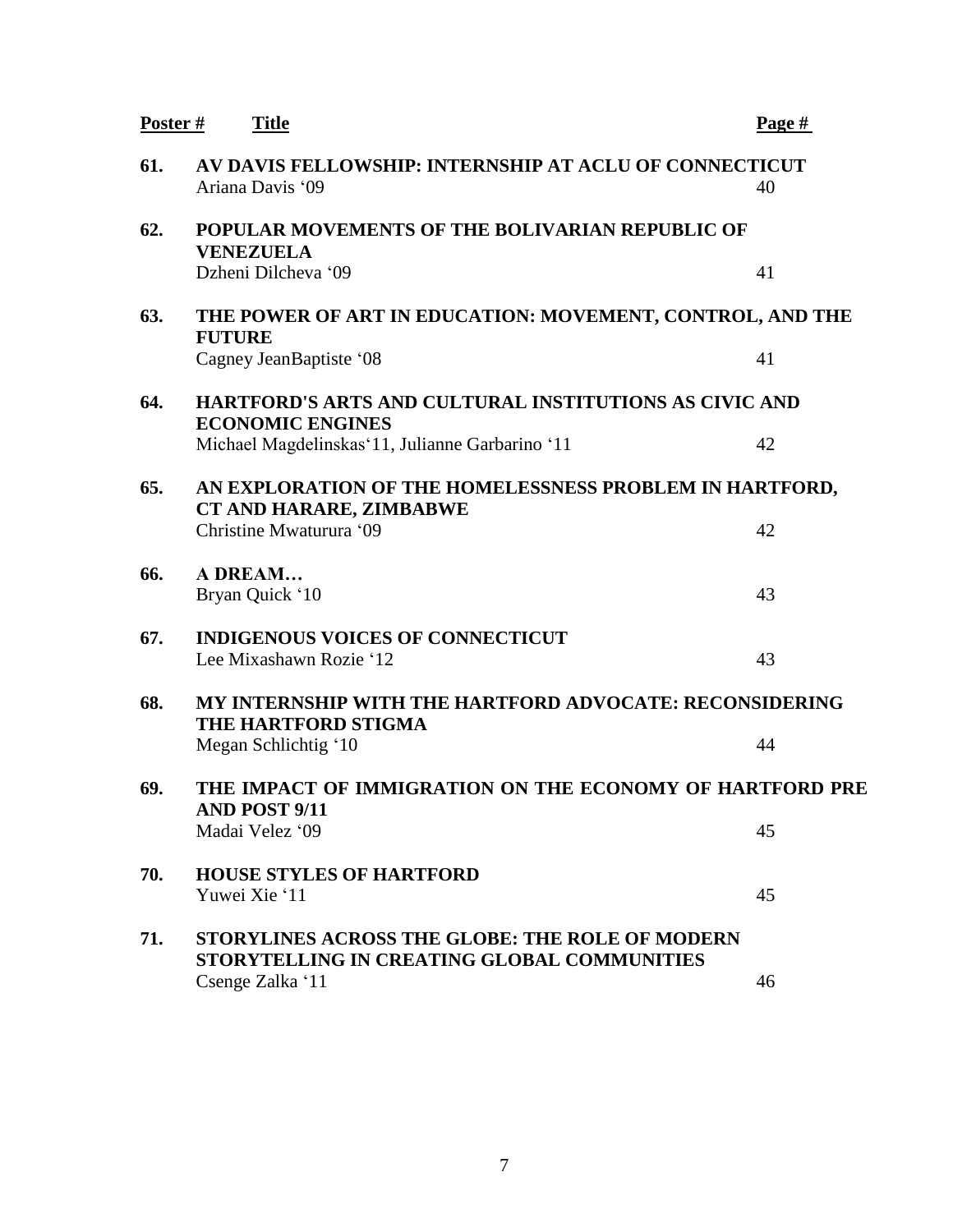# **BIOLOGY**

#### **1.**

### **SCANNING ELECTRON MICROSCOPY OF THE PLACENTAE OF THE VIVIPAROUS SQUAMATES** *NERODIA SIPEDON* **&** *SCELOPORUS JARROVI*

Kristie Anderson '10

Faculty Sponsors: Daniel Blackburn, Ann Lehman

In live-bearing lizards and snakes, pregnant females provide oxygen, water and nutrients to their embryos by means of placentas. Techniques of scanning electron microscopy were used to investigate the structure and function of the placentas of embryos of the viviparous water snake, *Nerodia sipedon*, and viviparous mountain spiny lizard, *Sceloporus jarrovi*. Early results suggest that *N. sipedon* exhibits similar morphological features to those of other thamnophiine snakes, including a vestigial shell membrane, a yolk sac placenta, and an attenuated, highly vascularized allantoplacenta, which appears to be specialized for interhemal exchange. *S. jarrovi* also exhibits two placentas, which persist through the end of gestation: an allantoplacenta and a yolk sac placenta. The yolk sac placenta of *S. jarrovi*, previously described as simple and transitory, shows unusual specializations for maternal – fetal exchange, including intimate folding of the maternal and fetal epithelia over a region containing a concentration of debris, including shed pieces of shell membrane, large yolk droplets, and degenerating cells. Contrary to previous belief, the yolk sac placenta of *S. jarrovi*, is associated with a true omphalallantoic complex. Through the loss of the shell membrane, the highly vascularized uterine epithelium and chorioallantois of *S. jarrovi* are directly apposed, making the allantoplacenta an ideal site for gas exchange. *S. jarrovi* is an ideal species for study, as the genus *Sceloporus* also includes oviparous species, from which viviparity has independently evolved four times. Likewise, the similarity between the cellular structure of the placentae of the thamnophiine snakes, including *N. sipedon*, and the extraembryonic membranes of the more distantly related oviparous corn snake, *Pituophis guttata*, suggest a common ancestral origin. Thus, cellular features of the placentas of *S. jarrovi*, and *N. sipedon* can provide insight into the function of squamate placental membranes and ultimately, their evolution.

**2.**

## **POTENTIATION OF CHIRPING IN BROWN GHOST ELECTRIC FISH,**  *APTERONOTUS LEPTORHYNCHUS***, TO ELECTRIC SIGNALS OF HETEROSPECIFIC ELECTRIC FISH,** *BRACHYHYPOPOMUS PINNICAUDATUS* Michael Chung '11 Faculty Sponsor: Kent Dunlap

Previous studies show that intraspecifically, both low frequency (0 - 300 Hz) and high frequency (300+ Hz) signals potentiate chirping in *Apteronotus leptorhynchus*. This study investigates whether or not the low frequency component of the electric signal of *Brachyhypopomus pinnicaudatus* potentiates chirping in *A. leptorhynchus*. A tubular chamber, connected to a speaker and a computer for recording and playback, was used to prevent the fish from moving during recording and playback. Software Canary was used to record electric signals of *B. pinnicaudatus* and to filter out low frequency components of the signal to generate a "high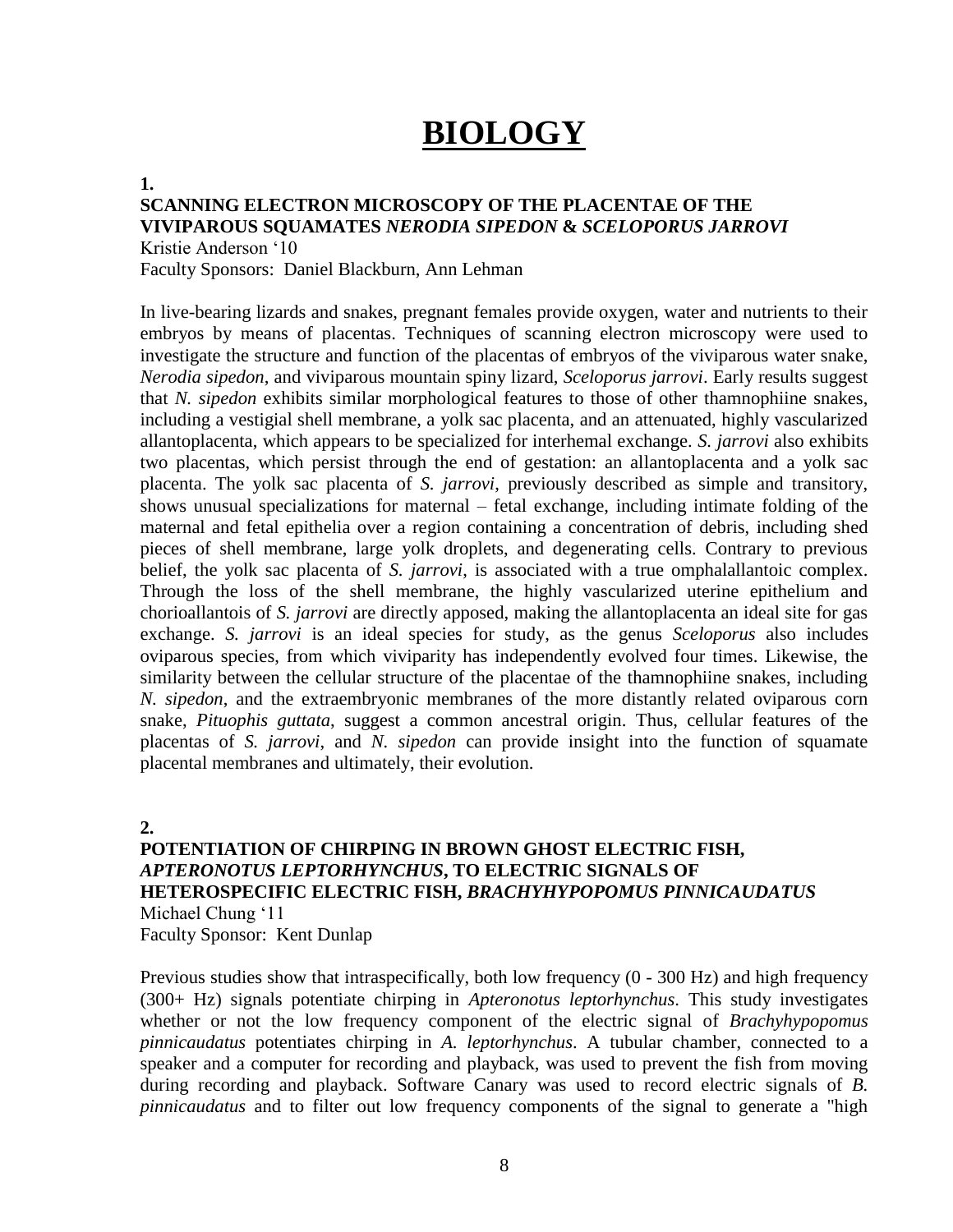frequency only" signal. High frequency and low+high (the entire signal) frequency components of the signal of *B. pinnicaudatus* were played to nine *A. leptorhynchus*. Fish were allowed ten minutes to adjust to the playback tank's water, played the first signal, allowed three minutes rest then played the final signal. Signal frequency sequence combinations were either low+high followed by high or high followed by high. Chirps were counted by ear. The total numbers of chirps from all nine *A. leptorhynchus* in response to initial low+high frequency playback, initial high frequency playback, secondary high frequency playback after initial low frequency playback and secondary high frequency playback after initial high frequency playback were obtained. Neither low nor high signals of *B. pinnicaudatus* potentiate chirping in *A. leptorhynchus*. Because potentiation was not observed, further studies are needed to assess whether or not the low frequency component of the electric signal of *B. hypopomus* is responsible for chirping potentiation in *A. leptorhynchus.*

#### **3.**

### **AN EXAMINATION OF THE FUNCTION AND SOURCE OF COMPOUNDS WITHIN THE DEFENSIVE SECRETIONS OF THE LADYBIRD BEETLE** *DELPHASTUS CATALINAE*

Laura Eckman '09, Rick MacLeod '11, Patrick McCarthy '09 Faculty Sponsor: Scott Smedley

This study investigated compounds found in the defensive secretions of two life stages of the ladybird beetle *Delphastus catalinae* (Coleoptera: Coccinellidae). In the larval and pupal forms, this beetle is covered in hollow setae that secrete a liquid shown to deter certain predatory insects. In this study, we employed scanning electron microscopy to image these structures. While many ladybird beetles possess defensive alkaloids, *D. catalinae* is unique in producing quinonoids, with novel structures, and germacrene sesquiterpenes. We used *D. catalinae* larvae to ascertain whether the germacrene sesquiterpenes found in the pupal defensive secretion are sequestered from the diet or synthesized *de novo* by the beetles themselves. Larvae, which prey upon eggs and juveniles of the whitefly *Bemisia tabaci*, were fed eggs coated with a labeled form of sodium acetate, a potential precursor of the sesquiterpenes, and raised to the pupal stage. When the pupal secretion was analyzed, the sesquiterpenes contained within showed no incorporation of the label. This conflicts with preliminary evidence as it suggests that the sesquiterpenes are sequestered from the environment. The quinonoids in the secretion were shown to incorporate the label however, suggesting that these compounds are produced *de novo*. Additionally, we performed a bioassay using the ant *Crematogaster lineolata* to determine whether the germacrene sesquiterpenes serve a defensive role. Isolated sesquiterpenes were applied to dead fruit flies (*Drosophila*), which, along with solvent controls, were then presented to foraging colonies of *C. lineolata*. The colonies were observed for one hour and their behavior towards the flies was then analyzed to determine whether the sesquiterpenes had a deterrent effect. The ants' removal rate of sesquiterpene-coated flies was significantly lower than their removal rate of controls, suggesting that the germacrene sesquiterpenes function as a chemical defense for the pupal *D. catalinae*.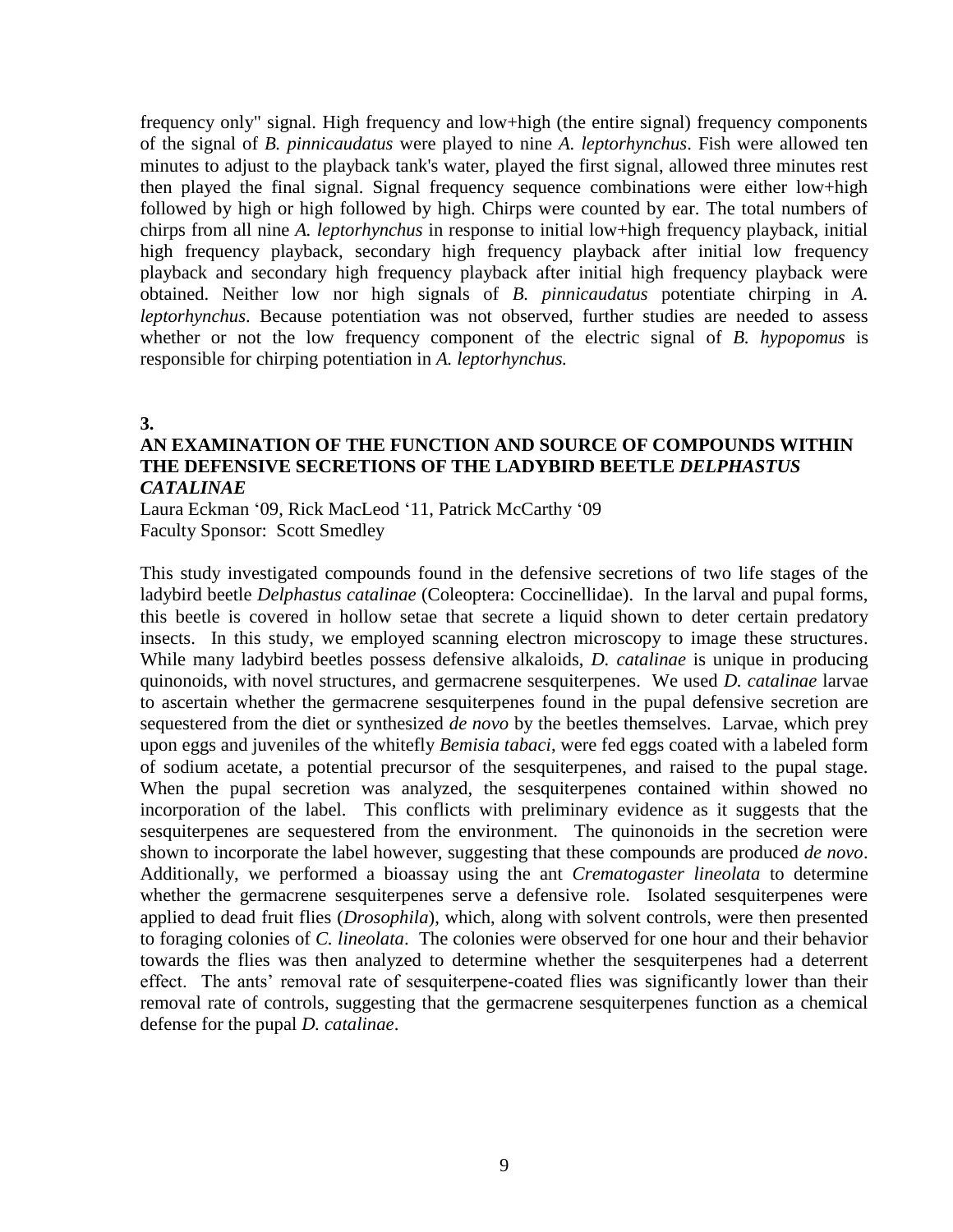# **4. THE EFFECTS OF MUTATED SERRATE LIGANDS ON THE NOTCH SIGNALING PATHWAY IN** *DROSOPHILA MELANOGASTER*

Gina Filloramo '10 Faculty Sponsor: Robert Fleming

In *Drosophila melanogaster*, communication between neighboring cells is accomplished via the highly conserved Notch signaling pathway which is associated with the ligands, Delta and Serrate. Interaction between these ligands and the notch receptor induces a cascade of reactions to induce a cell's specific fate. Comprised of 36 epidermal growth factor-like repeats, notch receptors have both a transmembrane and intracellular domain. The ligand serrate has a small hydrophobic intracellular domain and an extracellular hydrophilic portion with 14 EGF-like repeats. A unique hydrophobic region exists between the fifth and sixth EGF-like repeat and is believed to gives the ligand its unique properties. Unlike other ligands, serrate has the ability to inhibit notch expression on its own cell surface (cis-inhibition) and to activate notch on neighboring cells (trans-activation). Expression of notch is observed with analysis of imaginal wing discs.

When a mutated form of serrate was created in which the hydrophobic region as well as neighboring amino acids were removed, serrate lost its ability to cis-inhibit. To understand this phenomenon, the mutated ligand was altered by removing only the hydrophobic region of the extracellular domain. Both cis-inhibition and trans-activation occurred. Phenotypically, the imaginal wing discs were similar to the wildtype. Another altered form of the mutated ligand was constructed by deleting the entire sixth EGF-like sequence. This research aimed to insert the DNA without the sixth repeat into a PUAST vector which is compatible with the Drosophila genome to observe how this modified form affected the expression of notch.

A separate experiment sought to explore another facet of the serrate ligand. The dominant negative form of the wildtype serrate ligand, Serrate Transmembrane (SerrTM) lost its intercellular domain and failed to activate notch in adjacent cells. In comparison, the mutated form lacking the hydrophobic region (HydroΔ) acted like the wildtype and still possessed the ability to activate neighboring cells. To determine if it is possible for cells to gain the ability to activate notch on its own cell surface, this research attempted to build a new construct by inserting these forms in a bluescript vector.

Due to repeated unsuccessful ligations, both experiments analyzing the properties of various forms of serrate were not carried out in full. Continued attempts at creating each respective construct will allow for a better understanding of how the original mutated serrate ligand functions within *Drosophila Melanogaster.*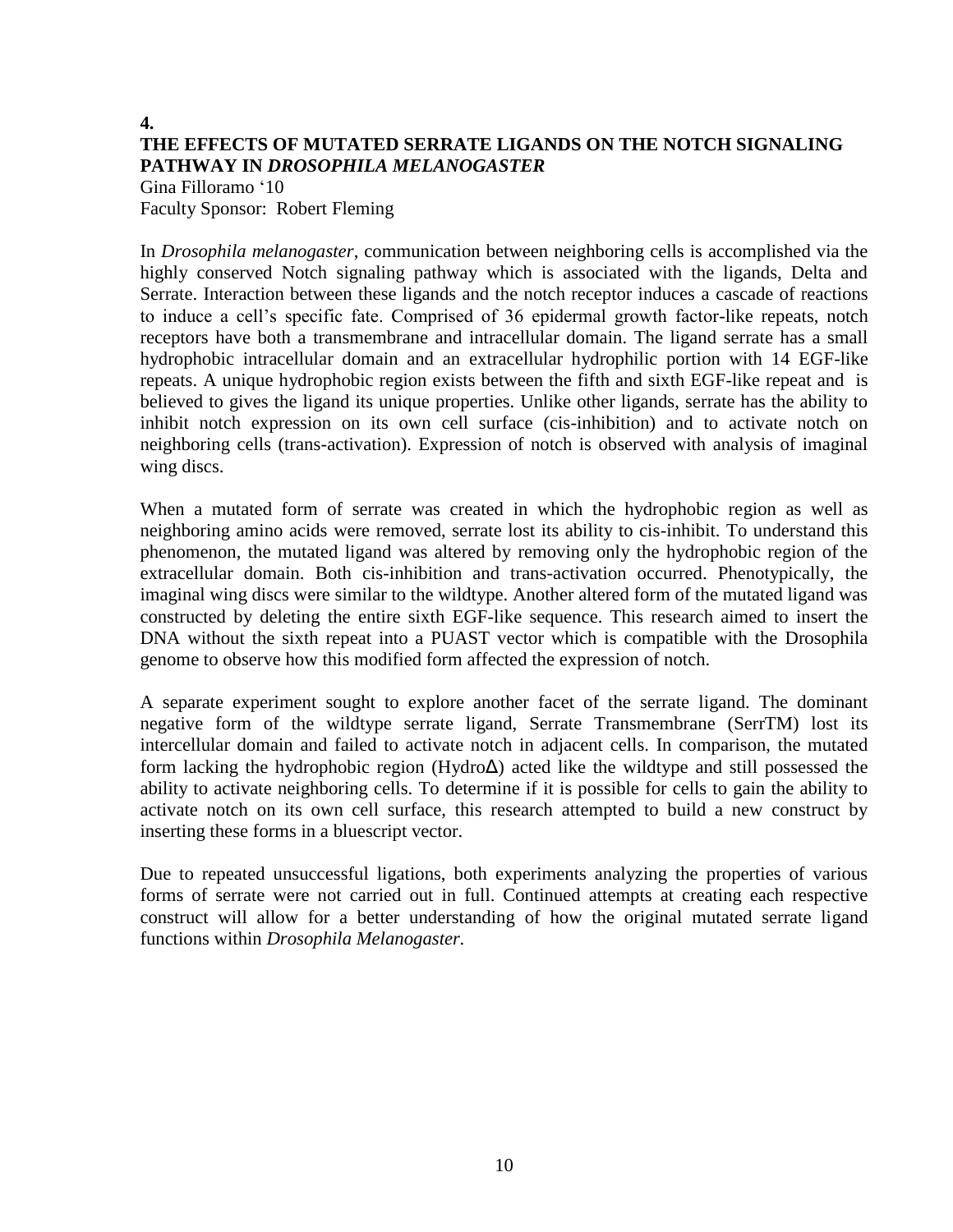## **5.**

# **WOUNDED-CELL MONOLAYER ASSAYS: THE EFFECT OF MICRORNAS ON CELL MIGRATION**

Stacy Hathcox '09, Sammy Kim, M.S., Merck Faculty Sponsor: Irena Ivanovska PhD, Merck Advisor/Manager

MicroRNAs (miRNAs) are short sequences of non-coding RNAs that influence gene expression and have been found to play a role in cell proliferation, tissue specification, and development of cancer. Today, scientists are researching miRNAs in order to determine their cellular functions, and to determine possible therapeutic usage. The mechanism of cancer metastasis is also of interest to the scientific community from the direct correlation of cancer metastasis to cancer caused death. Cell migration is linked to cancer cell metastasis, and this research project was focused on developing and discovering microRNAs that may affect cell migration, and thus also affect metastasis. RKO, a colon cancer cell line, was transfected with various microRNAs. miR126 enhanced cell migration slightly more than the mock, while transfections with miR204 and miR335 did not increase cell migration.

### **6.**

# **THE ROLE OF CORTISOL IN SOCIALLY INDUCED CELL ADDITION IN THE BRAIN OF WEAKLY ELECTRIC FISH,** *APTERONOTUS LEPTORHYNCHUS* Denisa Jashari '10

Faculty Sponsor: Kent Dunlap

In weakly electric fish, *Apteronotus leptorhynchus* long term social interaction increases plasma cortisol levels, modifies both electrocommunication behavior and promotes brain cell addition*.*  Social interaction may achieve its effects on brain plasticity through cortisol, or it could have an independent effect on brain plasticity. To distinguish between these two possibilities, we experimentally blocked the glucocorticoid receptors using RU486 in isolated and paired fish to see if it diminishes the effect of social interaction on brain plasticity.

Our preliminary results suggest that the glucocorticoid receptor blocker decreases rates of cell proliferation in both the paired and isolated treatment groups. Paired fish implanted with RU486 show higher rates of cell proliferation than the isolated fish, which suggests that social interaction has an influence on cell proliferation beyond its action through cortisol.

# **7.**

## **ELYSIA CHLOROTICA: AN INVESTIGATION OF A POSSIBLE FOOD SOURCE**

Elizabeth Molano '09 Faculty Sponsor: Kathleen Archer

Elysia chlorotica are a variety of sea slugs whose diets tend to be very specific: slugs found in Martha's Vineyard are known to eat Vaucheria litorea algae that grows in the region, and maintain a symbiotic relationship with the undigested chloroplasts of the algae. E. chlorotica are also in Nova Scotia, as is the algae type Vaucheria compacta. Since V. compacta is more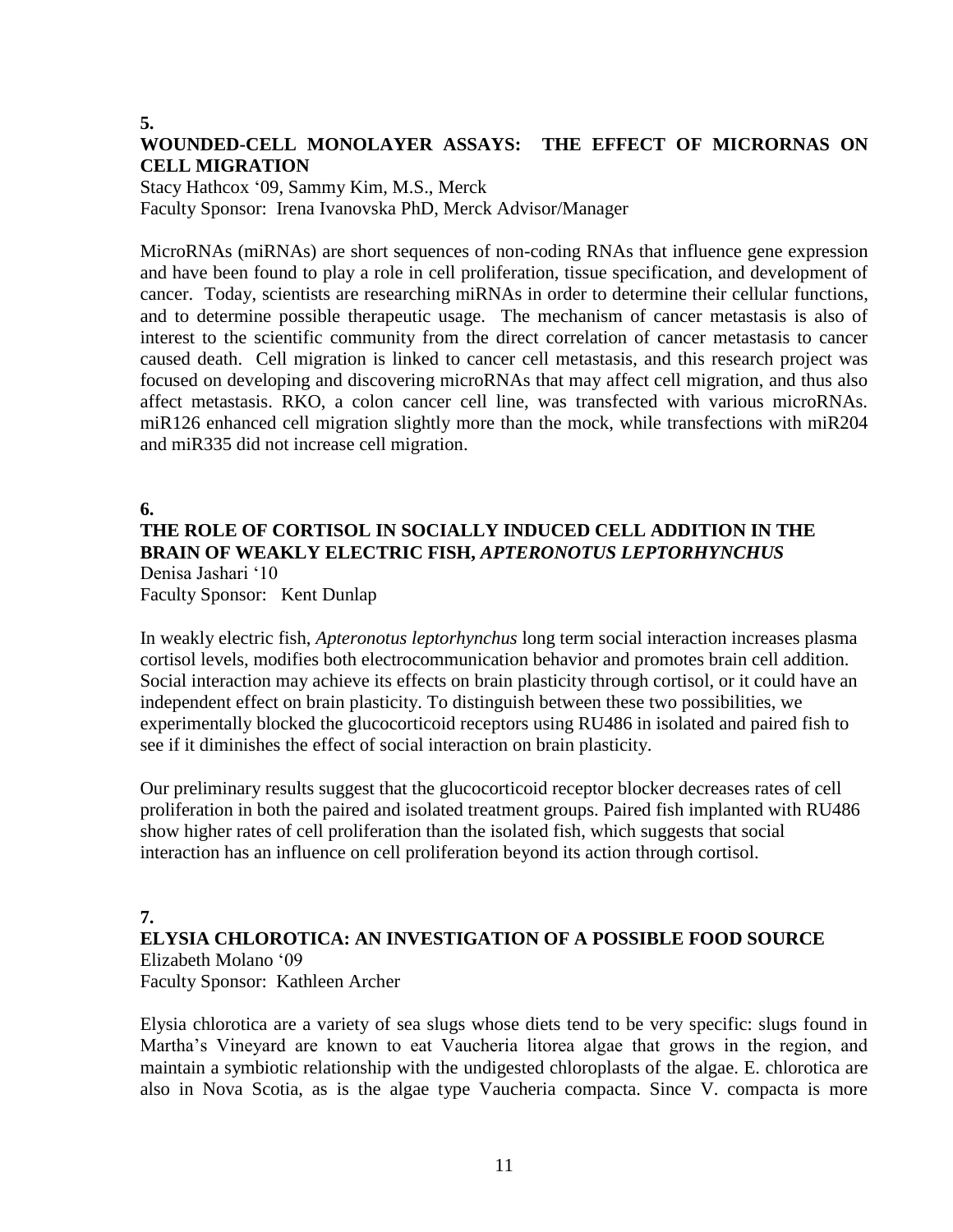abundant in the Nova Scotia region, we investigated the diets of E. chlorotica from Martha's Vineyard and E. chlorotica from Nova Scotia to determine whether the latter also eat Vaucheria compacta. We sought to distinguish one algal sequence from another by comparing the DNA sequence of a certain region of the chloroplast genome present in all plants, specifically the rbcL gene. Slight differences in the sequences would determine which algae the slugs in Nova Scotia eat. To obtain the DNA sequence, we employed PCR induced by primers from the rbcL gene. Continuing with gel electrophoresis, we were able to amplify the gene in both types of slugs and both types of algae. The amplified DNA has been sent to the University of Maine's sequencing facility to be sequenced.

**8.**

### **LONG-TERM CHIRPING BEHAVIOR IN THE WEAKLY ELECTRIC FISH**  *APTERONOTUS LEPTORHYNCHUS* Kristina Pappas '10

Faculty Sponsor: Kent Dunlap

The brown ghost knife fish *Apteronotus leptorhynchus* produces an electric organ discharge (EOD). When interacting socially, the fish emit brief modulations in the frequencies in their EODs called chirps. Previous studies have shown that long-term social interaction promotes neurogenesis in *A. leptorhynchus*, but long-term chirping behavior has never been studied. To examine long-term chirping behavior, fish were housed in isolation, paired with other fish, exposed to only electrocommunication signals from another fish, or exposed to a generated quasi-sinusoidal electric signal for one week with recordings taken at predetermined intervals. Preliminary results show that fish continue their chirping behavior throughout the week and that fish chirp more often at night.

### **9.**

## **A STUDY OF NEST PREDATION IN AN URBAN ENVIRONMENT**

Jessica Scordamaglia '10 Faculty Sponsor: Michael O'Donnell

In urban and suburban environments, development has resulted in the fragmentation of extensive forests into small patches. These forest fragments have an increased edge area and are thus more vulnerable to nest predation due to predators that have adapted to edge environments. In an attempt to both survey the types of small to medium nest predators that dominate in an urban environment as well as to compare activity and rates of predation of small forest fragments to larger ones, two methods were used. Both track tubes and artificial nests were studied within different sites around the Hartford, CT area in an attempt to acquire a small mammal predator index, as well as to compare predation in different edge environments. Camera monitoring was also used at some randomly chosen nests to help confirm predator activity by comparing pictures to teeth or bill marks. Because of the short time period of the study, not enough data was collected to come up with significant results or trends. It was found, though, that most nest predation was attributed to avian predators, followed by small rodents, medium carnivores, sciurid rodents, and small carnivores. Although no difference was found in nest survival among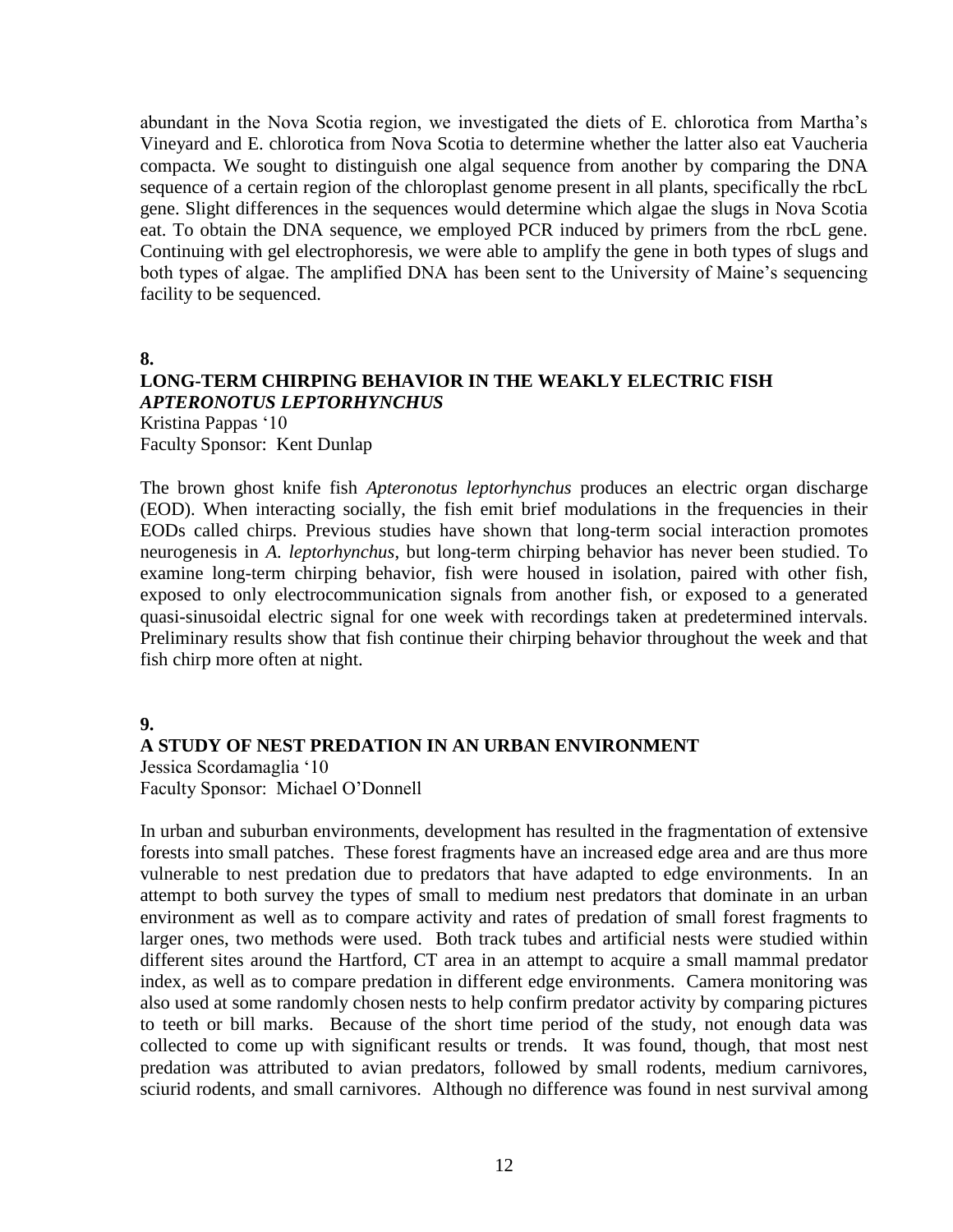the different sites, the rate at which nests are disturbed appear to be higher in edge environments than in larger wooded fragments. Further large-scale experiments are suggested to reveal true patterns of nest predation.

### **10.**

# **COMPARISON OF ANNUAL SURVIVAL OF SIX FOREST NESTING BIRDS IN NORTHEASTERN CONNECTICUT**

Nathan Sell '10 Faculty Sponsors: Joan Morrison, Carol Millard, St. Joseph College

Little is known about the survival of both migrant and resident passerine birds. Without this information it is difficult to know how quickly a population could rebound or become extinct. Many bird populations have been decreasing in recent years. Migrant birds may have a longer lifespan than residents that must survive harsh winters. On the other hand, migrants might have lower survival rates if they fail to survive long trips to and from wintering grounds. Human activity threatens all wildlife, and the fragmentation of forests throughout North America threatens many species that depend on large tracts of old forest. In Connecticut, bird populations nesting in forested areas, particularly those nesting on the ground incur a variety of threats from forest fragmentation such as habitat loss and exposure to more edge habitat which can result in increased exposure to nest parasitism. Over the past eight years, the MAPS (Monitoring Avian Productivity and Survivorship) protocol has been used at the Trinity College Field Station in Ashford, CT. The goal of the MAPS program is to monitor population dynamics and provide conservation and management information of over 120 species in North America. In this study, we estimated annual survival probabilities for six forest nesting species in Northeastern Connecticut: three Neotropical migrants (Ovenbird, Veery and Wood Thrush), one short distance migrant (Gray Catbird), and two residents (Tufted Titmouse and Black Capped Chickadee) using program MARK which calculates survival estimates based on recapture histories. Of the migrants in this study, the Wood Thrush had the lowest survival rate (0.25) which is consistent with recent reports of declining populations, whereas the ground-nesting Veery and Ovenbirds had the highest survival rates (0.56 and 0.72). The catbird also had a relatively low survival rate (0.38), and the residents had highly variable survivorship (Titmouse, 0.33; Chickadee, 0.75).

### **11. DETERMINATION OF** *NOCTILUCA SCINTILLANS* **DIGESTION RATE** Santiago Varela '09

Faculty Sponsor: Kathleen Archer

The sea slugs of the species *Elysia chlorotica* and *E. crispata* are capable of kleptoplasty; a phenomenon in which these slugs incorporate plastids acquired from algal food sources into their own bodies. Although the plastids are ingested, they are retained alive and functional in the slug's digestive system. The sea slug can then use those plastids to undergo photosynthesis, and supplement its energy sources. In order to better characterize the relationship between the slugs and the symbiotic chloroplasts, the objective of this experiment was to see if symbiotic chloroplasts have any advantages against digestion in comparison to non-symbiotic chloroplasts.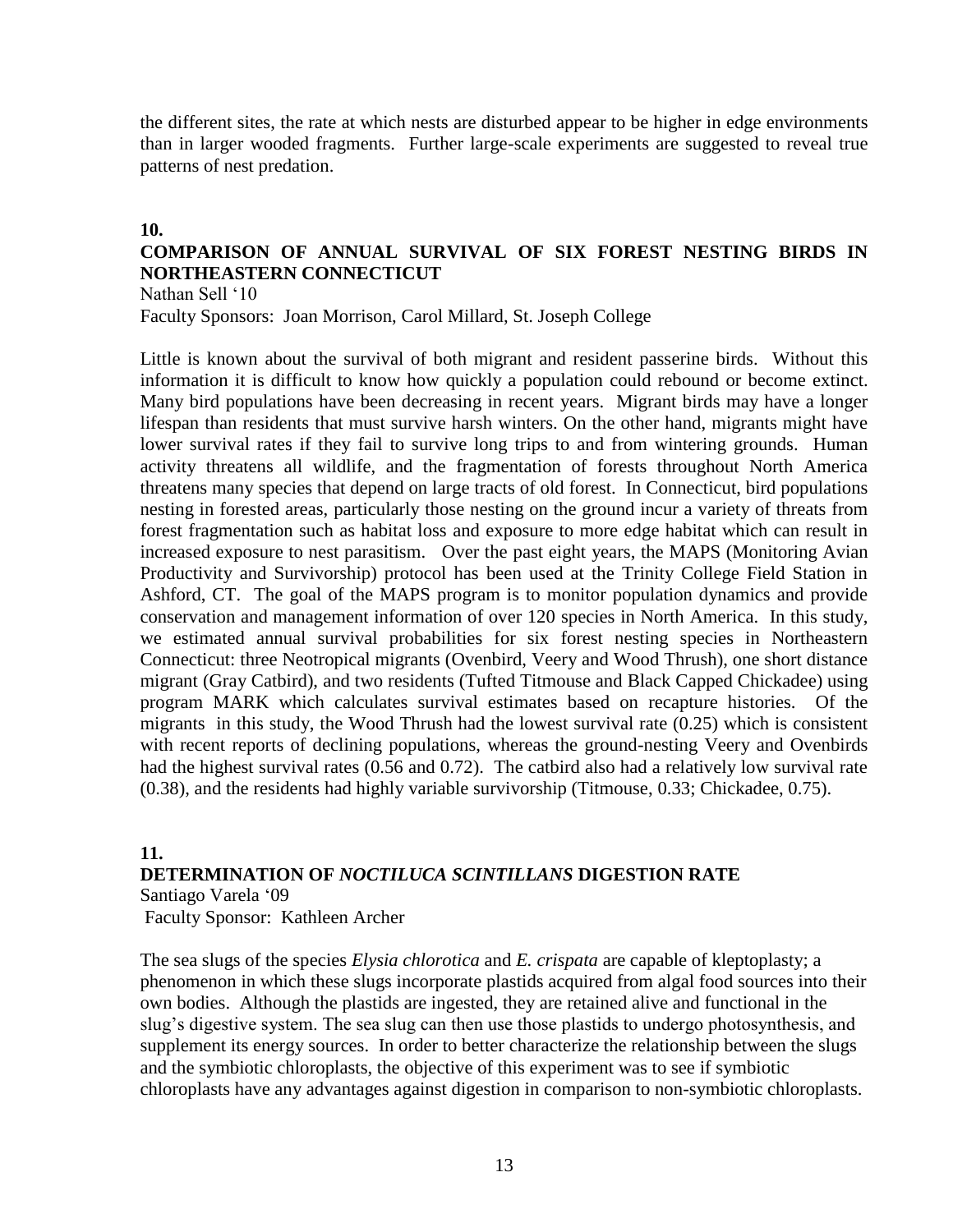The protist *Noctiluca scintillans* was used in digestion rate experiments in which these unicellular organisms were presented with non-symbiotic baby spinach chloroplasts, symbiotic *Vaucheria litorea* chloroplasts, and *Dunaliella tertiolecta*. Preliminary results for *N. scintillans* digestion rates were compared using  $t^{1/2}$ , the time at which 50% of the original number of fed cells still contained food. The  $t^{1/2}$  times were 3 hours for baby spinach chloroplasts, 4.25 hours for *V. litorea* chloroplasts, and 4 hours for *D. tertiolecta*. These preliminary results suggest that symbiotic chloroplasts such as those of *V. litorea* chloroplasts may be better capable of survival against digestion than non-symbiotic chloroplasts.

**12.**

# **MICROSCOPY OF THE PLACENTAL TISSUES OF THE VIVIPAROUS SQUAMATES,** *NERODIA SIPEDON* **AND** *SCELOPORUS JARROVI*

Andy Weisenfeld '11 Faculty Sponsors: Daniel Blackburn, Ann Lehman

Light Microscopy (LM) and Scanning Electron Microscopy (SEM) are powerful tools for understanding the form and function of placentas of live-bearing (viviparous) animals. This poster describes two ongoing, concurrent studies. The first is a continuation of an LM study of the placental tissues of the water snake *Nerodia sipedon*. The second is a new, long-term study of the placental tissues of the lizard *Sceloporus jarrovi*. For LM, paraffin–embedded tissues were sectioned, dehydrated with gradations of ethanol, stained with eosin and hematoxylin, and viewed with a compound microscope. For SEM, tissues were preserved using mixed aldehydes, fixed with OsO<sub>4</sub>, dried at the critical point, sputter coated with gold/palladium, and viewed with a JEOL JSM-IC848A scanning electron microscope. Initial LM slides of the chorioallantois have shown expected features such as thin epithelial cells, extensive capillary networks, and nearapposition of maternal and fetal tissues. These features suggest the placental role of maternalfetal gas exchange. Sectioning of *S. jarrovi* tissues has been going smoothly, and we expect interesting finds in the near future, as previous work has shown the placentas of *S. jarrovi* are extremely specialized.

# **13. SQUIRREL ABUNDANCE IN URBAN RED-TAILED HAWK TERRITORIES** Conner Wells '09

Faculty Sponsor: Joan Morrison

The red-tailed hawk (Buteo jamaicensis) is a common raptor in the northeastern United States, including in Hartford's urban environment. As a bird of prey, red-tailed hawks feed on rabbits, other small rodents, and birds. Field observations indicate that squirrels are a primary prey item for Hartford's red-tailed hawks. The working hypothesis was that hawks would be more likely to hunt urban green space due to the greater abundance of squirrels in these areas. In this study I examined the abundance of squirrels in nine areas within Hartford where radio tagged hawks are known to be present. I determined squirrel abundance using line transect sampling, where I counted squirrels along transects (up to fourteen), each 100 m in length and 100 m wide, in nine hawk territories. These transects covered a gradient between dense urban development and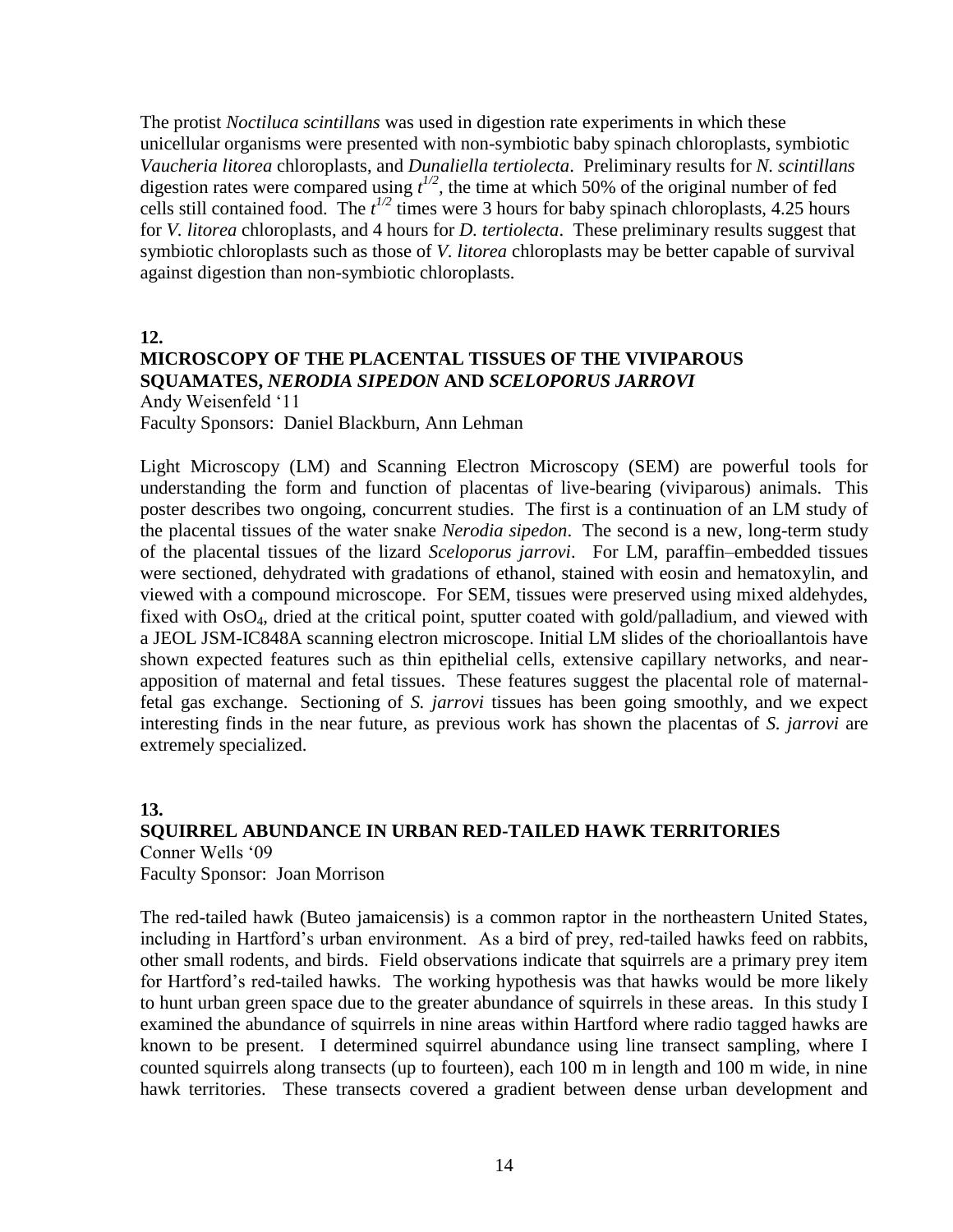urban green space, and we quantified urban green space using Arc GIS mapping program. I found a positive relationship between the amount of green space present per transect and the average number of squirrels. I also found through preliminary analyses that approximately 82% of hawk locations identified using radio telemetry were found to be in urban green space areas. These results support our hypothesis that red-tailed hawks are more likely to be found in urban green space areas where there is a higher density of squirrels. I also found that there was a positive relationship between temperature and squirrel counts along transects. Thus, there were major seasonal variations among squirrel numbers in hawk territories.

# **CHEMISTRY**

### **14. SYNTHESIS OF A METALLACYCLIC PENTAPEPTIDE** Neena Chakrabarti '09 Faculty Sponsor: Timothy Curran

Peptide side-chains can be bound using various metal complexes and once these side chains are linked, the peptide conforms to a different secondary structure. The ability to predict the formation of these secondary structures and define the shapes of the peptides may aid in the creation of proteins which can bind to DNA and fight terminal illnesses, such as cancer. The goal of this research focuses on the linkage of the lysine side-chains using ferrocenyl dicarbonyl complex. The first steps toward this final product is the synthesis of the pentapeptide Z-Lys-Ala-Met-Val-Lys-OH using solid phase peptide synthesis (SPPS). The lysine side chains will then be linked by the ferrocene dicarbonyl complex, as shown in the reaction below.



It is predicted that the coupled peptide will form an  $\alpha$ -helix. The secondary structural conformation of the final coupled pentapeptide will be analyzed through instrumental techniques such as electro-spray mass spectrometry (ESI-MS), and COSY,  ${}^{1}H$ , and  ${}^{13}C$  experiments using nuclear magnetic resonance (NMR).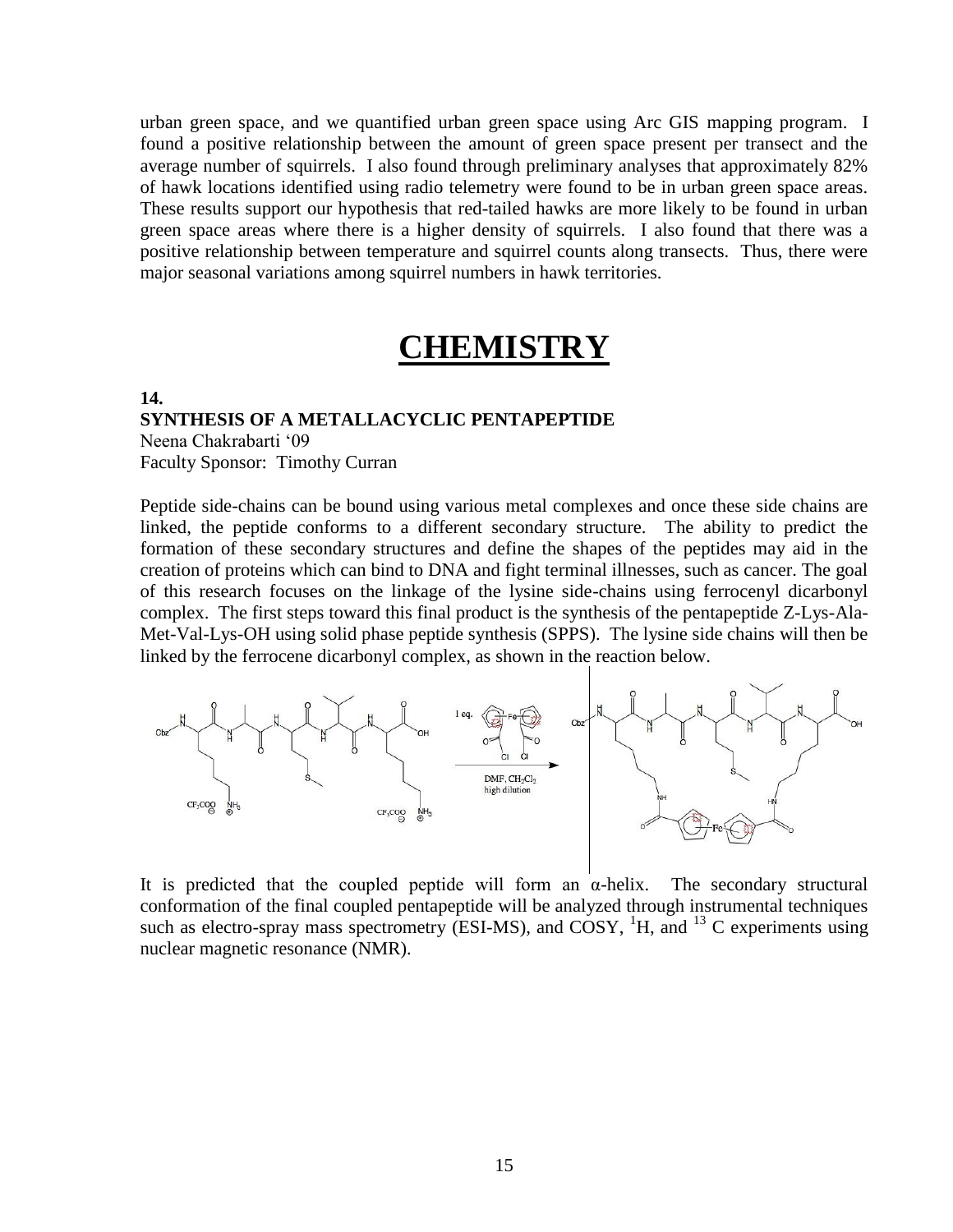### **15. SYNTHESIS OF METALLACYCLIC PEPTIDES** Carrie Disa '09 Faculty Sponsor: Timothy Curran

Peptide chains can exist in a variety of conformations. When these chains are arranged in a specific secondary structure the peptide may have an important biochemical function. For example, helical peptides have the potential to trigger apoptosis in cancer cells. In order to achieve these secondary conformations, amino acid residues within a peptide can be linked by a metal complex to form a cyclic compound. Fully understanding the specific conformations of these compounds is essential in developing them for future use in treating diseases. The goal of this project was to synthesize and study such molecules to better understand their exact structures using different methods of synthesis. A ferrocenyl dilysine peptide was synthesized via solution phase synthesis in which the lysine side chains in the dipeptide, Boc-Lys-Lys-C6H4-OCH3, were covalently linked to 1,1'-ferrocenedicarboxylic acid. The compound was successfully created and analyzed by 1H NMR, including COSY, and ROESY experiments. A hexapeptide, Z-Lys-Ala-Val-Lys-Met-Phe-OH, was also synthesized, but by solid phase synthesis. The lysine side chains in this peptide will also be linked to 1,1'-ferrocenedicarboxylic acid; this cyclization is currently being pursued.

### **16. INDIUM PROMOTED COUPLING IN EPOXIDE SYNTHESIS**  Alden Gordon '10

Faculty Sponsor: Thomas Mitzel



Formation of differing functional groups of products usually requires a change in both reactants and reaction solvents. A number of reactions have been studied in an attempt to control functional group formation in products beginning with identical reactant mixtures. Our lab is focused on use of solvent conditions to control formation of ketone, alcohol, and epoxide functional groups beginning from identical reactants. This poster will present my steps toward that goal.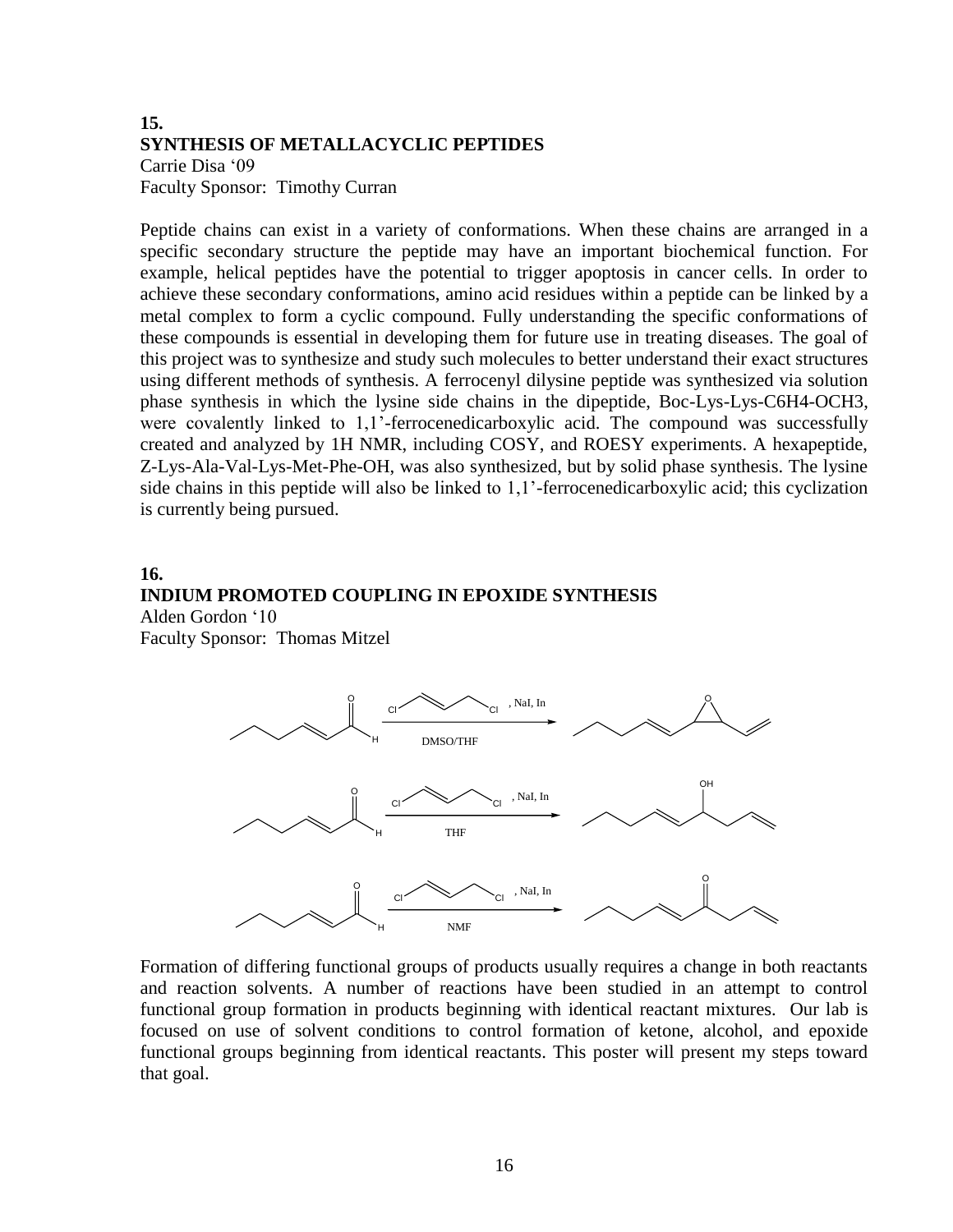# **17. NUCLEATION OF ß-SHEETS USING TUNGSTEN-ALKYNE CHEMISTRY** Peter Hendrickson '09 Faculty Sponsor: Timothy Curran

Beta sheets are a protein secondary structure made up of two strands of amino acids that are linked together by hydrogen bonds. Previous research has shown that the ends of two peptide chains can be coordinated to a tungsten-alkyne complex. However, it was found that this conformation did not promote hydrogen bonding between the amino acids. The goal of this project was to create a beta-sheet with both ends of the peptide coupled to a tungsten complex. This was to be achieved by synthesizing an alkynylamino acid and coupling it to a tungsten complex with two amino acids per tungsten. Then two more alkynes were to be added to the free ends of each of the two alkynylamino acids. Finally, the added alkyne on the free end of each peptide was to be coupled to another tungsten complex. This would result in a bis(alkynylaminoacid) tungsten complex that is predicted to induce hydrogen bonding. This summer, the tripeptide was synthesized and coupled to tungsten with good yields. The addition of the second alkyne, however, was not successful. Future work includes solving this problem, finishing the synthesis, and characterizing the final complex.

## **18. DEVELOPING A METHOD TO DESIGN ENE-DIYNE STRUCTURES** Jo-Ann Jee '10

Faculty Sponsor: Thomas Mitzel



Ene-diyne structures are able to inhibit growth of mutated DNA strands which impede the development of cancer cells and tumors. The difficult synthetic routes and low yields of the target ene-diyne structures has made it hard to conduct further research on ene-diyne structures and mutated DNA strands. Thus, the goal is to use shorter, simpler synthetic routes in order to increase the yield of the ene-diynes. The proposed method is to form ene-diyne structures under aqueous conditions using indium metal. Indium metal is known to assist in the formation of carbon-carbon bonds in aqueous conditions. As these ene-diyne structures are required to work within a biological system, formation of these molecules carried out under similar, aqueous conditions would provide an understanding in their biological stability. The system carried out requires only two steps, making it simple to alter the conditions if needed. Results of early work in this area will be discussed.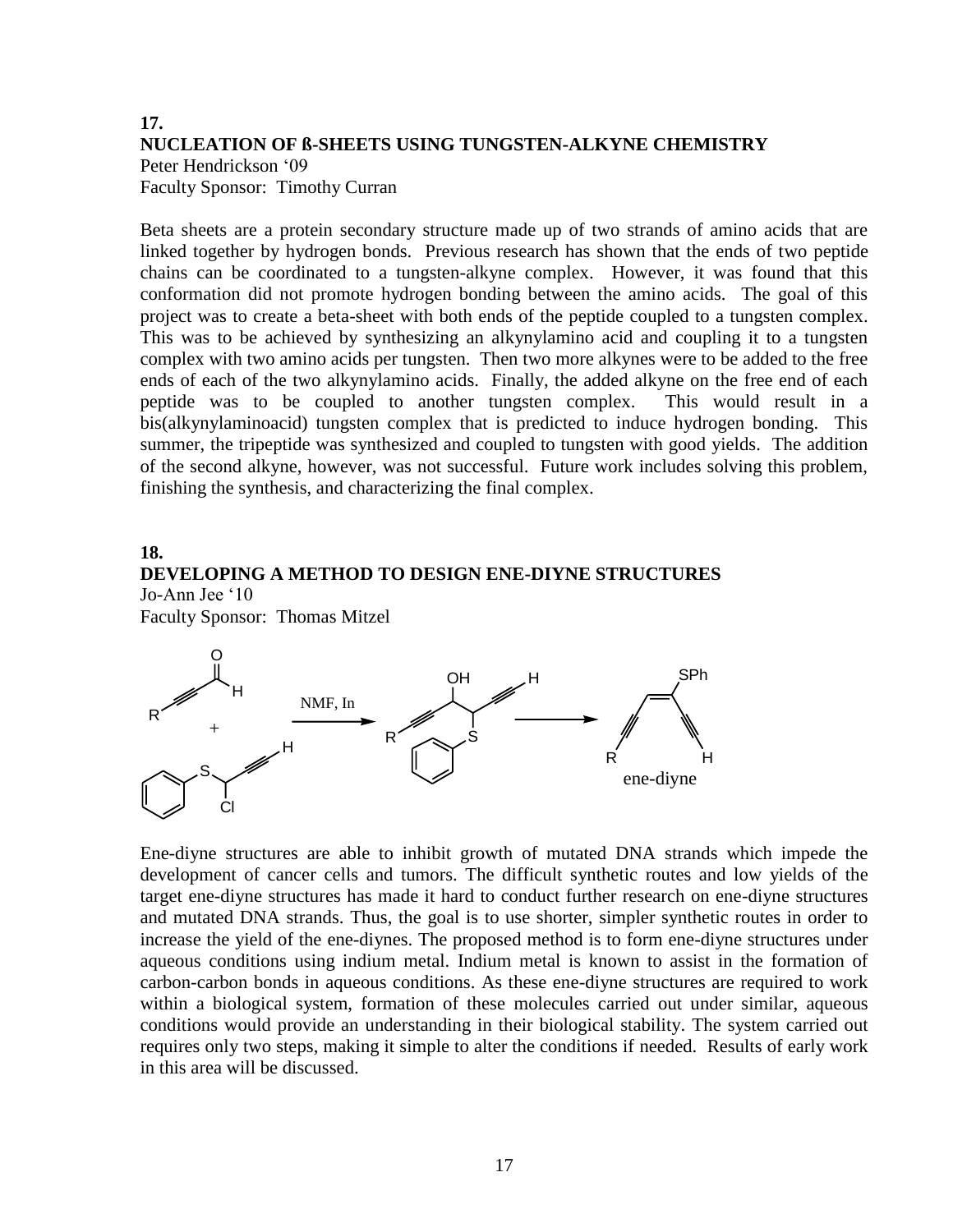# **19. DESIGNING A MORE COST-EFFETIVE METHOD FOR THE SYNTHESIS OF GAMMA-CARBOXYGULATAMIC ACID**

Renee Jensen '11 Faculty Sponsor: Richard Prigodich

Gamma-carboxyglutamic acid (gla) is an amino acid that is essential for the functioning of proteins that bind calcium. However, the published syntheses of gla are not only tedious, but also very expensive. In a collaborative research endeavor, Dr. Mitzel and Dr. Prigodich proposed an alternative method to producing this particular amino acid in a more cost efficient manner. Although the desired results of this experiment would be most applicable to biochemistry, the experiment/procedure was an acid/base reaction carried out using strictly organic chemistry. This synthesis is based on research that demonstrated the utility of SmCl3 as a catalyst for forming adducts at the 2-position of malonate. (Quansheng Shen, Wen Huang, Jialiang Wang, and Xigeng Zou Organic Letters, Vol. 9, No. 22, 4491-4494 - SmCl3- Catalyzed C-Acylation of 1, 3- Dicarbonyl Compounds and Malononitrile) First an experiment to exactly replicate a published procedure was attempted. Using twenty ml of toluene as a solvent, 25.6mg of samarium chloride as a catalyst, and 320.34mg of diethyl malonate, 242.87mg of triethylamine and 309.2mg benzoyl chloride, as reagents, the mixture was added by syringe to a flame-dried flask. The desired compound from this reaction was 2-benzoyl-di-tertbutyl malonate. The reaction was allowed to reflux for four hours. Results varied and were inconclusive.

### **20.**

# **IMAGING THE OSTEOCALCIN BINDING SITE ON TYPE I TROPOCOLLAGEN** Piper Klemm '09

Faculty Sponsor: Richard Prigodich

Type I collagen is a fibrillar collagen that is an important component of skin, bone, tendon and ligament. Osteocalcin is a major component of bone tissue and has a role in bone formation and remodeling. Osteocalcin binds hydroxyapatite and collagen. The osteocalcin binding site on collagen is unknown. To identify this site, type I tropocollagen was imaged using rotary shadowing and transmission electron microscopy. Tropocollagen at a concentration of 3  $\mu$ g/mL was sprayed onto freshly cleaved mica. The mica was vacuum evaporated, and at a rotary angle of six degrees, was coated with carbon and platinum. Decorin, which binds 25 nm from the tropocollagen carboxy-terminus, was used as a marker on the tropocollagen molecules to determine directionality on the tropocollagen molecule.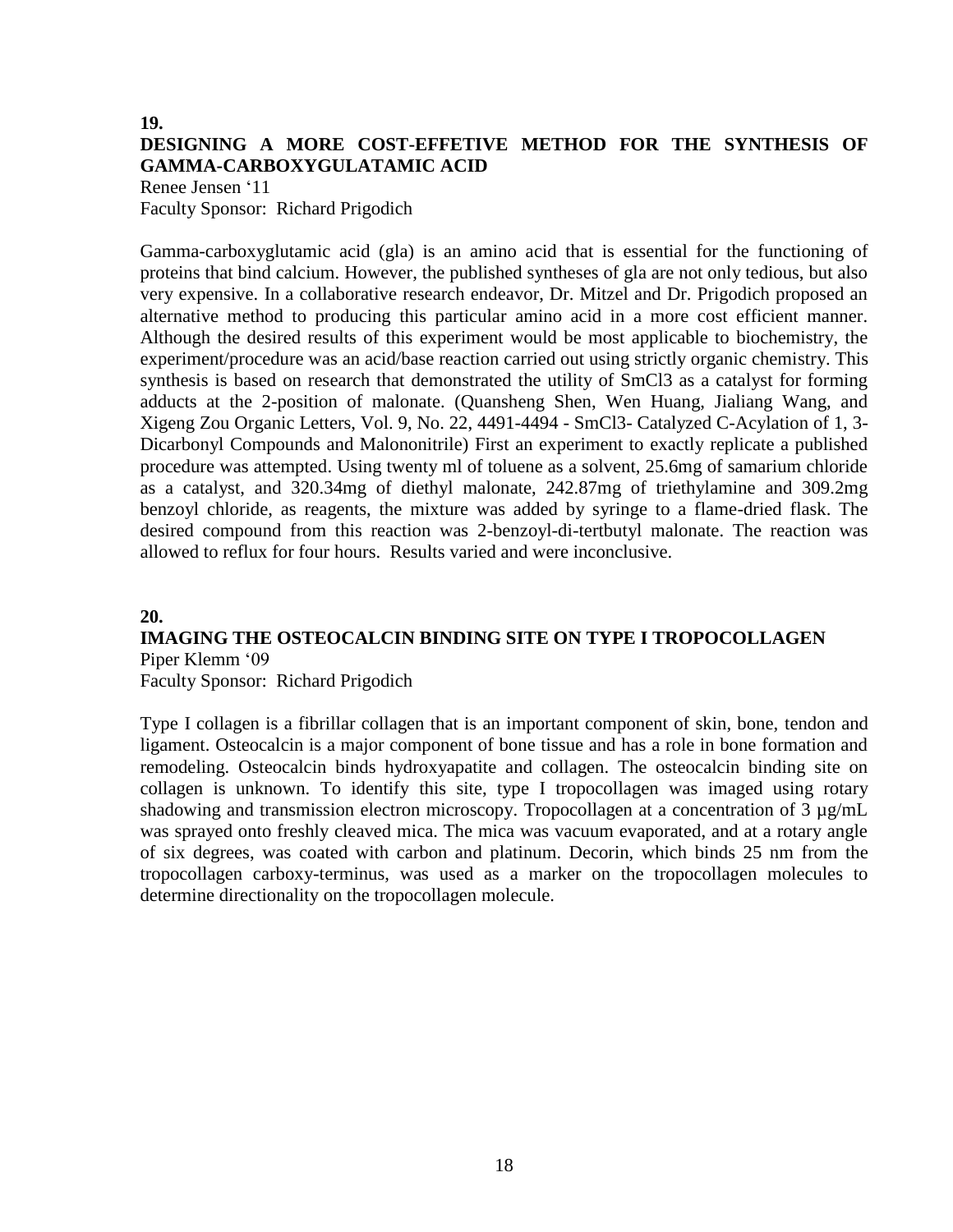## **21. USING H/D EXCHANGE-MS TO DETERMINE PROTEIN DYNAMICS OF AhpC, A PEROXIREDOXIN-TYPE ANTIOXIDANT ENZYME**

Piper Klemm '09

Faculty Sponsors: Richard Prigodich, Claudia Maier PhD, Department of Chemistry, Oregon State University

Hydrogen Exchange Mass Spectrometry (HXMS) is a developing technology to determine protein structural changes and dynamics. The rate with which an amide hydrogen will undergo exchange is largely a function of protein dynamics and solvent accessibility. Protein structural changes associated with the disruption of the protein hydrogen bonding network impacts the solvent accessibility of backbone amide hydrogens and results in deuterium incorporation. Using the shift in protein mass as analytical readout, we can analyze how peroxiredoxins respond to changes of their redox states.

AhpC (T77V) is a bacterial peroxiredoxin and an important antioxidant enzyme that reduces H2O2 in cells and removes alkylhydroperoxides. During the catalytic cycle, the active site cysteine thiol (the peroxidatic cysteine) is oxidized to a sulfenic acid by the peroxide substrate and recycled back to a thiol employing a reductase. We use protein backbone amide hydrogen exchange in combination with pepsin proteolysis and liquid chromatography mass spectrometry analysis (LC-MS) to probe changes in the structural dynamics upon changes of the thiol redox state. In the present study we compare the structural changes of the oxidized and reduced forms of AhpC (T77V).

### **22.**

## **OPTIMIZATION OF SUPERCRITICAL FLUID EXTRACTION CONDITIONS FOR THE ISOLATION OF THE HALLUCINOGENIC DRUG DIMETHYLTRYPTAMINE FROM BOTANICAL FORMULATIONS**

Michael Lee '10 Faculty Sponsor: Janet Morrison

*Ayahuasca* is a hallucinogenic "brew" commonly used in traditional practices of various South American indigenous cultures. This brew is typically concocted with the leaves of the plant *Psychotria viridis*, which contains the naturally-occurring psychoactive compound N, Ndimethyltryptamine (DMT). The illicit use of such hallucinogenic concoctions has spread to Europe and North America in recent years, and DMT has now been classified as a Schedule I controlled substance by the U.S. Drug Enforcement Administration (DEA).

The goal of the present study is to develop an analytical method based on supercritical fluid extraction (SFE) and gas chromatography-mass spectrometry (GC-MS) for the detection, identification, and quantification of DMT and other naturally-occurring psychoactive components in plant materials. Initial SFE spike-recovery experiments were conducted on an inert matrix in order to determine solubility and optimize extraction conditions for the most efficient recovery of DMT. The resulting extracts were analyzed using GC-MS to determine the presence and quantity of DMT extracted. These experiments demonstrated moderate recoveries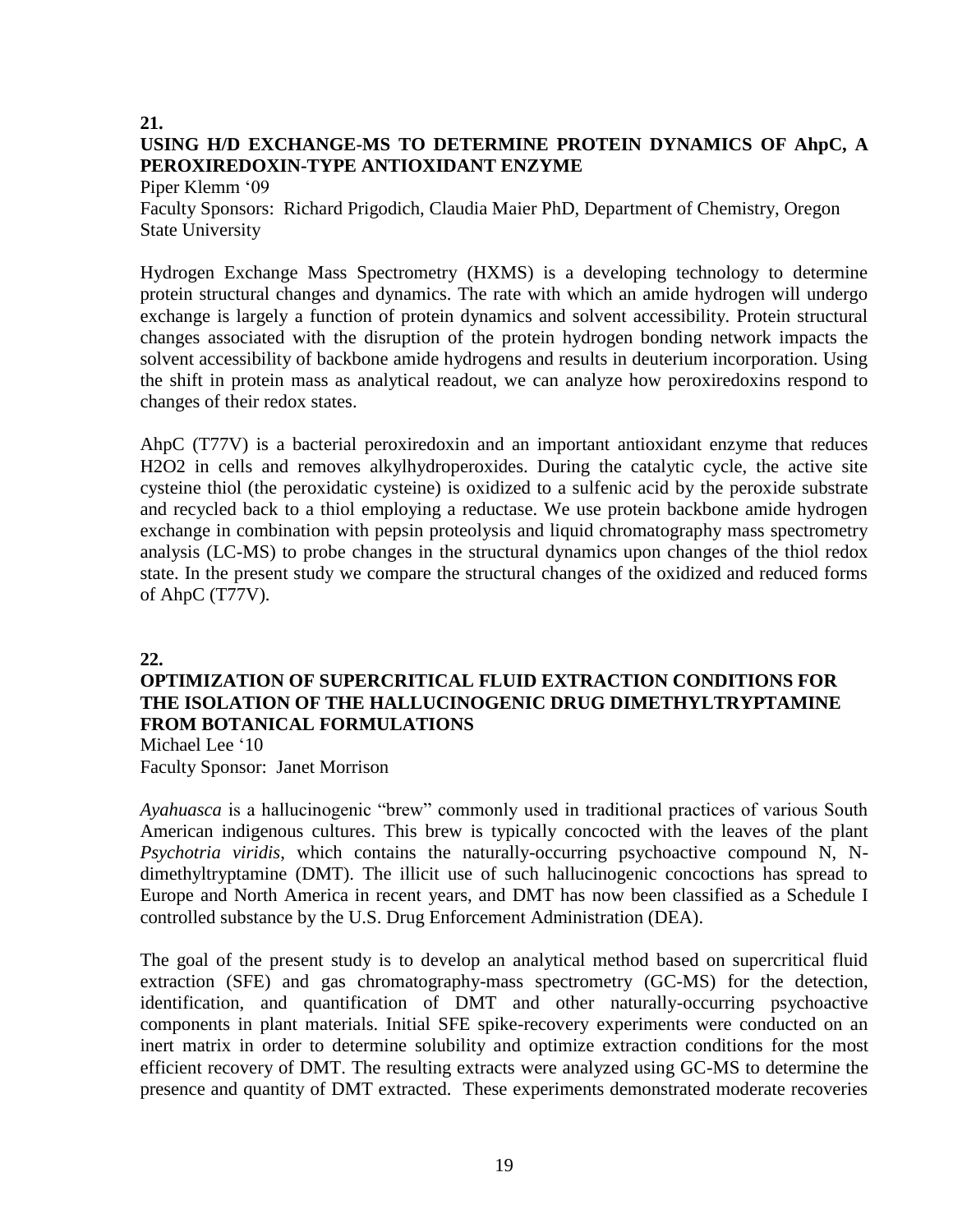of DMT using carbon dioxide modified with methanol; however, the recovery data suggested that between-extraction carryover of DMT was significant. Current experiments are aimed at improving recovery and eliminating carryover by using an on-line derivatization reagent for the  $in-situ$  formation of a DMT-analog which is both more soluble in  $SF-CO<sub>2</sub>$  and which exhibits better chromatographic characteristics. The results of these optimization experiments will be presented.

### **23.**

# **STUDY OF DNA BINDING SITES USING MALDI TOF MASS SPECTROMETRY** Madelyn Light '09

Faculty Sponsor: Richard Prigodich

Hydroxyl radical footprinting is a widely used technique for identifying protein bonding sites on oligonucleotides. Hydroxyl radicals react with the ribose-phosphate backbone of DNA, ultimately achieving strand cleavage. Interference from proteins bound to DNA diminishes the rate of this reaction, and analysis of the resulting cleavage pattern provides a "footprint" of the protein binding sites. In the past, experiments have been carried out using gel electrophoresis to analyze these cleaved DNA strands. Development of matrix-assisted laser desorption (MALDI) time-of-flight (TOF) mass spectrometry (MS) provides faster, higher resolution and sensitivity analysis, as well as small sample consumption, making it an advantageous tool for studying DNA fragments. The aim of this study is to identify protein bonding sites by utilizing the hydroxyl radical footprinting technique and analyzing the MALDI-TOF spectra of the resulting oligonucleotide strands.

### **24.**

# **SYNTHESIS OF PLATINUM-COUPLED, HOMOCONJUGATED, HYDROCARBON CAGES**

John Love '10 Faculty Sponsor: Thomas Mitzel

Fully conjugated hydrocarbon cages have been studied extensively due to their unique electronic properties. Introduction of an sp<sup>3</sup>-hybridized carbon into such a system creates a structure that retains some of the electronic properties of the fully conjugated system, while increasing the overall flexibility of the system. Platinum metal, which has been shown to bind to alkynes, may be inserted into these systems to help overcome cyclic strain while maintaining electronic delocalization around the skeletal structure. The synthesis of the small 3-dimensional cage shown below is a good example of a homoconjugated hydrocarbon cage system. Studies toward the synthesis of this unique and interesting product will be discussed.

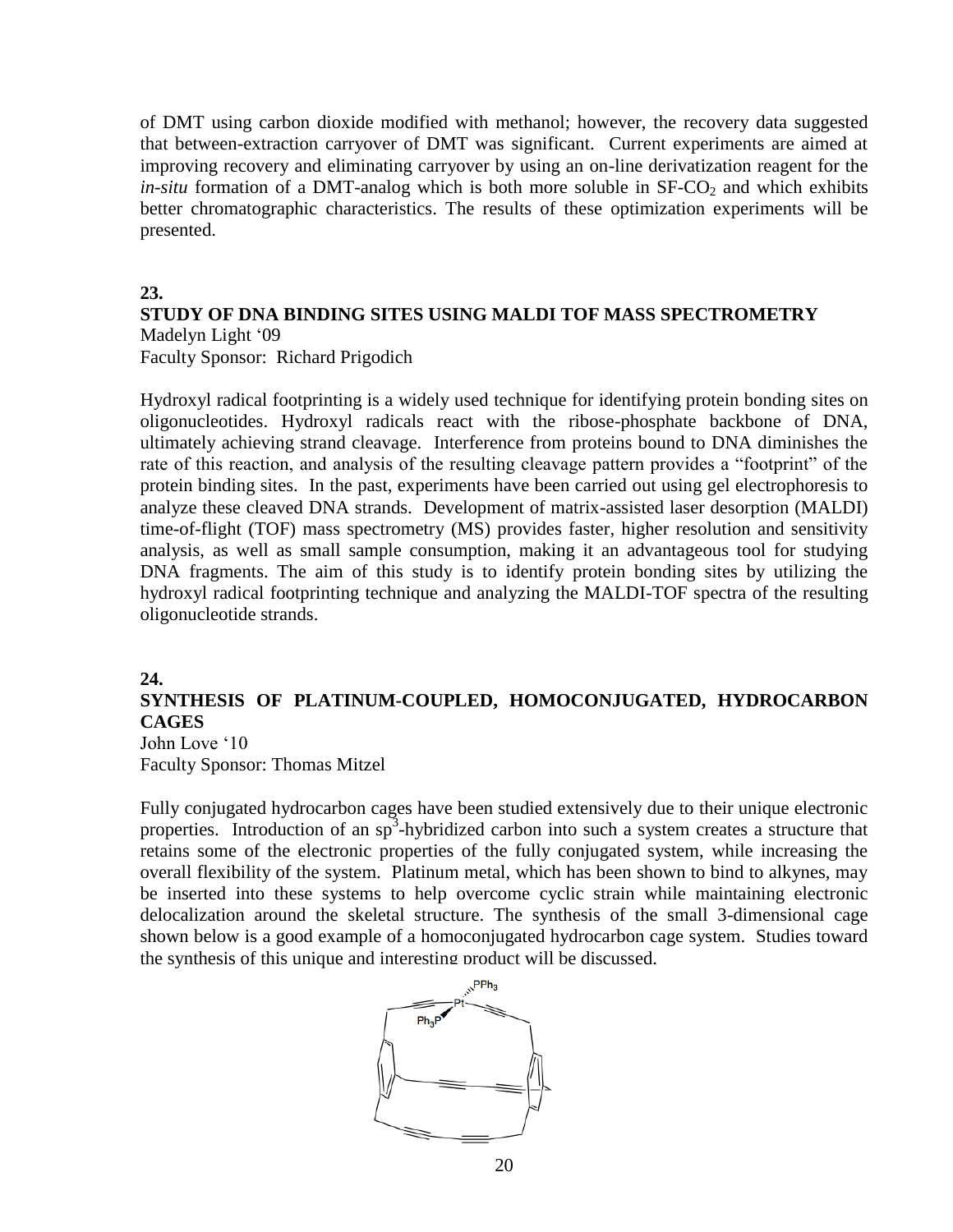# **25. USE OF GOLD LEWIS ACIDS IN AN ATTEMPT TO CATALYZE A COPE REARRANGEMENT OR 5-EXO/6-ENDO CYCLIZATION**

Jonathan Nyce '09 Faculty Sponsor: Thomas Mitzel



Indium metal is becoming very popular for use as a catalyst in Barbier Reactions due to its ability to control stereo- and regio-selectivity under mild conditions. Past research using nmethylformamide as a solvent in indium metal promoted transformations has shown that polar reaction conditions further increase stereoselectivity in product formation. Research accomplished this summer studied a variety of Lewis Acid catalysts in an attempt to control the regioselective nature of the reaction pathway. This poster will focus on a 1,2- vs.1,4- addition reactions in indium promoted reactions in NMF catalyzed by Lewis acids, as well as the use of pi-phillic lewis acids to control possible cope rearrangements or cyclizations in the indiumcoupled products.

### **26. CYCLIZATION OF AN IMINE USING INDIUM METAL**  Katie Pearson '10 Faculty Sponsor: Thomas Mitzel

A main focus of the world today is improving the environment. The use of more environmentally friendly reaction conditions to carry out chemical transformations would aid a great deal in this area. This research focuses on the introduction of different reagents and solvents into reactions to form molecules, that are popular templates in organic synthesis, but are currently formed under "harsh" conditions. Indium metal has been shown to promote C-C bond formations under environmentally benign conditions, including the use of water as an "organic" solvent, with good regio- and stereocontrol. Previous research in the Mitzel laboratory has shown that the use of indium metal has led to not only an oxy-cope rearrangement but also a cyclization of an alcohol product. This research focuses on the attempt to repeat this experiment using an imine functional group in place of the aldehyde as the beginning electrophile.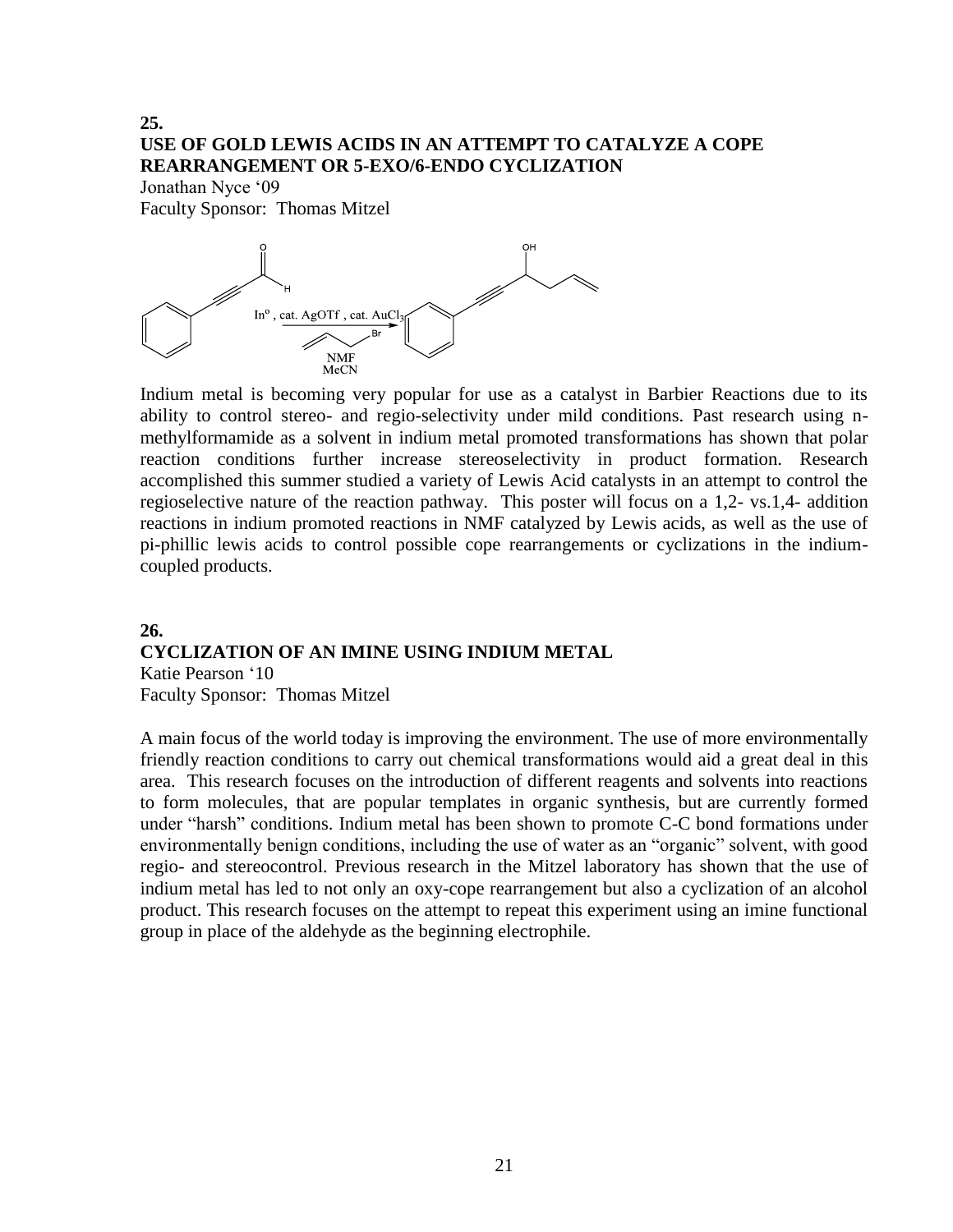### **27. SELECTIVE INDIUM PROMOTED COUPLING REACTIONS OF ALLYL AND ALDEHYDE SYSTEMS IN VARIOUS SOLVENTS** Merry Smith '09 Faculty Sponsor: Thomas Mitzel

The research conducted during the 2008 summer term was focused on characterization of products from selective indium-promoted coupling reactions of di-halogenated allyl systems with aldehydes in various solvents. The goal of this project was to control functional group formation in the product by varying initial solvent conditions of the reaction mixture. This poster will outline methods used and results obtained.

### **28. ACCELERATING EFFECTS OF SILVER AND GOLD CATALYSTS** Linda Tam '10

Faculty Sponsor: Thomas Mitzel



The Oxy-cope re-arrangement is a chemical reaction that has been studied extensively; and, it has become an interest in the lab. From previous research, adding increasing amounts of gold catalysts did not lead to the desired product. To further understand the electron flow during this particular chemical reaction, the catalyst *silver triflate* was used this summer to facilitate the structure re-arrangement. From a supply of propargyl aldehyde (*oct-2-ynal*), an alcohol product was synthesized.

### **29. SYNTHESIS AND CYCLIZATION OF DIPEPTIDE AND HEXAPEPTIDE USING A FERROCENE LINKER** Khine Wai '11

Faculty Sponsor: Timothy Curran

The ability of ferrocene to constrain peptides to defined conformations was explored in this research. In the first part of research, the dipeptide, Boc-Lys-Lys-NHCH<sub>3</sub> was synthesized by solution phase peptide synthesis. The dipeptide was then cyclized by reaction of the lysine side chain amines with 1, 1'-ferrocene dicarboxylic acid chloride. The product was purified by flash chromatography. After purification, the metallacyclicpeptide was analyzed by HPLC, 1H NMR,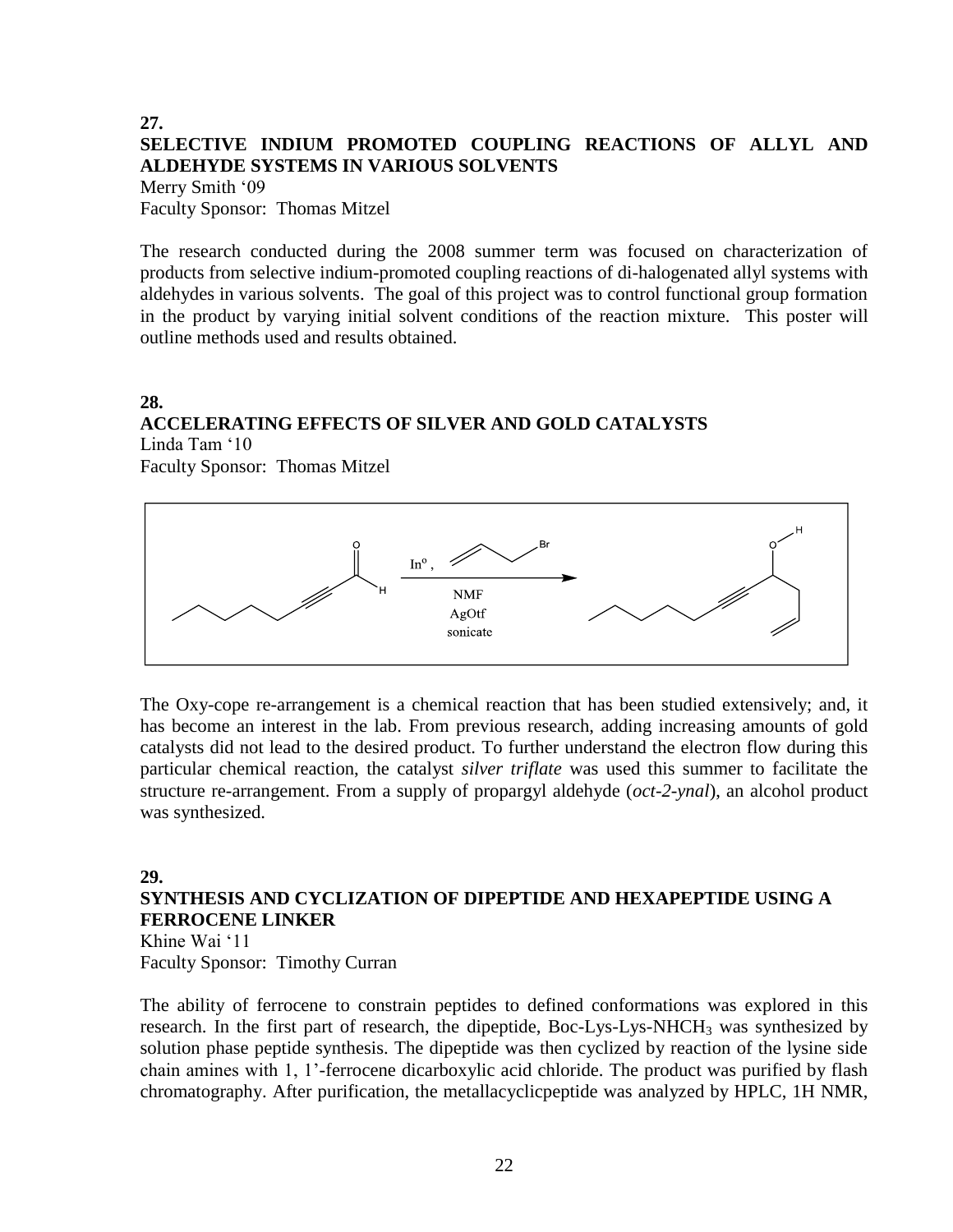including COSY and ROESY spectra. All of these methods confirmed that the desired peptide had been made. The results also showed that one of the NH protons in the peptide is involved in an intramolecular hydrogen bond. Next, the hexapeptide, Z-Ala-Met-Lys-Ala-Val-Lys-OH, was synthesized by solid phase peptide synthesis. Analysis by 1H NMR indicated that the hexapeptide had been successfully synthesized. However, the first attempt to cyclize the hexapeptide by reaction of the lysine side chin amines with 1, 1'-ferrocence dicarboxylic acid chloride was unsuccessful. Future research is to successfully cyclize the hexapeptide and then to determine the solution conformation of the resulting metallacyclicpeptide.

# **COMPUTER SCIENCE**

### **30.**

## **CREDENTIALING APPLICATION FOR DISASTER RESPONSE**

Antonio Alcorn '09, Dimitar Gochev '11, Eli Fox-Epstein '10, James Jackson '10 Faculty Sponsor: Ralph Morelli

Credentialing is the act of certifying a person's credentials. This is especially important in a disaster response when responders assert medical or professional credentials. The Volunteer Credentialing System (VCS) developed in collaboration with Prof. Frank Fiedrich of the Institute for Crisis, Disaster and Risk Management (ICDRM) at George Washington University, is designed to provide a flexible mechanism of credentialing in the Sahana disaster management system to validate a responders licenses, training experience, competence, and ability, for an emergency response environment. The VCS system integrates with Volunteer Management capabilities of Sahana.

Sahana is name of a Free and open source (FOSS) disaster management system built initially by Sri Lankan volunteers in the aftermath of the 2004 Asian tsunami (www.sahana.lk). Sahana is a collaboration tool that addresses the common coordination problems during a disaster, such as finding missing people, managing aid and volunteers, and otherwise assisting recovery efforts. Sahana has received various accolades and awards including the Free software foundation Social benefit award in 2006 and been deployed in numerous disasters around the world, most recently in Burma and China.

The development group, part of the Humanitarian FOSS Project (www.hfoss.org) Summer 2008 Institute, comprised of students from Trinity College, Wesleyan University, Connecticut College and University of Connecticut.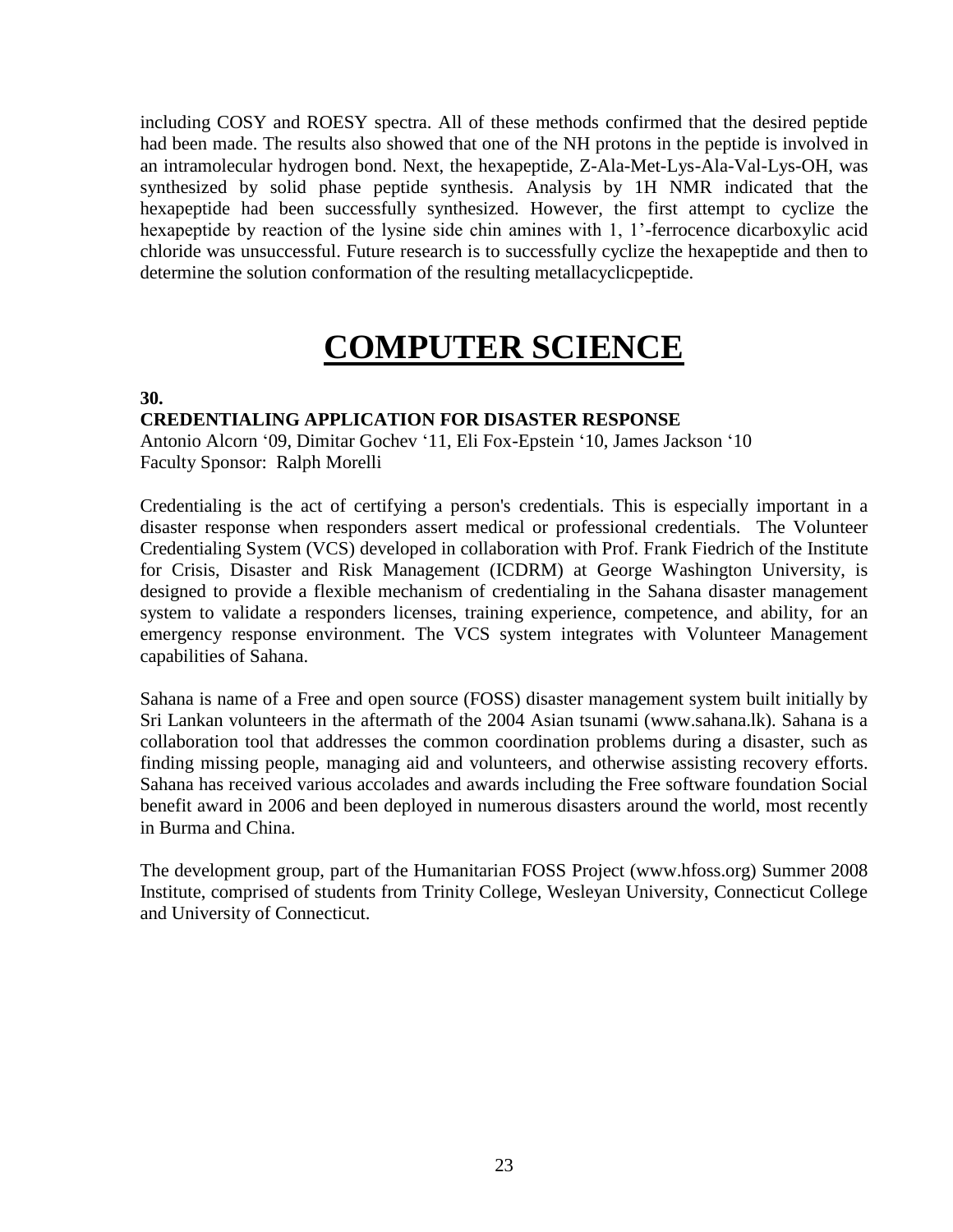### **31.**

# **"APPTRAC" LAB MANAGEMENT SOFTWARE FOR LITERACY VOLUNTEERS OF GREATER HARTFORD**

Christopher Fei '10, Sarah Thayer '10, Ernel Wint '09, Myles Garvey '10 Faculty Sponsors: Ralph Morelli, Trishan de Lanerolle, H-FOSS

AppTrac is a free and open source software application developed for the Literacy Volunteers of Greater Hartford (LVGH) provided to them at no cost. LVGH is an organization that helps local Hartford residents learn Basic English literacy skills. AppTrac provides a single point of entry for LVGH to track student use of various specialized literacy software suites. Prior to AppTrac, LVGH operated mainly by recording events by hand on paper. It became apparent that their operations needed to be streamlined for ease of use and student accessibility. Working closely with the technology manager and end-users at LVGH, AppTrac was designed, with an initial version of the software built over the course of 10 weeks, as part of the Humanitarian FOSS Project (www.hfoss.org) summer 2008 institute by a team of developers from Trinity College, Connecticut College and the University of Hartford.

AppTrac automates and tracks data previously recorded by hand, including but not limited to sign in/out, student web usage, literacy application usage statistics, and hours worked by volunteers. AppTrac functions by presenting a kiosk style input screen to the user upon start up, with limited access to a predefined set of applications, with specific care taken to cater for users with limited computing knowledge. For systems administrators and instructors, AppTrac provides statistical reports on student computer usage for evaluation purposes and eliminating system maintenance required due to user errors.

AppTrac will be implemented in the LVGH computer labs in the Fall of 2008. Future plans include making it available for free under an Open Source software license for other Literacy groups throughout the country to use.

## **32.**

## **STRUCTURED NUMERIC AND IMAGE UPLOAD SUPPORT FOR OPENMRS**

Rachel Foecking '11, Vinit Agrawal '10 Faculty Sponsors: Ralph Morelli, Norman Danner, Wesleyan University

OpenMRS (www.openmrs.org ) is an open-source electronic medical record system framework for developing countries. It has been developed to specifically respond to those actively building and managing health systems in the developing world, in countries such as South Africa, Kenya, and Rwanda, where AIDS, tuberculosis, and malaria afflict the lives of millions. While most of the OpenMRS framework has been designed, it still lacks certain capabilities.

Working closely with mentors from OpenMRS project, contributions were made to two significant areas by participants in the Humanitarian FOSS Project(www.hfoss.org) summer 2008 institute. Contributions included developing an efficient way of storing "structured numeric" values for clinical observations and images in OpenMRS.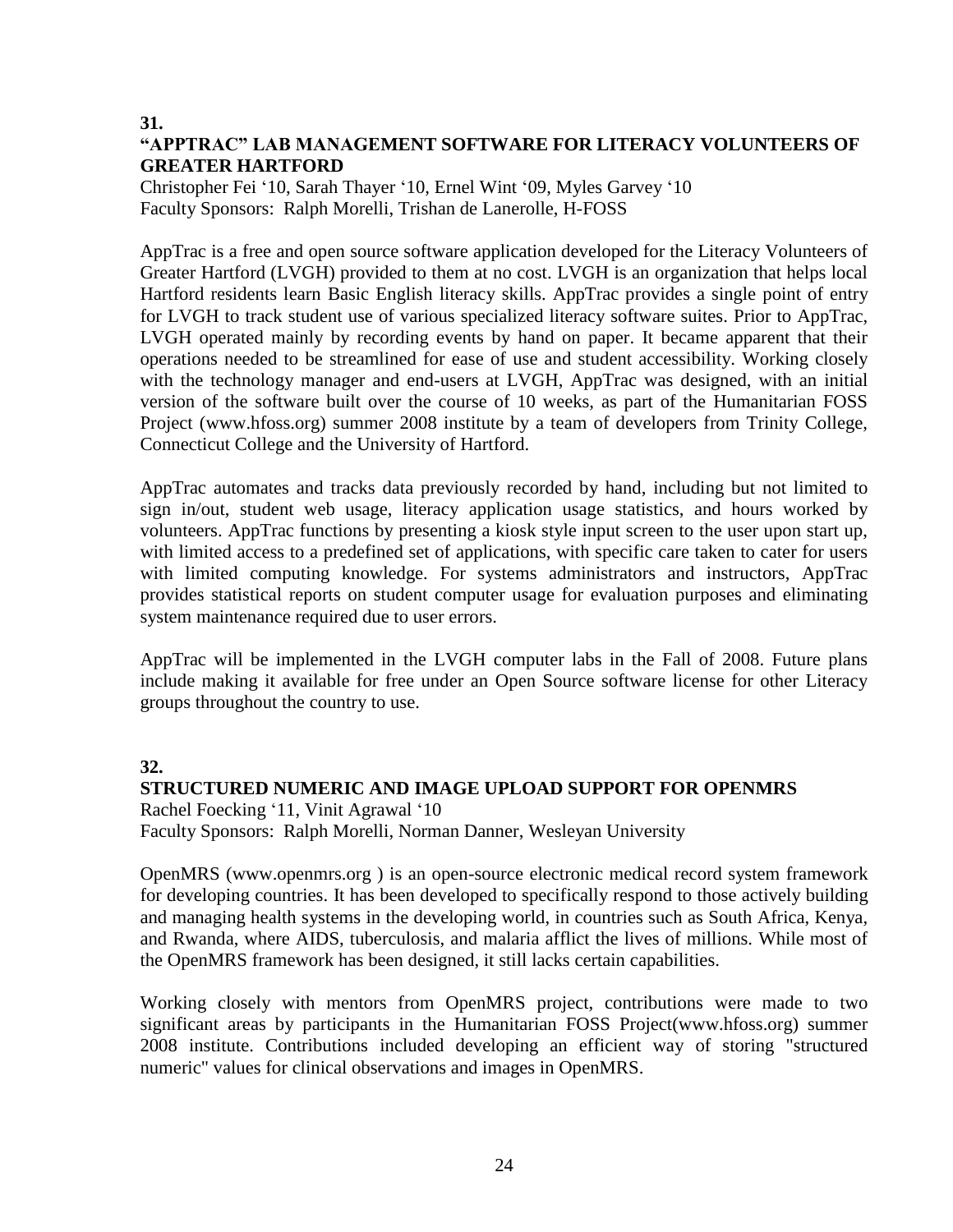Although numeric results for a clinical observation are either stored as whole integers or fractions, there are a number of numeric values that have more of a structured form, for example, ranges such as "5-10", " $\leq$ =5" or ">10"; ratios such as "1:2"; and qualitative responses mixed in with numeric responses such as "too many to count". An efficient way of representing structured numeric's at the database and API level was implemented.

OpenMRS has no support to store images such as x-rays or MRIs. A module was written to allow upload, saving, and editing capabilities including image cropping and rotating. Future changes will be made to incorporate more types of images, a robust design, and additional editing capabilities.

### **33.**

### **PORTABLE OPEN SEARCH AND IDENTIFICATION TOOL**

Prasanna Gautam '11

Faculty Sponsors: Ralph Morelli, Trishan de Lanerolle

POSIT stands for Portable Open Search and Identification Tool, a phone-based tool for data gathering from search and rescue, scientific field research to staking out your favorite coffee shops, built on the Google Android Phone platform. Android is a Linux based phone operating system, similar to the apple iPhone. POSIT lets users take pictures, give descriptions to them, collect other valuable field data and save it for future retrieval in the phone's internal database. We used Android's technologies like XML, SQLite database, Global Positioning System, Camera and touch screen to provide an easy and intuitive interface to collect data, which can be accessed on another cell phone or a computer across the internet. This will be a great plus to search teams and field scientists who often need to carry many devices to get a similar level of functionality. The summer work, carried out as part of the Humanitarian FOSS Project (www.hfoss.org) summer institute expanded on work started in the Spring 2008, to develop a web application to generate customized instances of POSIT based on user preferences. Instances ranged from tracking hawks, monitoring spread of invasive species, to recording victims or points of interest following a disaster. The web application also works as a data storage server for the phone application, with the ability to synchronize with multiple handheld units across the internet, making POSIT a great tool that can be quickly customized and adopted to individual scenarios. POSIT will be made available to anyone who needs to collect location based data, as a free and open source application.

### **34.**

### **USING FREE AND OPEN SOURCE SOFTWARE TO DETECT THE SPREAD OF DISEASE**

Juan Pablo Mendoza '10, Qianqian Lin '11 Faculty Sponsors: Ralph Morelli, Daniel Krizanc, Wesleyan University

Detecting the spread of disease as early as possible can save many lives during an epidemic. Humans, however, usually cannot process information quickly enough to be able to detect the spread before it cannot be contained anymore. This is why the introduction of computers to help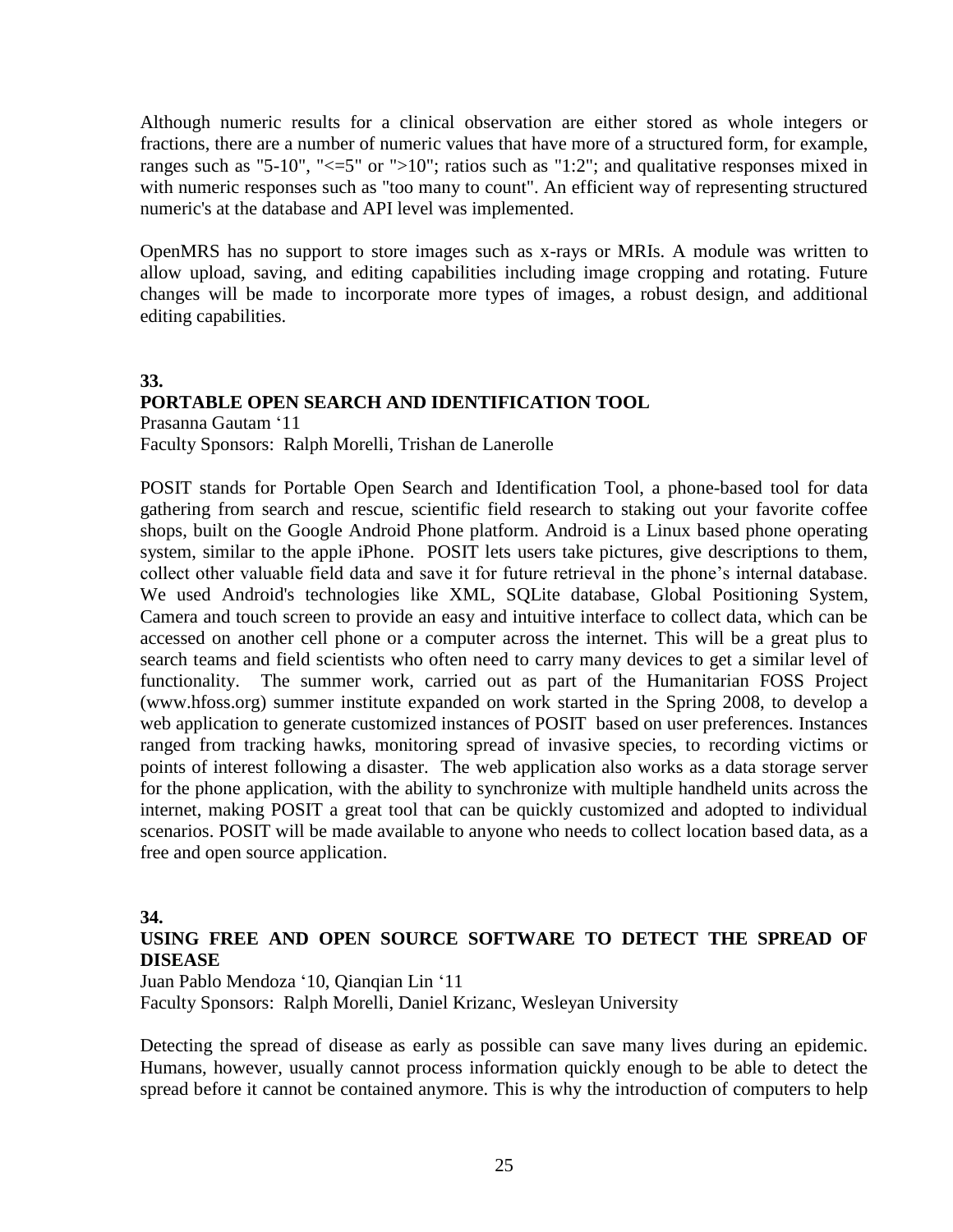solve this problem is necessary. Computers can analyze data millions of times faster than humans, and, given the appropriate training, can be useful tools to stop epidemics.

Throughout this project we worked with mentors from the InSTEDD, a lab that works to improve disaster response and early disease detection. We contributed to the RNA project, which is an application to detect the spread of disease by analyzing news reports from different sources. This program will analyze thousands of articles and determine if there is a higher than normal presence of some disease in a given area at a given time. If there is, the machine will suggest a possible outbreak of a disease. We contributed in more than one way to this project. We built a Bayesian Classifier that, after given the necessary training, will be able to assign new topics to an article based on other topics that have already been assigned to it. We also helped test another classifier built by people in InSTEDD.

Finally, we put several pieces of software together into ALPACA, a program for parsing news articles in different formats and then classifying them into different categories based on various possible algorithms. This program will be useful for other people working on early disease detection as well as for people working on Machine Learning in general, since it provides an easy way to compare different classifiers and articles from different sources. The development was carried out as part of the Humanitarian FOSS Project[\(www.hfoss.org\)](http://www.hfoss.org/) summer 2008 institute.

# **ENGINEERING**

**35.**

# **REAL TIME IMPLEMENTATION OF EDGE DETECTION ALGORITHM USING FPGA**

Sagar Bhandari '09 Faculty Sponsor: Taikang Ning

Real time edge detection is critical in many real-world applications ranging from medical imaging to video surveillance. In this poster, we present the real time implementation of sobel edge detection algorithm using FPGA in order to extract the shape of the objects which allows for further predictions such as human or object detection, motion detection, fire movement detection, human behavior detection and so on. The implementaion of sobel edge detection algorithm along with the results are presented. The results obtained suggest that the proposed algorithm is able to detect shapes of objects in real time.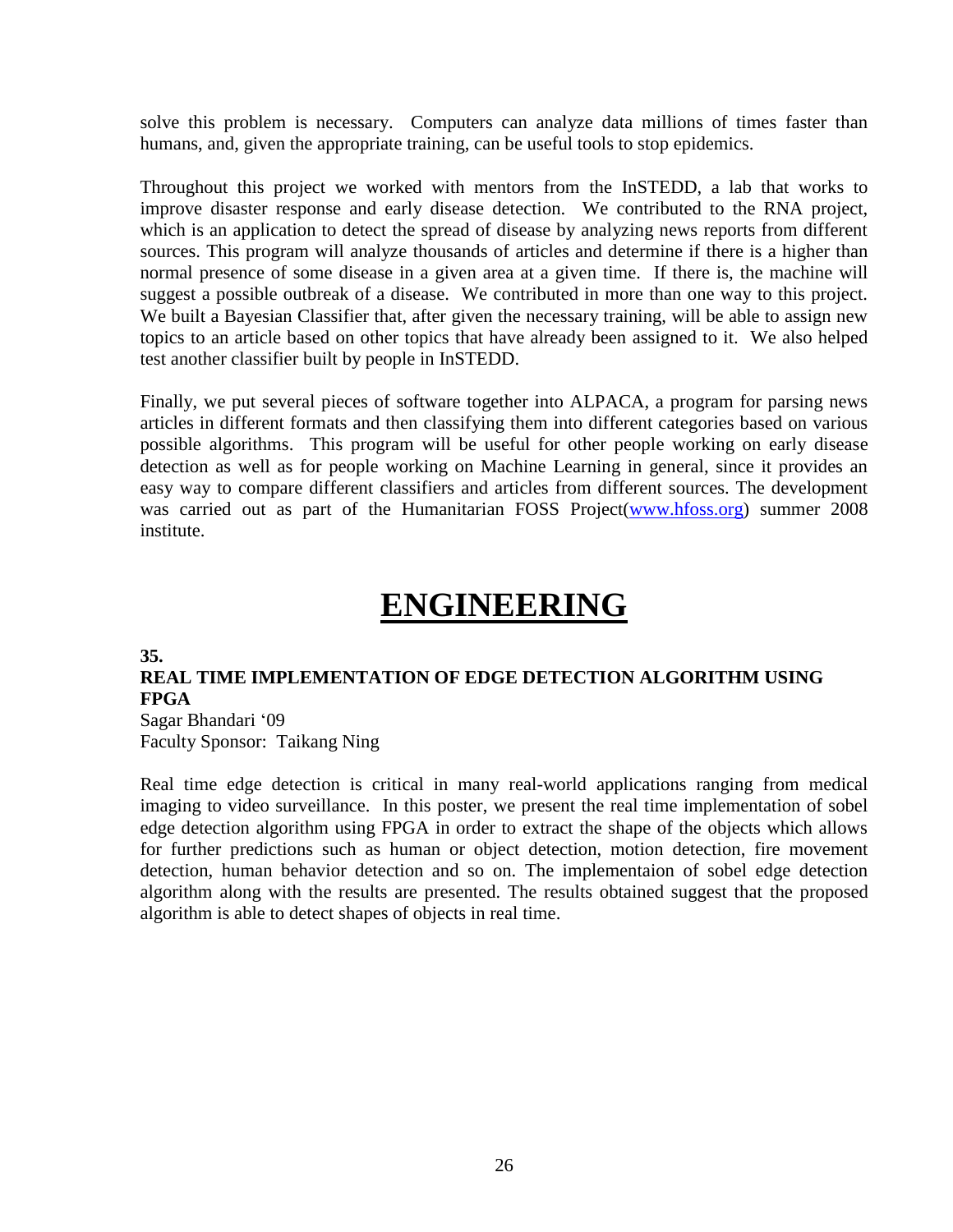# **36. CORRELATION DIMENSION AND DIMENSIONAL COMPLEXITY ESTIMATION OF REM EEG SIGNALS**

Adam Grare '10, Ankit Saraf '10 Faculty Sponsor: Taikang Ning

In Chaos Theory, the Correlation Dimension measures the complexity of a set of points in mdimensional space. These sets of points can be represented by vectors, created using delay time embedding. The signals were collected from rats at 15 and 90 days by Trinity students from the Dentate Gyrus and CA1 points in the brain in order to cross check for reduction in the dimensional complexity with age and at the different parts in the brain. A modified Grassberger-Procaccia algorithm was implemented using Fortran 90 to compute the dimensional complexity with high efficiency. Matlab was then used to plot and graph the output from Fortran for interpretation.

### **37.**

### **HEART SIGNAL ANALYSIS**

Ankit Saraf '10, Adam Grare '10 Faculty Sponsor: Taikang Ning

Heart auscultation is the technique of listening to heart sounds and is commonly used as a primary detection tool for diagnosing heart valve disorders. This process, which has traditionally been carried out by doctors using stethoscopes, can be automated using digital signal processing techniques. Automatic QRS-wave detection can be used to simplify the detection of heart murmurs by plotting both the ECG and phonogram signals. Obtaining a noise-free heart sound signal is the first step in this process. An electronic microphone was used to detect heart sounds, followed by a second order Sallen-key low-pass filter to remove the unwanted high-frequency noise. A notch filter was also added to remove the 60 Hz ambient noise corrupting the signal. A similar filter was designed to remove noise in the ECG signal. Both circuits were able to acquire and display clean phonogram and ECG data, thus preparing it for further processing.

## **38. AUTOMATIC LIGHT TRACKING SYSTEM** Rahul Shakya '11 Faculty Sponsor: Taikang Ning

An automatic light tracking system is built using C8051F120 microcontroller and a DC servomotor. The tracking system includes two major components, mechanical servo-control and microprocessor based embedded system. A platform situated on top a servo-motor is built to provide the rotating mechanism. A moving light source is tracked via the rotating platform equipped with two infra-red (IR) sensors. A bridge circuit that differentiates the light intensities received at the IR sensors will provide the input for direction control. The difference input is read by a microcontroller based system that generates the control signal for the servo-motor through pulse-width-modulation (PWM). A current amplifier is also built to provide the driving current for the servo-motor. The complete system has been successfully tested to track a moving light source at varying distances.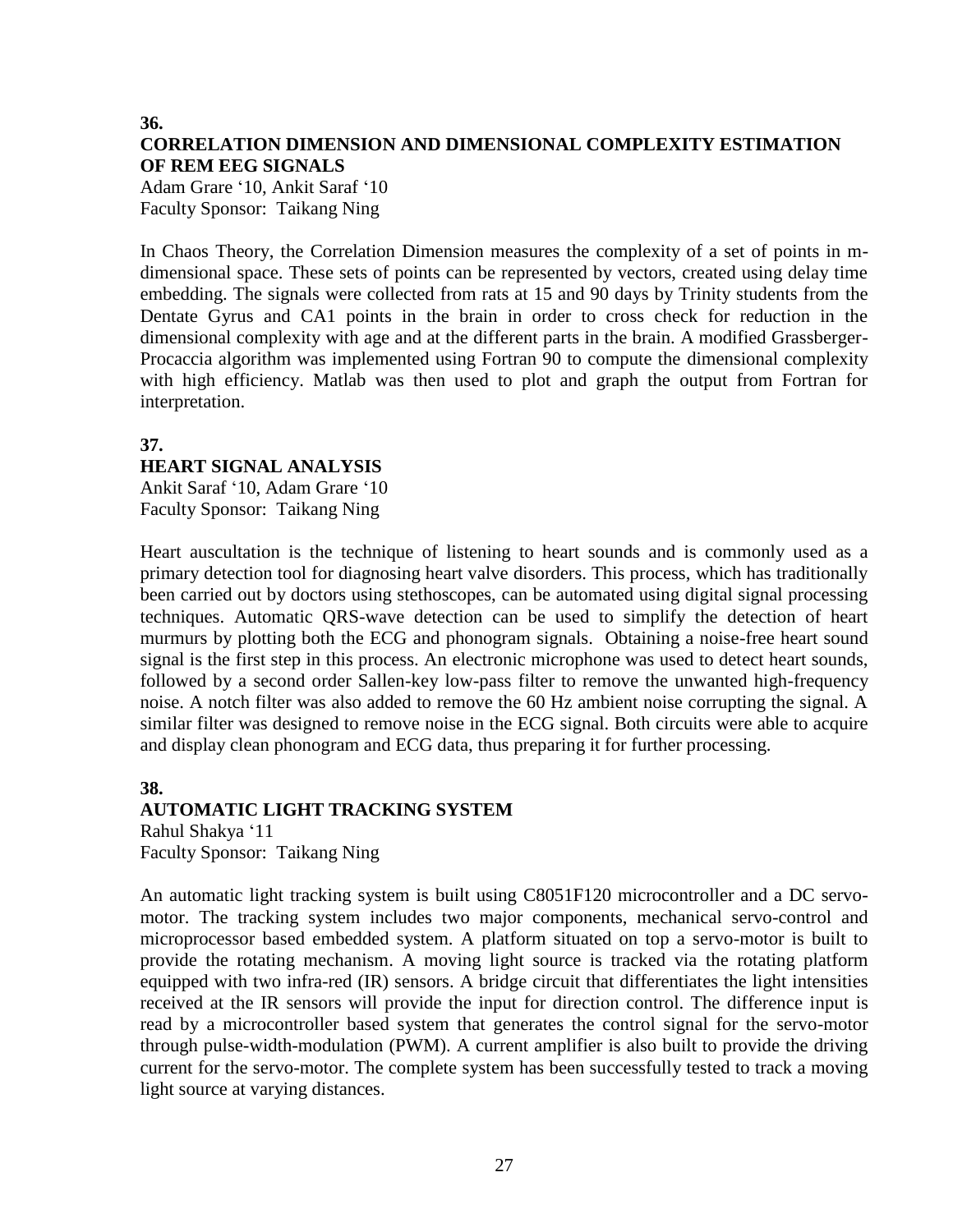# **ENVIRONMENTAL SCIENCE**

#### **39.**

# **A CHEMICAL WATER QUALITY ASSESSMENT OF THE NORTH BRANCH PARK RIVER AND ITS TRIBUTARIES**

Vicky Done '11 Faculty Sponsor: Jonathan Gourley

For ten weeks data was collected from the North Branch of the Park River and the four tributaries that feed into it. Because the water quality of the southern branch of the Park River is not up to EPA standards, there were concerns that the northern branch was not healthy. The goal of the research was to determine the health of the North Branch Park River watershed by testing for several chemical parameters. These included pH, conductivity, total dissolved solids, dissolved oxygen, salinity, hardness, and temperature. Excel was used to graph these parameters so that we could analyze the change of each parameter across the watershed and their change over time. The results from the testing were then compared to the standards set forth by the EPA so that it could be determined whether the North Branch Park River Watershed was healthy. We then submitted the results to the Department of Environmental Protection and an engineering company, Fuss & O'Neill Inc., so that they could create a management plan for the watershed. Other members of the research group performed supplementary analyses, in conjunction with the chemical parameters, to be able to better determine the water quality of the watershed.

### **40.**

### **ENVIRONMENTAL SCIENCE FIELD TRIP TO ICELAND, AUGUST 2008**

Susan Juggernauth '09, Colby Tucker '09, Steve Sobolewski '10, Chamae Munroe '10, Elisabeth Cianciola '10, Nathan Sell '10, Katie Sausen '10, Brittany Price '10, Jeff McNamara '11, Emily Quinton '11

Faculty Sponsors: Christoph Geiss, Joan Morrison, Jonathan Gourley

From August 6th through the 20th a group of ten students and three professors went to Iceland on the Environmental Science program's annual summer field study. Iceland's location on both the mid-Atlantic Ridge- where the Eurasian and North American continental plates are separating by about 2 centimeters each year- and a geological hot spot, as well as Iceland's recent glacial history have helped to create a variety of unique landscape features. We each traveled with just a backpack, camping in various places throughout the two weeks. Our first days in the capitol city of Reykjavik were spent touring the diverse art and history museums available and learning about the island's Viking heritage. As a group, we went to Thingvellir National Park, a World Heritage Site and former meeting place of the Alpingi or National Parliament, Gulfoss, the "Golden Waterfall," and the world-famous Geysir hot springs. The trip included a six day, eighty-one kilometer hike from Skógar to Landmannalauger that brought us through various landforms including glaciers, rivers, mountains, lava fields, waterfalls and geothermal hot springs. The trip also took us by ferry to the Westman Island of Heimay, wellknown for volcanic activity and bird colonies. Some of our group climbed Eldfell, the volcano that erupted from January to July in 1973, nearly devastating the community. Others hiked the island in search of birds, in particular, puffins. The Westman Islands, formed by volcanic activity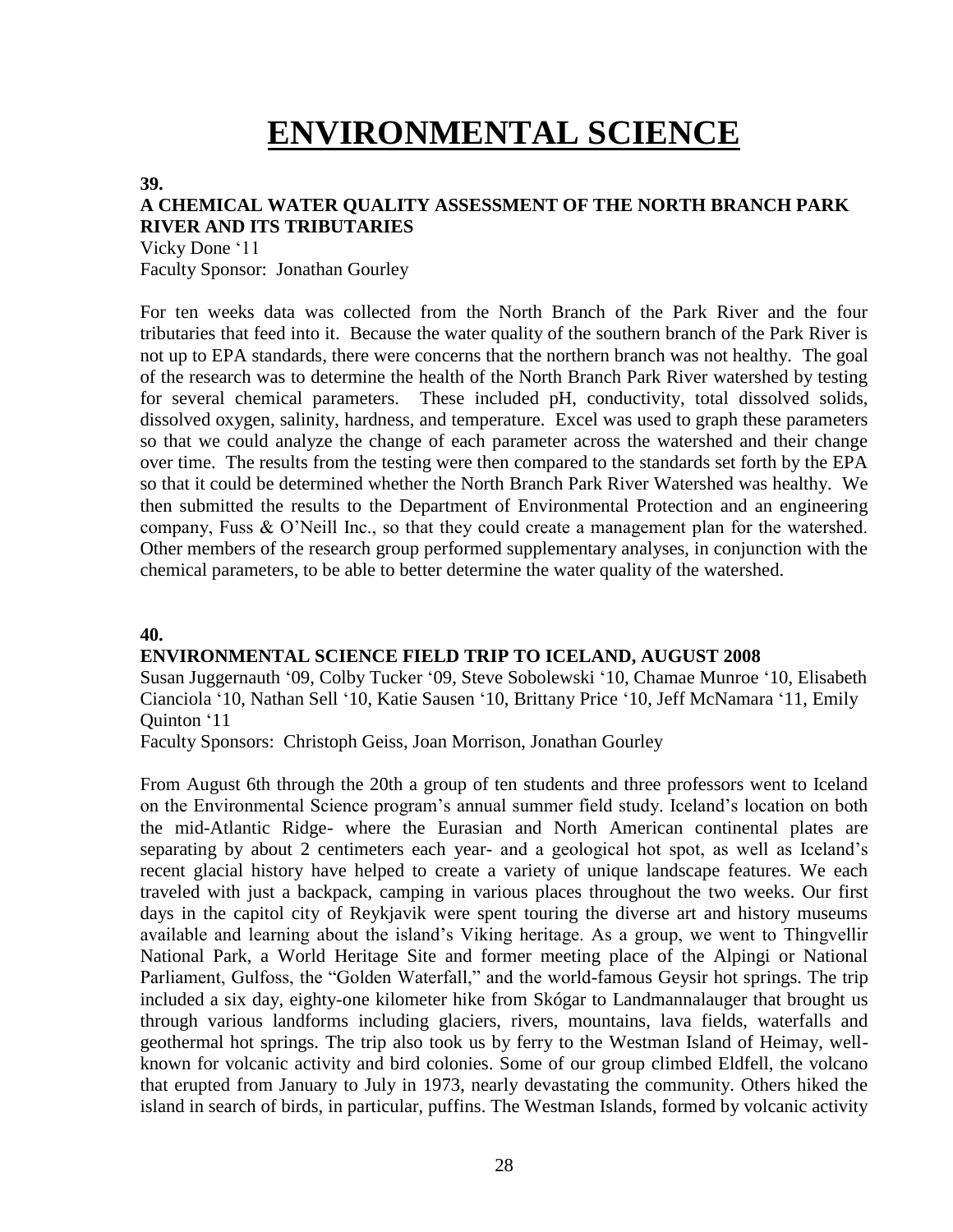thousands of years ago, are home to the world's largest puffin population as well as many migrating bird species. During the trip we learned much about the geology of Iceland and its flora and fauna – not to mention its culture. This trip was an excellent experience, being physically challenging, educational and fun.

### **41.**

# **WATER QUALITY ANALYSIS FOR THE NORTH BRANCH PARK RIVER: MACRO INVERTEBRATES AND FECAL COLIFORM**

Caroline Lewis '09 Faculty Sponsor: Jonathan Gourley

We established twelve sites on the North Branch Park River and some of its tributaries, including the Filley Brook, Beaman's Brook, Wash Brook, and Tumble Brook. We sampled each site three times between the end of May through July. Two of the parameters we tested were macro invertebrate populations and coliform colonies. Fecal coliform and other waterborne coliforms can be detected using Coliscan® Easygel®. No fecal coliform colonies were found in the Park River, Filley Brook, Beaman's Brook, or Tumble Brook from any samples. One fecal coliform colony (type 1B) was found at EWB 8 (end of Wash Brook) on June 24th, 2008. Another fecal coliform colony was found from a storm water sample at the top of the North Branch Park River from 6/23/2008. This was also type 1B. This occurrence of fecal coliform could be due to storm drains carrying urban runoff, especially since no fecal coloiform colonies were found in the North Branch Park River during baseline conditions.

We collected macro invertebrates from each site using a kick net, and identified specimens in lab. We used the biotic index, Simpson's index, percent EPT, and taxa richness to evaluate water quality. On average, the quality of the Park River, Tumble Brook, and Wash Brook can be classified as "good" according to the Biotic Index. On average, the Beamans Brook and Tumble Brook tributary have "substantially likely" organic pollution and fair water quality according to the Biotic Index. Percent EPT and the biotic index indicate the Wash Brook was the healthiest section, followed by the Park River.

## **42.**

# **FORAGING RESPONSE TO PREDATION RISK OF GREY SQUIRRELS IN AN URBAN ENVIRONMENT**

Baltazar Ramos '11 Faculty Sponsor: Michael O'Donnell

With the rapid increase in urbanization, animals are impelled to adapt their behaviors in order to adjust to their new urban environment. We analyzed and compared the differences in the foraging behaviors of the eastern grey squirrel (Sciurus carolinensis) in response to the manipulation of direct and indirect cues of predation risk in urban and suburban environments. Also, we compared how their foraging behavior differed with the change of the seasons. The effects of direct cues were studied by placing predator and non-predator urines in foraging trays with water as a control while the indirect cues were manipulated by either placing the trays near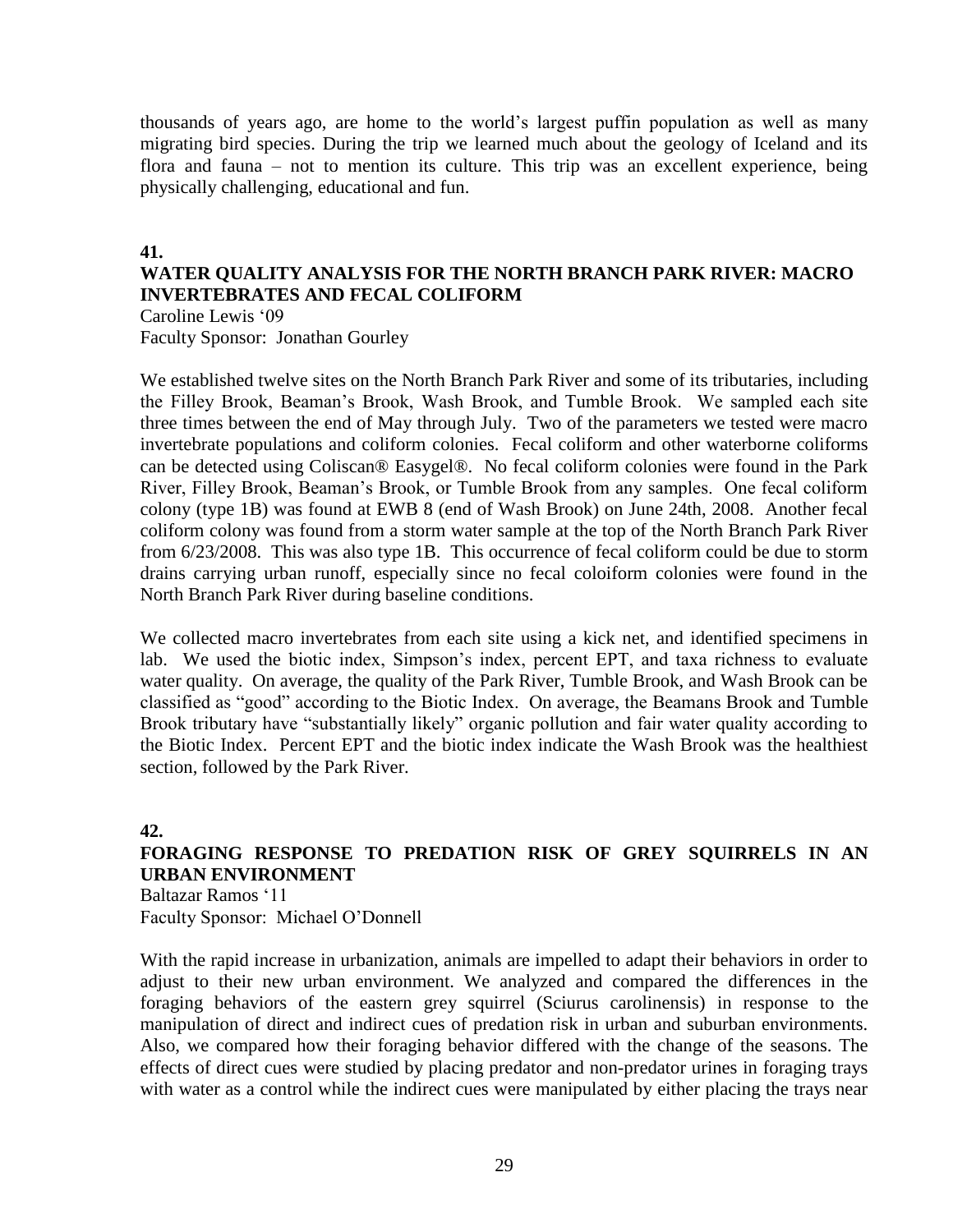or far from cover. The response to these cues were measured by giving-up densities (GUD), or the amount of food left in a specified patch after foraging has ended. A higher GUD would suggest a greater sense of predatory danger perceived by the squirrels under those circumstances. The presence of predator urines was not found to have a significant effect on GUDs of urban squirrels when compared to the water control. On the other hand, GUDs of trays far from cover were found to be much higher (P<0.0001) than those of trays close to cover. Data from a previous study performed during the winter months found no effect from neither indirect nor direct cues for urban squirrels. However, in this summer study, it was found that urban squirrels did alter their foraging behaviors based on distance from cover. This could be due to the fact that red-tailed hawks, an aerial predator, are the most common predators in urban environments and squirrels therefore alter their behavior in correspondence with available canopy cover, which is not available for both near and far trays during the winter but is available for the near trays during summer months.

### **43.**

### **WATER QUALITY PROFILE OF THE PARK RIVER WATERSHED**

Lucille Schiffman '10, Caroline Lewis '09 Faculty Sponsor: Jonathan Gourley

The Park River watershed drains into the Park River and its tributaries, which are the Filley Brook, Tumble Brook, and Wash Brook, all located in Hartford, West Hartford, and parts of Bloomfleld. Runoff containing pollutants can contaminate the watershed from a variety of factors such as sewage overflow, traffic pollution, and nearby industry. A water quality profile was performed on the north branch of the Park River and its tributaries. Several different water quality and soil tests were performed, such as pH, hardness, dissolved oxygen, fecal coliform, macroinvertibrates, anion content, and sediment analysis. There were several testing locations that were less healthy overall, and this may have been due to nearby golf courses, which require considerable fertilization. It was found that the overall health of the north branch of the Park River and its tributaries were healthy, with no severe contamination.

#### **44.**

# **CLIMATE RECONSTRUCTION ON THE BASIS OF MAGNETIC PROPERTIES OF LAKE SEDIMENTS**

Pooja Shakya '11 Faculty Sponsor: Christoph Geiss

We analyzed magnetic properties of lake sediments from Lake 396 in Northern Manitoba, Canada in an attempt to reconstruct paleoclimate patterns. The analysis has been conducted employing magnetic susceptibility, anhysteric remanent magnetization (ARM), isothermal remanent magnetization (IRM), macroscopic charcoal analysis and loss on ignition (LOI). Magnetic susceptibility gives a rapid estimate of the abundance of magnetic minerals while ARM reflects the presence of small  $(0.1 - 1 \mu m)$  single domain grains. IRM reflects the presence of all remanence-carrying grains. LOI measures the organic and inorganic sediment fractions. These measurements have been applied to the samples from Lake 396. The values for ARM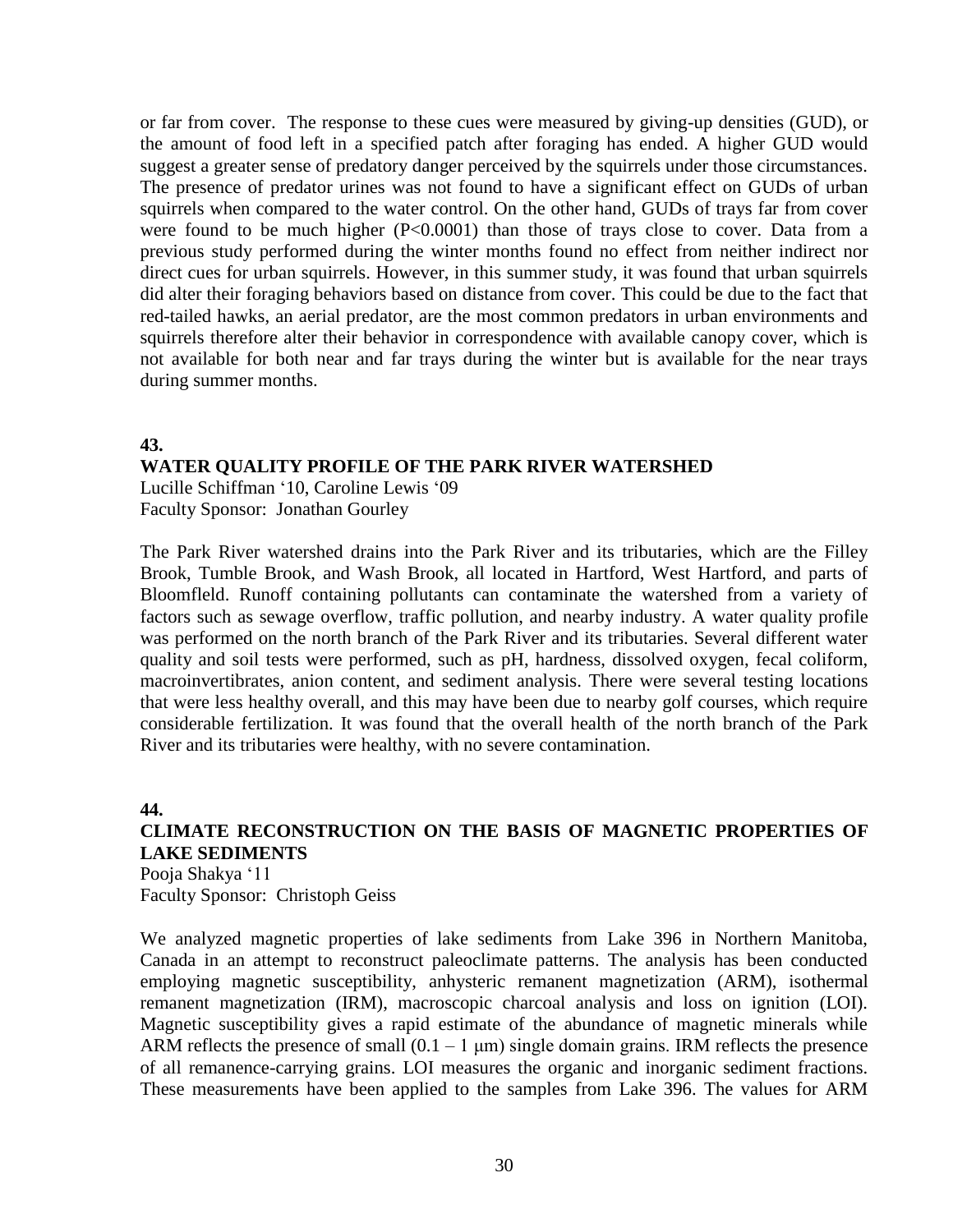normalized by IRM, indicate the presence of biogenic magnetite which suggests a possible occurrence of erosion in the site. The peak in the charcoal area from macroscopic charcoal analysis corresponds to a greater percentage of inorganic matter in the LOI data. This observation could be explained by an increase of inorganic runoff into the lake after a period of fires.

#### **45.**

## **CHARACTERISTICS OF RED-TAILED HAWK (BUTEO JAMAICENSIS) NEST SITES IN HARTFORD, CT**

Frances Thomas '10 Faculty Sponsor: Joan Morrison

The Red-tailed hawk (Buteo jamaicensis) is an adaptable bird of prey found in habitats across North America. Red-tailed Hawk populations can thrive in urban areas due to their adaptability and ideal habitat being open land with sporadic foliage. It is important to understand Red-Tailed hawk nesting ecology in urban areas to better manage and protect these birds. Past studies have shown that both urban and rural hawks nest in larger trees with more canopy cover and trees that are taller than randomly selected non-nest trees. In this study we located 12 nest sites known to be active in either the 2007 or 2008 breeding season in Hartford, CT. Nest sites were identified by the presence of a nest structure and associated activities of adult hawks. Nest sites were characterized at 3 spatial levels: the nest substrate, a 12 m radius plot, and a 300 m radius plot, each centered on the nest location. Measurements were taken to describe the diameter, height, and species if the substrate was a tree, and height if the nest substrate was man made. We measured average ground cover, shrub cover, and canopy cover within the 12m radius plot, and road density, housing density, and percent green space within the 300m radius plot. Nine of the twelve nests were located in trees and three were located on man made structures, including a billboard, a light post, and the edge of a building. Average nest height among all substrates was 16.5 m. Nests stands were generally characterized by few trees and otherwise generally open habitat with few shrubs and low ground cover. Red-tailed Hawks are important as indicator species to evaluate the health and success of other wildlife found in urban areas.

# **MATHEMATICS**

**46.**

### **EXPLORATIONS INTO MULTIDIMENSIONAL CONTINUED FRACTIONS** Saroj Aryal '09

Faculty Sponsor: Nancy J. Wyshinski

For any  $x \in \mathbb{R}$ , the continued fraction representation is given as:  $+\frac{1}{a_2+\ddots}$  $\, + \,$  $= a_{\circ} +$ 3 2 1 0 1 1 1 *a a a*  $x = a_0 + \frac{1}{1}$ , where

 $a_0$  is an integer and  $a_i$  is a positive integer  $\forall i = 1, 2,...$  One of the most common shorthand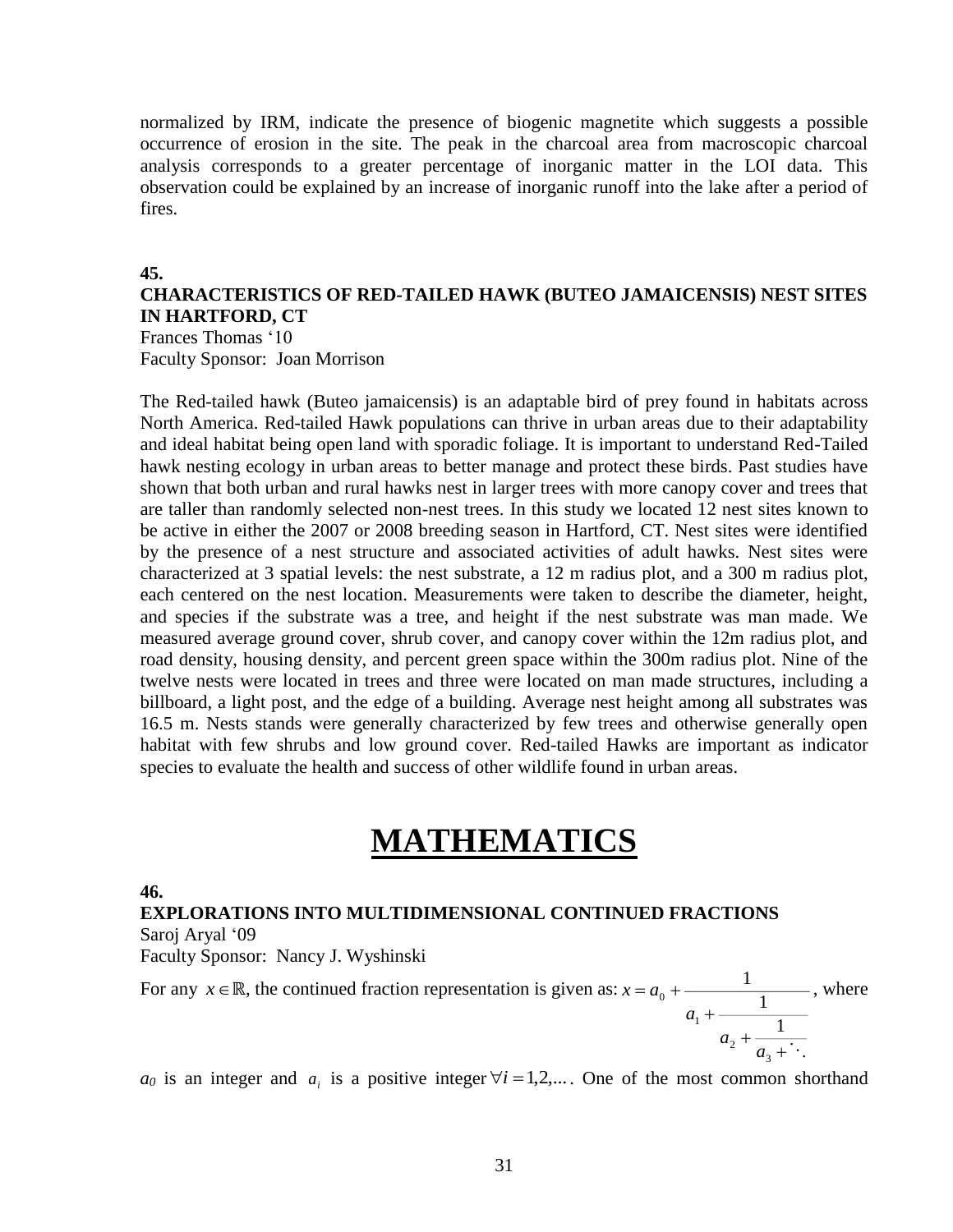notations used is  $x = [a_0; a_1, a_2, \dots]$ . Continued fractions are important tools in studying the properties of rational and irrational numbers. For example: a continued fraction is finite if and only if the number is rational and the continued fraction expansion of an irrational is unique. More often they are also used to approximate the values of irrational numbers.

Multidimensional continued fractions, although been studied for more than a century now, is still a difficult topic. Several mathematicians have made attempts to generalize the ordinary continued fraction algorithms into the multidimensional ones. A k-dimensional continued fraction can be denoted as  $[b_0, b_1, b_2, \dots]$  where each  $b_i$  is associated with a k-tuple  $(a_1, a_2, \dots, a_k)$ by some algorithm. For example, a three dimensional (ternary) continued fraction looks like:  $(x, y) = [(p_1, q_1); (p_2, q_2); (p_3, q_3); \dots]$ , where  $p_i, q_j \in \mathbb{Z}$ ,  $\forall i, j$ . Jacobi's algorithm is one of the first such generalization algorithms. Minowski and Woronj are also considered to be the pioneers of the field. After that, several mathematicians have taken up this subject again and again. In this research we mostly focused in understanding and applying the Jacobi's algorithm.

# **NEUROSCIENCE**

#### **47.**

# **EFFECTS OF ACUTE STRESS ON THE ELECTROPHYSIOLOGY AND NEUROCHEMISTRY OF THE BRAIN IN NEONATALLY ISOLATED ADULT RATS** Kaitlin Gaffney '09

Faculty Sponsor: Harry Blaise

Stress remains a prevalent factor of everyday life, the effects of which are not yet completely understood. The electrophysiological effects of neonatal isolation on long term potentiation (LTP) in the hippocampus in conjunction with an acute stressor has not yet been examined. The goals of the present study are to determine whether acute stress can alter the electrophysiological and neurochemical properties of the amygdala and hippocampus in neonatally isolated rats. Two groups of rats were used in this study. An experimental group consisting of neonatally isolated (ISO) rats which were separated from postnatal days 2-9; and a control group consisting of rats which were not handled (NH) and remained together until weaning. Once rats reached 70 days of age, surgery was performed on both groups to implant electrodes in the hippocampus and amygdala for electrophysiological recording, as well as a cannula in the hippocampus for neurochemical collection. A week after surgery, neurochemical collection and electrophysiological recordings took place. To record and collect, the rat was connected to the recording apparatus and a neurochemical probe was inserted into the cannula. Baseline electrophysiological and neurochemical assays were collected following a tetanization with trains of 5Hz theta burst stimulation (TBS). Electrophysiological recording and neurochemical collection were taken immediately and 1 hour following tetanization. Then each animal was subjected to the acute stress protocol which consisted of placing the animal in a rodent restrainer for 30 minutes, after which electrophysiological recording and neurochemical collection were taken at the 2, 3, 24, and 48-hour period. The neurochemical assays were frozen until analyzed using high pressure liquid chromatography (HPLC). The protocol for this thesis research, including cannula implantation, neurochemical collection and HPLC analysis techniques, was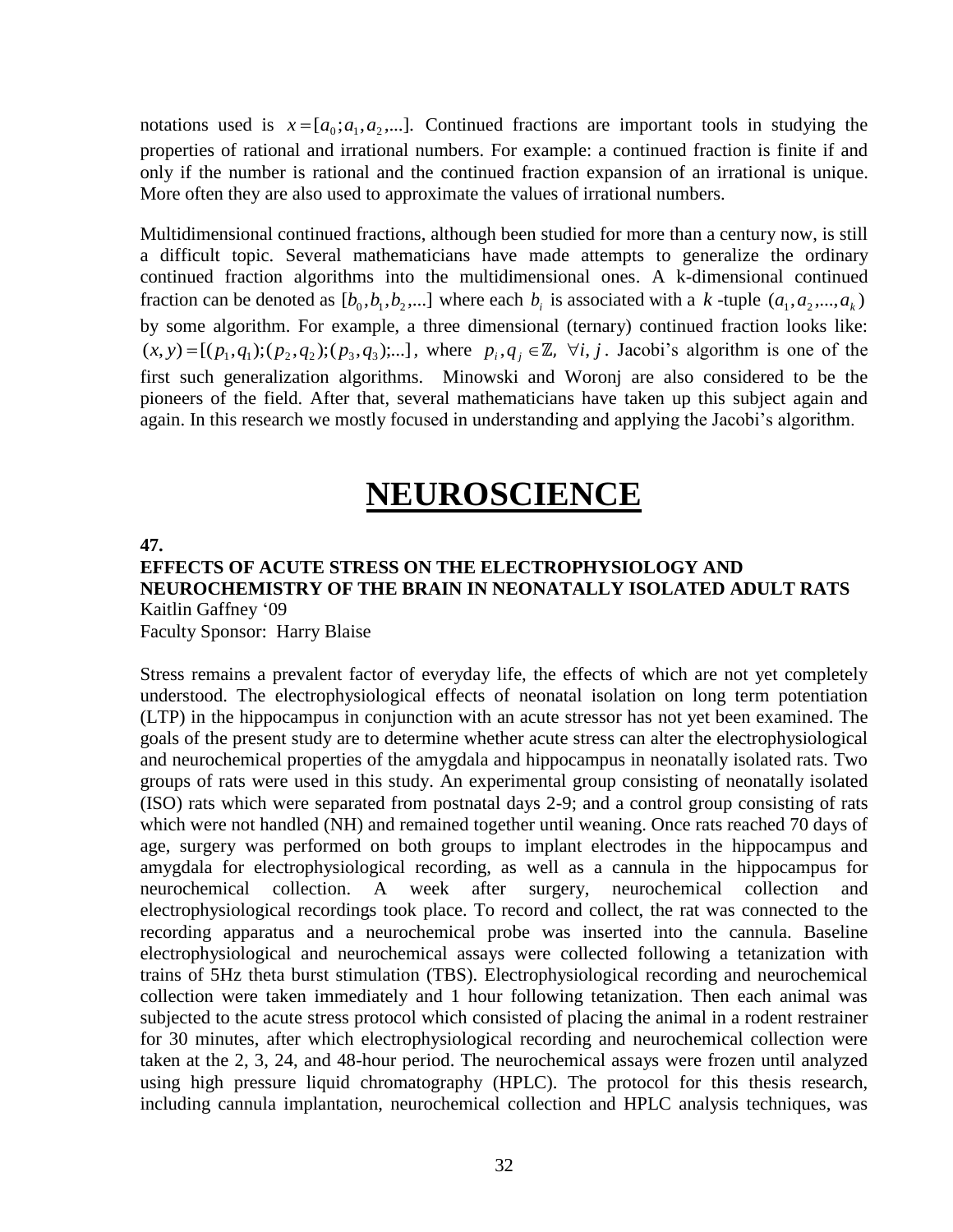developed and mastered this past summer. The research is currently ongoing this fall and will be my neuroscience thesis.

### **48.**

### **THE EFFECTS OF NEONATAL ISOLATION ON SYNAPTIC PLASTICITY IN THE MPFC-BLA PATHWAY IN FREELY BEHAVING ADULT RATS**

Kaitlin Haines '09, Urey Chow '09, Angela Colantonio '11 Faculty Sponsors: Harry Blaise, Jessica Koranda

The amygdala has been implicated in a variety of roles in both the stress response and memory formation. The basolateral amygdala (BLA) mediates the neuronal response to neonatal stress within the hippocampus, which subsequently affects normal hippocampal processing related to memory. We have recently demonstrated in our own laboratory that neonatal isolation affects bidirectional synaptic plasticity in the BLA-DG synapse, whereby both LTP and LTD are increased in adult animals isolated as neonates compared to their non-handled counterparts. Although there have been numerous studies exploring the relationship between neonatal isolation and hippocampal plasticity, there have been no studies investigating the effects of this chronic early stressor on the neuronal connections between the BLA and the medial prefrontal cortex (mPFC). The mPFC governs memory storage and controls the emotional limbic system. Interactions between the mPFC and the BLA have been shown to be essential for integrating emotionally salient information. In order to assess the effects of neonatal isolation on the bidirectional pathway between the mPFC and BLA, neonates were isolated from their mother for one hour each day from PN2 to PN9 and then were permitted to normally mature into adulthood. Between 70-120 days of age, isolated and non-isolated animals underwent surgery to chronically implant electrodes in the BLA and mPFC. Our objective for this summer was to determine the coordinates for the BLA-mPFC and mPFC-BLA pathway using signals obtained in existing literature. Coordinates for the BLA-mPFC pathway were confirmed, but the mPFC-BLA coordinates have yet to be determined. Future research includes determining the BLA-mPFC coordinates, obtaining LTP electrophysiological data, and taking neurochemical assays.

### **49. PROSTAGLANDIN E2 REDUCES ROTENONE-INDUCED APOPTOSIS IN SH-SY5Y CELLS** Ariana Mullin '09

Faculty Sponsor: William Church

Parkinson's disease (PD) is a chronic and progressive neurodegenerative disease resulting from the specific loss of dopaminergic neurons in the substantia nigra. Rotenone is a neurotoxic pesticide that induces Parkinsonian-like pathologies when administered in cell cultures as well as when absorbed in vivo. Rotenone induces apoptotic cell death through complex I inhibition, causing oxidative stress and pro-apoptotic signaling. Prostaglandin molecules have been shown to increase levels of several anti-apoptotic molecules, including heat shock proteins, which can prevent activation of the caspase cascade as well as the JNK pathway, in addition to activating cell survival pathways. Prostaglandin E2 (PGE2) was investigated as a neuroprotective agent for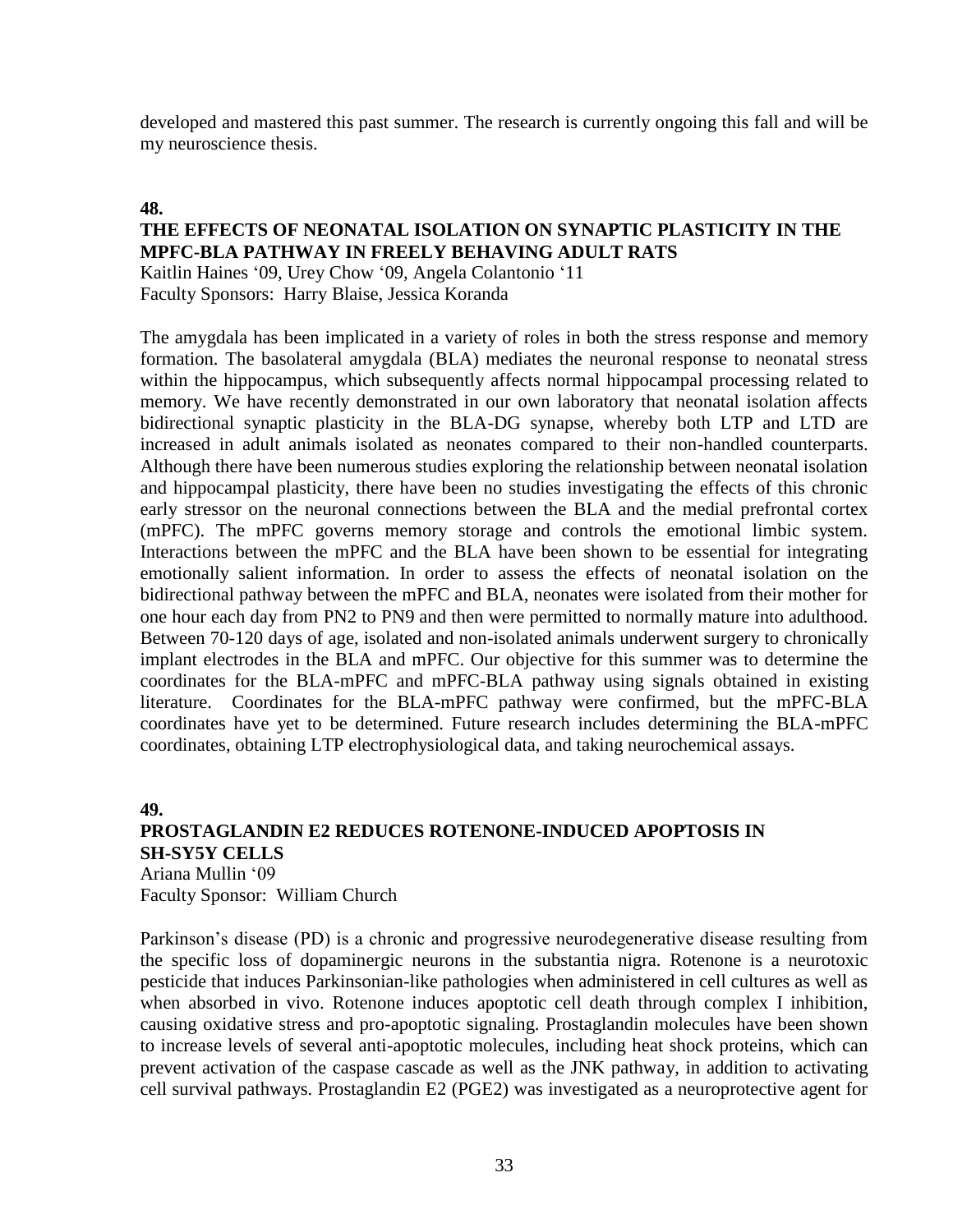its known role in protecting against toxin-induced neuroinflammation. Human neuroblastoma SH-SY5Y cells underwent preincubation periods of 1 or 6 hours at 0-25nM PGE2 concentrations before 24hr exposure to rotenone (500nM). Following the 24hr rotenone exposure, cells were treated with the nuclear DNA stain Hoechst 33342. Apoptotic cells are identified by the appearance of fragmented nuclei, while live cell nuclei are intact when stained. The number of apoptotic cells was used as a marker for viability and apoptotic cells were counted in ten random fields of each well at 20x magnification. PGE2 attenuated rotenone-induced apoptosis in a dosedependent manner when applied 1 hour before rotenone exposure. When applied 6 hours before rotenone exposure, PGE2 not only attenuated rotenone-induced apoptosis, but also reduced apoptosis levels to below the level of the no treatment group. Future research will investigate the specific neuroprotective pathway by which PGE2 acts in alleviating rotenone toxicity, as well as explore its potential neuroprotective role in other forms of PD toxicity, such as MPTP exposure.

#### **50.**

### **MITOCHONDRIAL FUNCTION IN RODENTS FED A KETOGENIC DIET**

Tiffany Ruiz '10, Julia Svedova '11, DJ Patrick '11, Ritika Chandra '10 Faculty Sponsors: Susan Masino, David Ruskin

The ketogenic diet has been used as an alternative therapy for epileptic seizures since the 1920s. The diet is known to be effective in children who do not respond well to anticonvulsant medications. However, the mechanism behind the diet's anticonvulsant effects remains unknown. Since the diet is very high fats and very low in proteins and carbohydrates, the body's metabolic processes are significantly altered. ATP production and mitochondrial respiration seemed to be enhanced through glucose restriction, consumption of long chain-saturated triglycerides and ketone bodies. In addition, previous studies reveal that adenosine, an inhibitory neuromodulator and anticonvulsant agent, may play a key role in the diet's effectiveness. It has been previously shown that mitochondrial respiration rates are substantially higher in mice fed the ketogenic diet than in mice the control diet. However, the changes in these rates have not been explored regionally. Since some areas of the brain might be more relevant to epilepsy than others (for example, hippocampus), we predict that the changes in mitochondrial function alter in specific brain regions. In order to test our hypothesis, rats were fed either an 8% ketogenic diet or a control diet for four weeks. When the animals were sacrificed, brain samples from five different regions were taken and homogenized in neutral tris-base buffer. Each sample was divided into 2 parts and one part was centrifuged to obtain mitochondrial cell fraction. The activity of a mitochondrial enzyme called succinate dehydrogenase served as an indication of the mitochondrial respiration rates. The values were calculated using the Bradford protein assay and the succinate dehydrogenase assay. The methodology of this experiment is still being improved in order to collect more accurate data. Our findings may help develop a new assortment of novel treatments for individuals suffering from epilepsy and other neurological disorders.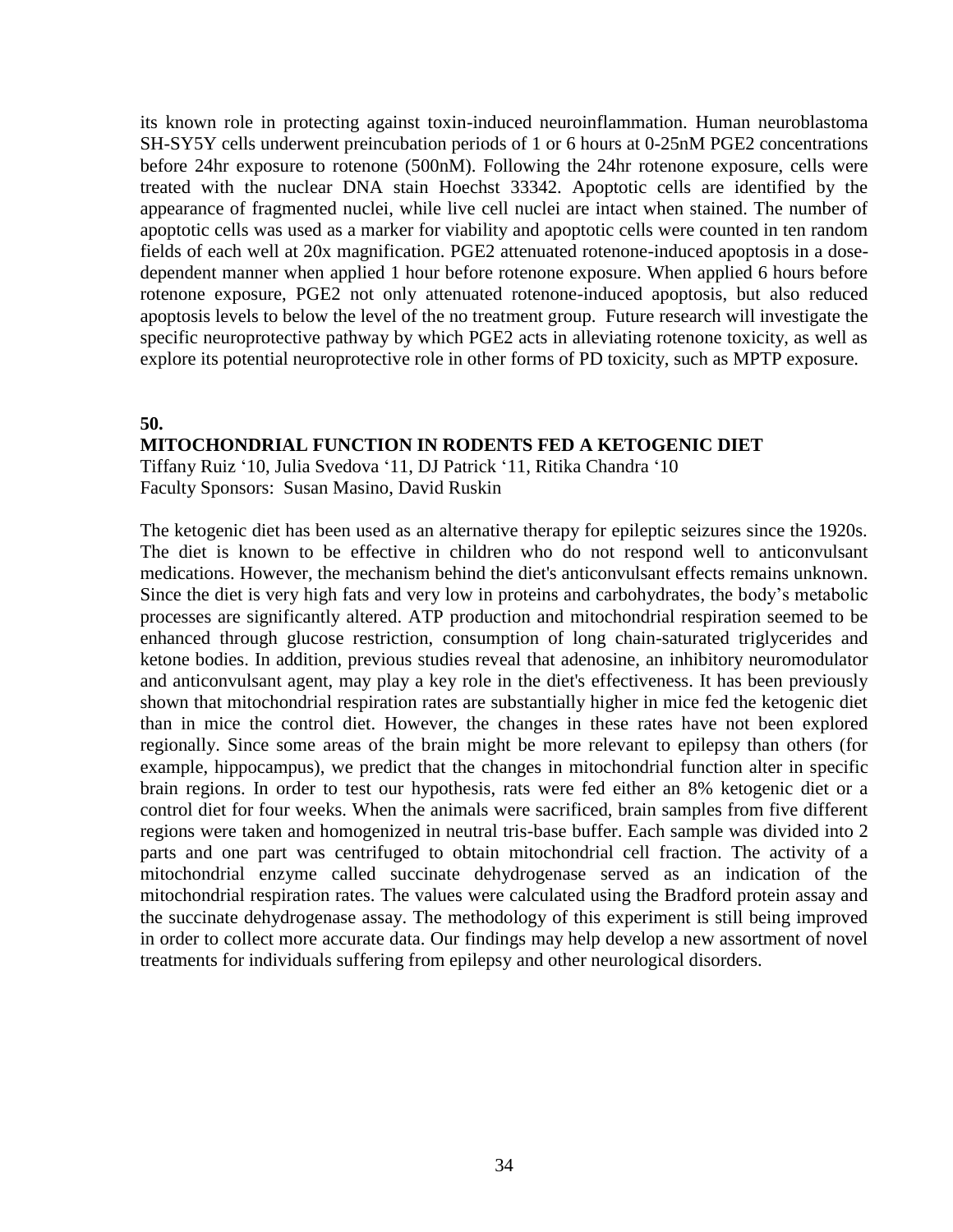# **51. TESTING THE EFFICACY OF THE KETOGENIC DEIT (KD) AS AN ANTI-INFLAMMATORY AGENT**

Tracey Suter '11, David Patrick '11, Ian Hendry '07 Faculty Sponsor: Susan Masino

Despite the many different pre-existing treatments for epilepsy, there is one, the ketogenic diet, which has yet to be completely understood. The ketogenic diet is high in fat and low in carbohydrates; as a result, the body uses ketones as its' main source of energy rather than glucose. Since ketolytic metabolism should produce fewer free radicals and reactive oxygen species, less inflammation in the body should occur. In order to check this theory, youth and adult male Sprague Dawley rats on the ketogenic diet were tested with CFA or control injection (in either hind paw), in both ketogenic and control animals. After allowing time for inflammation to set in, the paws were then measured. These experiments are ongoing. If the effects of the ketogenic diet on pain and inflammation can be established, the use of this diet may expand to cover many other health-related fields.

# **PHYSICS**

**52.**

### **QUANTUM RANDOMNESS IN OPTICAL PROCESSES** Matthew Bermudez '09 Faculty Sponsor: David Branning

Many methods exist to produce random numbers useful for computer applications. Among them are ways of using inherently random quantum phenomena as a source of randomness. One such process is the reflection or transmission of a photon through a beamsplitter. Laser light was directed through a downconvesion crystal, simultaneously creating two photons. A detection apparatus was set up to determine which of two equally probable paths each photon took through two symmetrically positioned beamsplitters. The rate of photon generation was purposely kept to less than one in ten per time bin to prevent errors from multiple simultaneous detections. The experiment was run over a weekend. Only simultaneous detections for each of the two photon paths were considered valid events. Two bitstrings were produced from sequence of coincidences, each millions of bits in length. A series of tests for cryptographic security were implemented in Mathematica and run on the datasets to determine their randomness.

## **53. COINCIDENCE COUNTING USING FPGA** Mahmudul Chowdhury '09 Faculty Sponsor: David Branning

Coincidence counting is the simultaneous detection of two subatomic or nucleur particles. In this research the subatomic particles were the photons. An electronic pulse is sent from two detectors and the pulses are then passed through an AND gate. The output of the AND gate is used for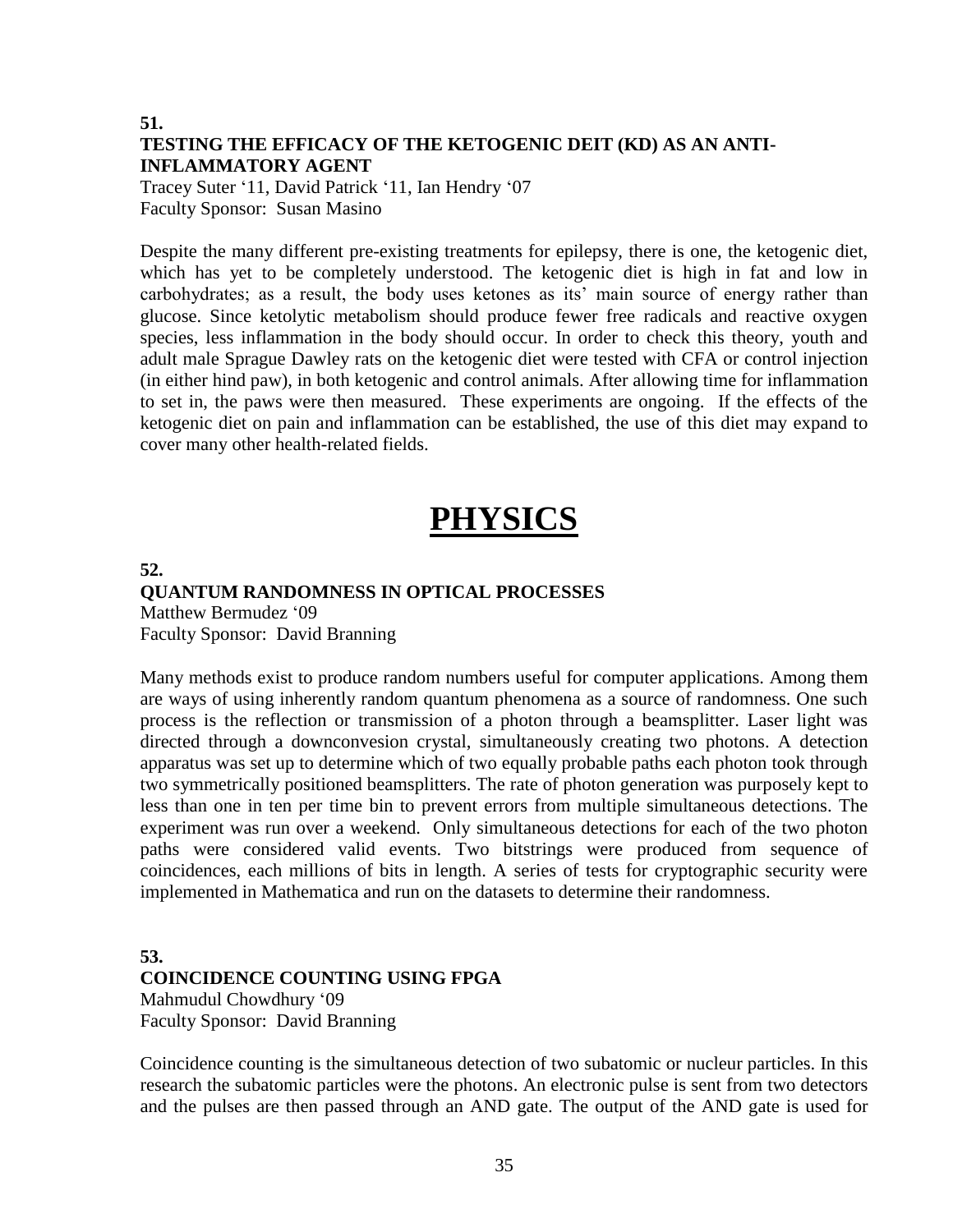coincidence counting. For this purpose an FPGA(field-programmable gate array)was used. FPGA is a programmable logic blocks containing semiconductor device. The logic blocks can be programmed to act as basic logic gates. The FPGA was programmed using active serial programming through the USB-blaster port of the FPGA board so that the program remains in the memory even if the board was disconnected. The program was able to send pulses through four channels. These channels were connected to the computer. LabView was used to count the number of pulses from each channel. It was seen that LabView could not get the proper reading from one of the channels. The next to step is to fix that channel and then use NIOS II to send pulses from the FPGA to an external device through a USB port.

**54.**

## **LOW COST COINCIDENCE COUNTING MACHINCES USING FIELD PROGRMABBLE GATE ARRAY FOR INTERNAL SIGNAL GENERATION AND ENHANCED DATA OUTPUT**

Sarthak Khanal '11 Faculty Sponsor: David Branning

Coincidence counting is an essential part of quantum optics experiments at the undergraduate level but cost has created a serious entry barrier for many schools. We present two new versions of Coincidence Counting Modules (CCMs) that not only promise to reduce the size of CCMs used in undergraduate labs but also decrease their cost by an astronomical 95%. Both versions make use of a series of logic gates which are triggered by signals arriving from four different detectors. The CCMs are equipped with a pulse-shaping mechanism which allows the user to choose the desired pulse width and moreover the use of a Field-Programmable Gate Array (FPGA) allows the user to not only feed the results directly into the computer but also generate clock signals in the CCM itself making pre-experimental tests extremely easy. Further work will be directed towards providing the user freedom to choose the input impedances while performing experiments via the use of dip switches.

# **PSYCHOLOGY**

**55.**

### **HUMAN TIMING UNDER AUDITORY AND VISUAL STIMULATION** Chao Liao '11 Faculty Sponsor: William Mace

Prior research shows that timing precession in self-paced tapping is independently limited by central timing process, which is presumed to regulate movement initiation, and motor implementation process, which is presumed to determine when the actual response occurs. In tapping, the motion command to the finger is generated before the onset of auditory stimulus, suggesting a process of anticipatory timing control. These results lead to the statement that no matter what kinds of stimuli objects get, their performance remains the same. At the same time, some research indicates that synchronized tapping performance is far worse with flashing visual stimuli than with auditory stimuli. By introducing hybrid subdivision comprised by both visual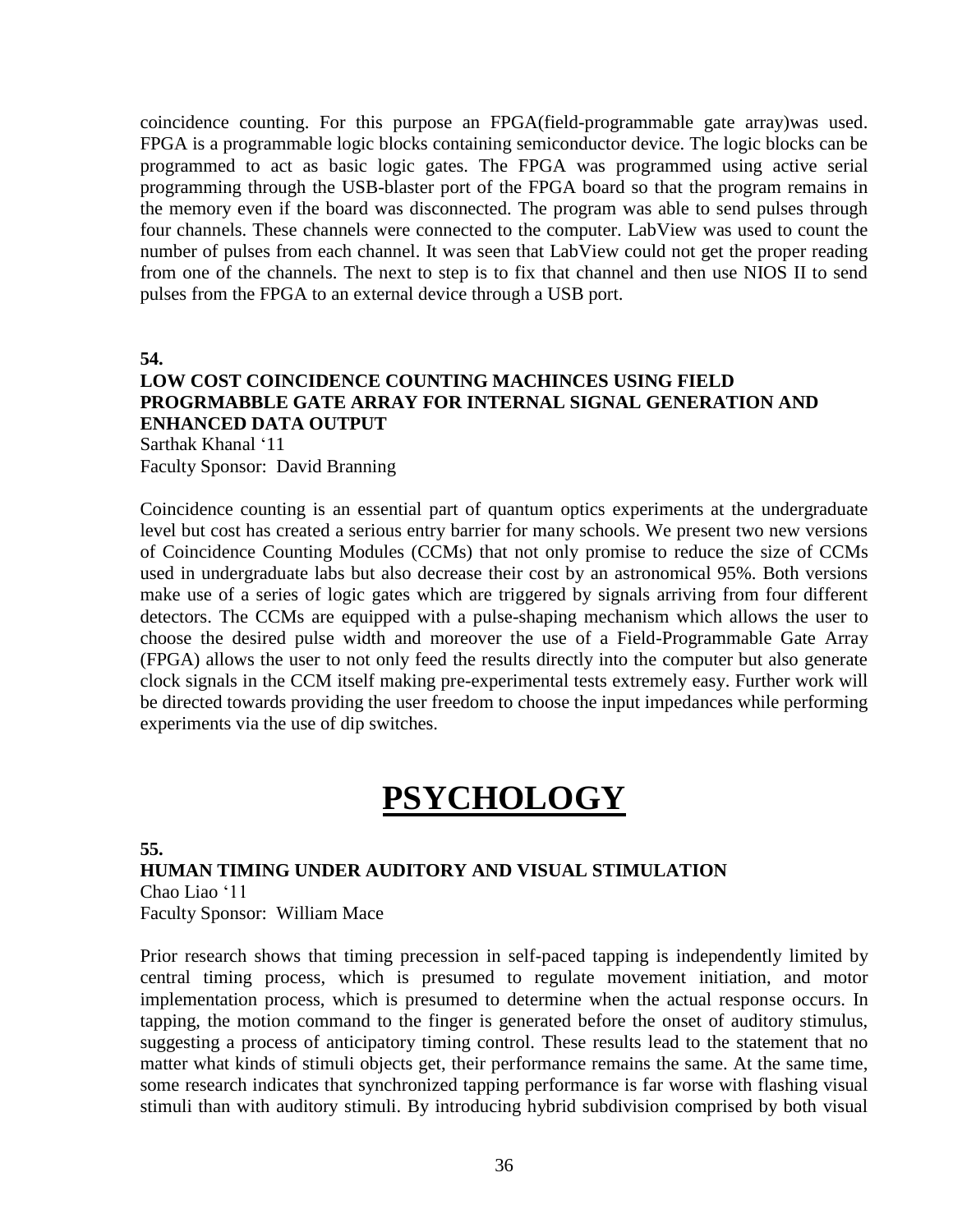stimulation and auditory stimulation, synchronized tapping are discussed. Results suggest that visual stimulated tapping is not as good as auditory stimulated tapping in both frequency and accuracy and that auditory stimuli are apt to generate strong beat in a hybrid sequence. The relationship of tapping frequency and space variable is also examined.

### **56.**

### **THE ROLE OF CULTURAL VALUES IN COPING WITH STRESS AMONG LATINO COLLEGE STUDENTS** Radmila Paneva '09

Faculty Sponsor: Janet Chang

The purpose of this study was to gain an understanding of how Latino cultural factors promote and hinder coping mechanisms, the use of social support in particular. Collectivist cultures (e.g., Latino, Asian, African, and Southern European) emphasize interdependence and relationships with others, while individualistic cultures, such as Anglo-American and Western European culture, emphasize independence and the importance of the individual. Because Latino culture has been characterized as collectivist, it was expected that relational concerns would affect coping with stress. Relational concerns are ones that aim to preserve relationships with others, which are prioritized in collectivist cultures. Research has shown that Latinos seek out social support in family members due to close family bonds, while relational concerns (e.g., preserving group harmony, saving face, and being self reliant) have been noted to hinder the use of social support in collectivistic cultures. Very little research has been conducted examining the effect of relational concerns on social support in Latinos. In this study, seven Latino Trinity College students participated in a focus group discussion and completed a demographics questionnaire. Family bonds, concern for family reputation, religion, and respect for elders were important Latino cultural values. The results showed that certain Latino cultural values promoted the use of social support, but there were also exceptions to using this coping strategy. Maintaining group harmony, being self-reliant, and avoiding worrying parents were significant relational concerns, which seemed to hinder the use of social support. Further research in this area would contribute to a better understanding of Latino culture and would help improve professional health services for Latinos.

# **AV DAVIS FELLOWS**

### **57.**

# **LIVING ART AS FESTIVAL PERFORMANCE: RAMAYANA REENACTMENTS IN TRINIDAD AND CAMBODIA**

Jean Ahn '09

Faculty Sponsors: Milla Riggio, Cambodian Living Arts

The Ramayana, a Hindu epic from India, has been printed in multiple languages and illustrated in many paintings. Depictions of this story are also visually performed in reenactments, as I have seen in Trinidad through Ramleela, a multi-night play cycle, and in Cambodia through shadow puppets. This examination of the Ramayana performance tradition pertains to 'living art,'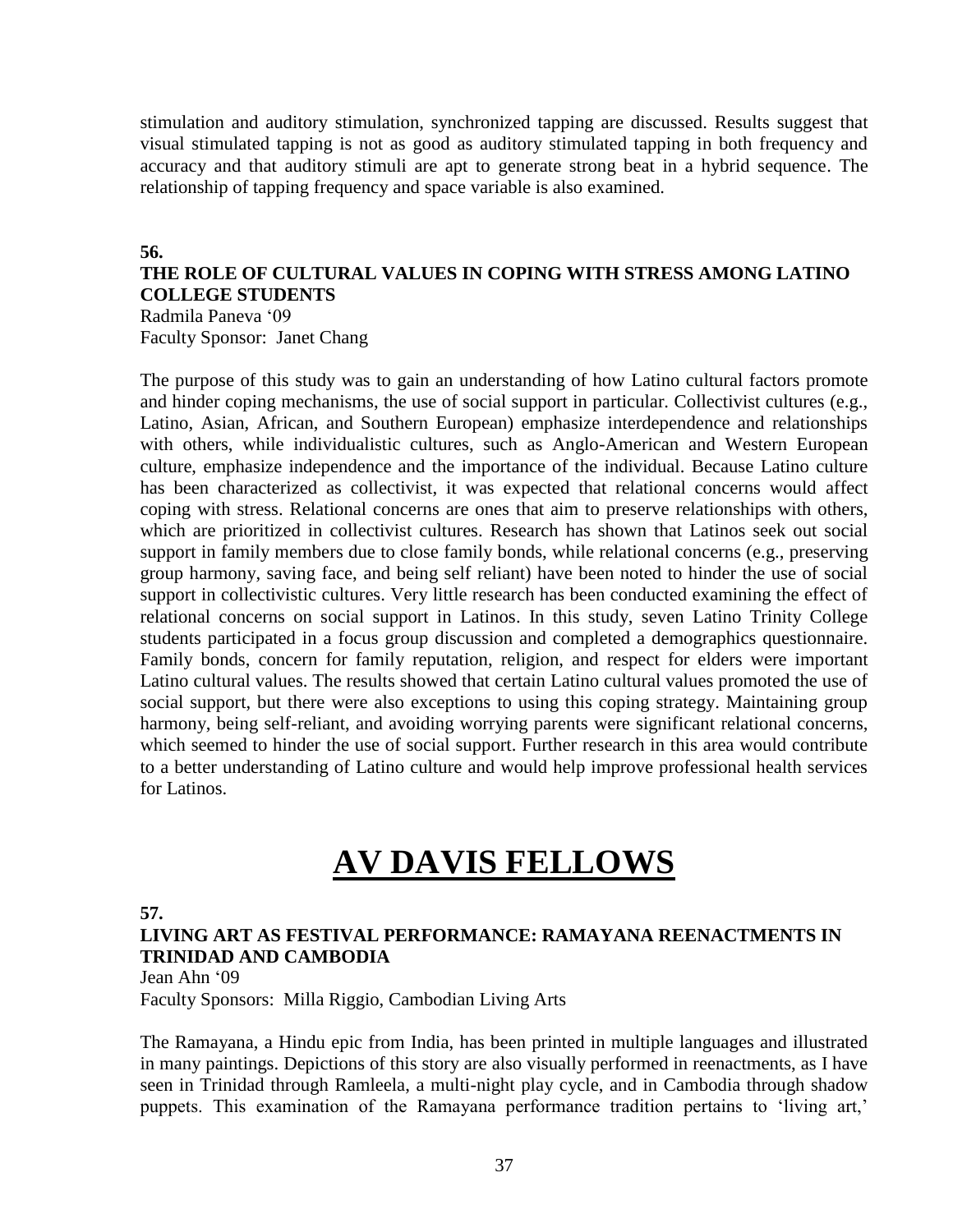defined by UNESCO as intangible, transient heritage, in that it is performed by human beings, but that represents part of a cultural legacy as surely as more tangible heritages. In developing a comparative study, I was able to link performances preserved in Cambodia to the diasporic Indo-Trinidadian traditions and Ramleela as performed in Ramnagar, India. After conducting background research at Trinity, I was able to continue research at the Cambodia National Library and the Center for Khmer Studies. As an artist-in-residence with Cambodian Living Arts, a project of World Education, I got in contact with three shadow puppet troupes: Ty Chien, Wat Bo, and Sovanna Phum. Despite being in Cambodia during the rainy season, which is the low season for the traditionally outdoor shows, I was able to see multiple performances. With a translator, I filmed interviews with masters and performers. While shadow puppetry has seen effects of tourism and preservation for what is 'traditional,' it also connects Cambodia to its ancient past since the Ramayana is carved into the walls of Angkor Wat. Conversely, through Ramleela, Indo-Trinidadians link Trinidad to their homeland in India and relate the story of Lord Rama's exile to their own 'exile' as indentured laborers. Further work will be directed towards my English thesis, which will analyze the literature that tells the story of the Ramayana and how it is visually translated into performance, supplemented with a documentary film and photo essay.

### **58.**

### **OLD NORTH: A HISTORIC CEMETERY IN DISTRESS**

Henry Arneth '10

Faculty Sponsors: Susan Pennybacker, Laura Knott-Twine, Hartford Preservation Alliance

Old North Cemetery, founded in 1807 is the third of Hartford's early burial grounds; it is the resting place for some of Connecticut's early politicians, Revolutionary War and Civil War veterans, African-Americans and home to Hartford's first Catholic burial ground.

Some people resting in this cemetery are: Frederick Law Olmstead, The Reverend Horace Bushnell, Daniel Watkinson, Daniel Wadsworth, John Colt, Mason Fitch and Alice Cogswell, William Wolcott Ellsworth and Samuel Bowles. In addition to the above mentioned, there are veterans from every war from the Revolutionary War to World War II—with many black Civil War soldiers and veterans (most from the 29th Connecticut Volunteers).

When I arrived at the cemetery to begin my work, it was completely overgrown and in a very distressed condition. Historic stones were beginning to crumble. The future looked bleak for this cemetery. To compound matters, a grass roots organization, the Clay Hill Improvement Organization, with no experience in historic preservation, took over the management of the cemetery shortly before my arrival.

During my time at the cemetery I saw accidental destruction of stones by the City of Hartford while mowing the overgrown grass, vandalism by parties unknown at this time, and littering by neighbors of the cemetery who not only use the space to pass through to the main street, but also druggies who retreat to the cemetery for peace and quiet while shooting up.

Some of that changed, however, when CREC (Capitol Region Education Council) sent eight local teens to help with our projects in the cemetery. I specifically worked with one teen and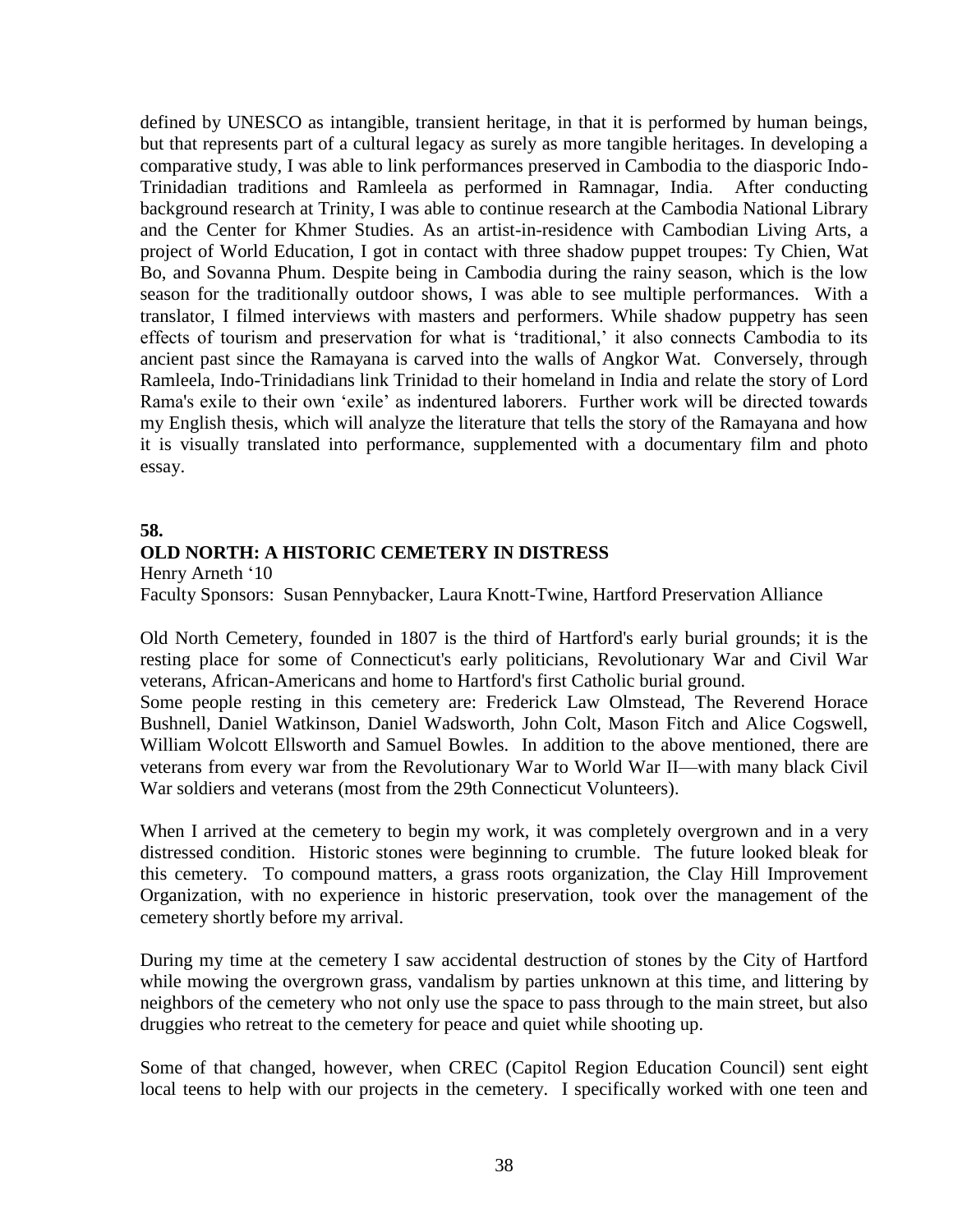with her assistance I have identified nearly two thousand graves. This identification includes inscriptions, photographs, condition issues, and any manufacturer's information that could be found on the stones themselves. I also worked on tracking down plot numbers for all of the identified graves.

As part of my work at the cemetery, I worked with the City of Hartford's newly formed Cemetery Group. This is a council of representatives from the seven historic cemeteries in Hartford as well as working under the auspices of the Hartford Preservation Alliance.

**59.**

# **TECHNOLOGY LITERACY IN THE MIDDLE OF THE WORLD: TRINFO CAFÉ'S INTERNET TECHNOLOGY TRAINING IN SÃO TOMÉ AND PRINCIPÉ AND IN HARTFORD**

Jason Azevedo '08

Faculty Sponsors: Carlos Espinosa, Ned Seligman, STEP UP (São Tomé and Principé Union For Promotion)

Since the introduction of the first personal computers in the mid-1970s, the lives of individuals around the globe have changed in ways incalculable. For developed countries, what has emerged is a world in which access to the Internet is a utility equivalent to heat, water, and electricity. In developing countries, the Internet and personal computers remain a luxury reserved for the wealthy and urban middle-class. Consequently, in the developing world, technology literacy is markedly low. Closing this technology gap is a complex endeavor. First, it involves providing free and subsidized computers to feed and augment emerging demand. Second, it involves providing technology training for new users, and in public and private schools. Finally, it involves training a network of technicians to maintain and repair broken computers.

São Tomé and Principé, the African microstate and former Portuguese colony, is one of many countries working hard to develop technology literacy and infrastructure. For my fellowship Technology Literacy in the Middle of the World I worked with the American NGO STEP UP (São Tome and Principé Union for Promotion) to bring technology education to young adults in São Tome. I spent June 3rd - 27th on the island training young adults in basic computer repair, software installation, and the use of office applications. For this endeavor I borrowed curriculum from Trinity's Trinfo Café and translated it into Portuguese. This curriculum was left with local teachers for future technology education. During my stay I was able to instruct over sixty young men and women in basic and intermediate computer literacy. I was also able to repair and restore ten computers used in a free Internet café run by STEP UP. Upon my return to Hartford, I worked at Trinfo Café promoting the café's services to Hartford's growing Brazilian community. In August, I taught a basic computer skills course to seven Brazilian and Portuguese adults from Hartford. The efforts to advance technology literacy in São Tomé and in Hartford continue. For more information, to volunteer, or to make a donation contact STEP UP at [www.stepup.st] or Trinfo Café at [www.trinfocafe.com].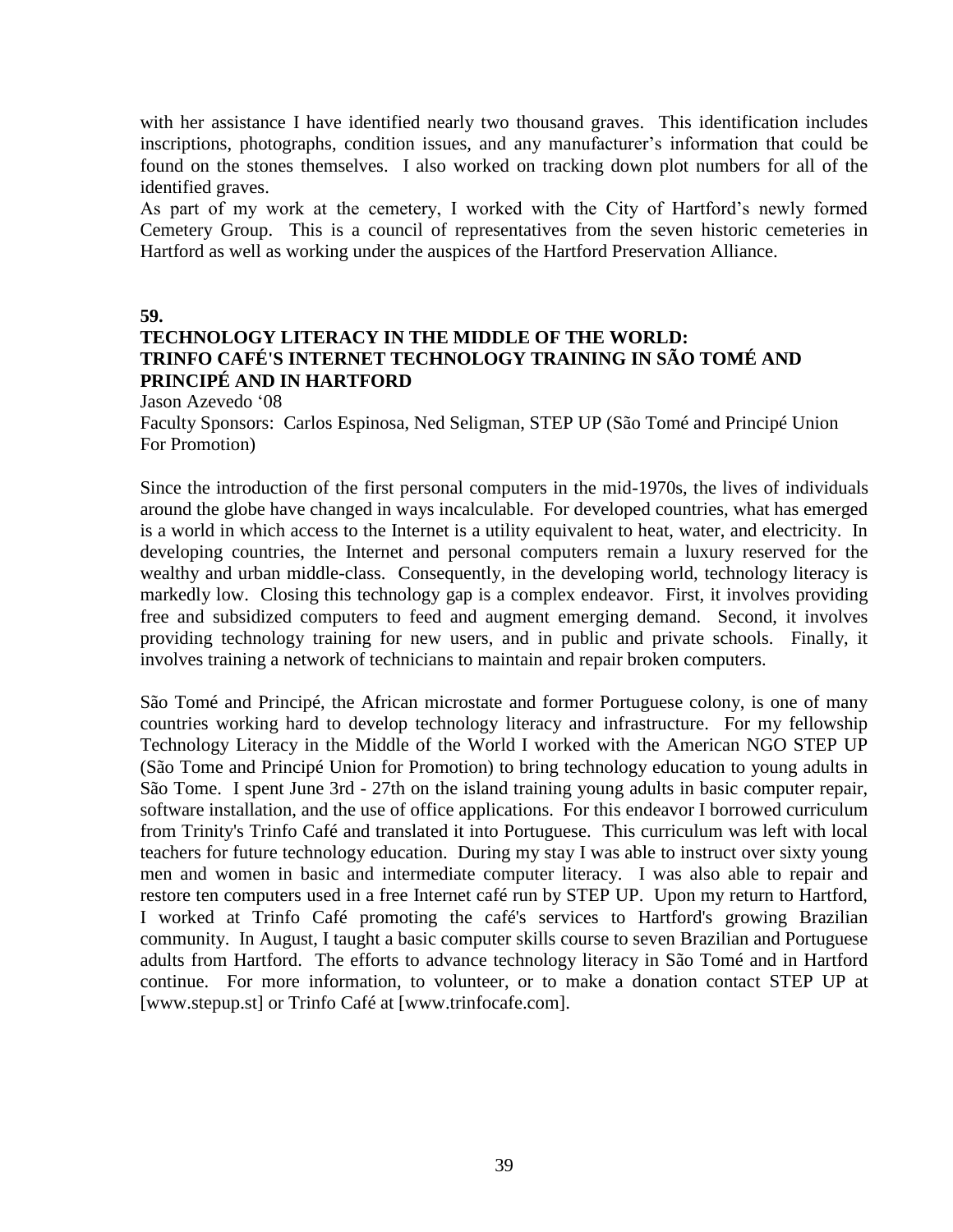# **60. RACIAL DISPARITY AND CONNECTICUT'S DRUG POLICY** Michael Blottin '10 Faculty Sponsor: Sonia Cardenas

The acute racial disparity in Connecticut's incarcerated population, one of the most extreme cases in the United States, is a matter of much concern. Although African Americans and Hispanics make up less than 25 percent of the general population, they constitute 70 percent of those incarcerated. In the case of the most common sentenced offenses, drug law violations, research indicates that Whites, African Americans, and Hispanics all violate the law at rates of negligible difference. Thus racial disparity produced by drug law enforcement is unwarranted. However, little research has addressed how Connecticut's drug policy produces racial disparity. As pronounced socioeconomic and demographic disparities divide Connecticut's communities along the same racial lines as its incarcerated population, this research analyzes the impact of Connecticut's drug policy on the state's many communities. To this end, Connecticut's substantive drug laws and enforcement policies were identified and their demographic impacts studied. All existing Connecticut-specific research data on racial differences in the criminal justice system was analyzed. This report finds that, although facially race-neutral, geographical enforcement and drug-free-zone laws have an unwarranted, racially-discriminatory effect. Further, racial disparity caused by the drug policy both exacerbates and is exacerbated by other socioeconomic and demographic disparities. Criminal justice policies that unjustly discriminate in effect, even if not in purpose, put great strains on all the state's communities, but cannot be addressed by United States law, because proof of intent to discriminate is required. International law addresses race-neutral laws that have a discriminatory effect. While a drug policy that emphasizes drug abuse rehabilitation and efficacy would produce less racial disparity, one must look beyond the criminal justice system, to the myriad of interactions between individuals, communities, and all state policies, if research is to effectively analyze discrimination.

### **61.**

### **AV DAVIS FELLOWSHIP: INTERNSHIP AT ACLU OF CONNECTICUT**

Ariana Davis '09

Faculty Sponsors: Sonia Cardenas, Andrew Schneider, Director of the ACLU of Connecticut

I spent the summer working for the ACLU of Connecticut. The Executive Director of the Connecticut branch of the ACLU, Andrew Schneider, served as an excellent mentor and advisor for the summer. I was a legislative intern, so I was primarily involved in writing articles for the upcoming newsletter and website, doing public outreach, creating charts on recent Connecticut legislation, and preparing for upcoming events the ACLU is hosting. In addition, I was able to work with the legal interns by meeting with inmates at prisons and jails all over Connecticut and writing up reports for the staff attorney. I read letters and files and helped evaluate the cases. My goal of working at the ACLU was to learn about advocacy and how action was implemented on both a national and local level. I hoped to be involved in the legislative and legal process of enforcing civil liberties in Connecticut. My goals were fulfilled and my opportunities surpassed my expectation.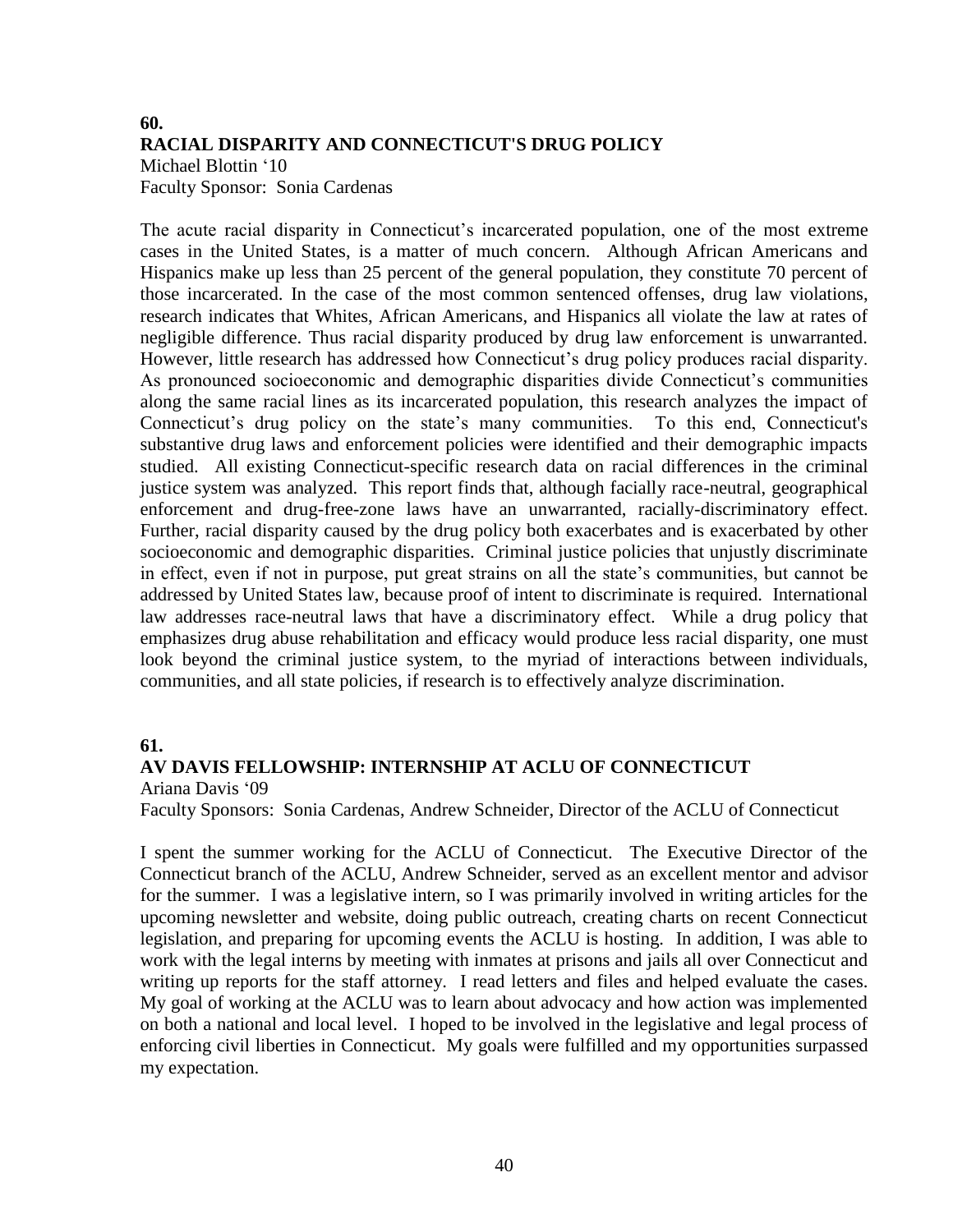# **62. POPULAR MOVEMENTS OF THE BOLIVARIAN REPUBLIC OF VENEZUELA** Dzheni Dilcheva '09 Faculty Sponsor: Luis Figueroa

The existing academic and journalistic discourse on populism and democracy in Venezuela tends to concentrate on Hugo Chavez's style and personality while overlooking the significance of the president's socio-economic policies and underestimating the role of the popular classes in the political processes. Chavez's supporters, commonly referred to as Chavistas, are largely misrepresented as the poor, uneducated, unorganized, and sometimes violent masses who blindly follow a charismatic leader.

In order to fill the void in theoretical and empirical data left by top-down analysis, I have employed a bottom-up methodology in my study that focuses on the actions and thinking of Chavista popular movements and individual activists. During 17 days of field research in Caracas, Venezuela, I conducted semi-structured interviews with representatives from various autonomous and state-initiated popular movements, ranging from community media, political groups, and urban culture collectives to governmental programs and institutions.

In my interviews with community organizers and activists I sought to explore the goals and stances of Chavista organizations—their internal structure, links to the president, and position with regard to the government's political agenda. Furthermore, I sought to penetrate the complex interactions between the autonomous organizations of the popular sector, the state and state-sponsored movements.

My findings counter popular misconceptions about Chavista movements in two important aspects. First, popular urban activists are characterized by political sophistication, high levels of social consciousness, genuinely democratic goals and methods, and autonomous identities grounded in community ties and historical struggles. Second, links to the state – of financial, organizational, or ideological nature—do not undermine the movements' potential to bring about social transformation. In fact, the Venezuelan example shows that the alliance between popular movements and a progressive government can serve as the driving force to deepen democracy, extend citizens' rights and public power to the whole population.

### **63. THE POWER OF ART IN EDUCATION: MOVEMENT, CONTROL, AND THE FUTURE** Cagney JeanBaptiste '08

Faculty Sponsor: Judy Dworin

Art in education expresses art as a means to survive as human beings and to preserve culture. It gives a voice and vision to new ideas and provides a different language of seeing and understanding the world that words and logic can't simply express. Arts power to increase one's learning ability and promote a unique way of learning was demonstrated with a group of 6 and 7 year olds. The students were given movement/dance as a tool to project into their future. With dance each student articulated what their future goals and professions are, developed a strategy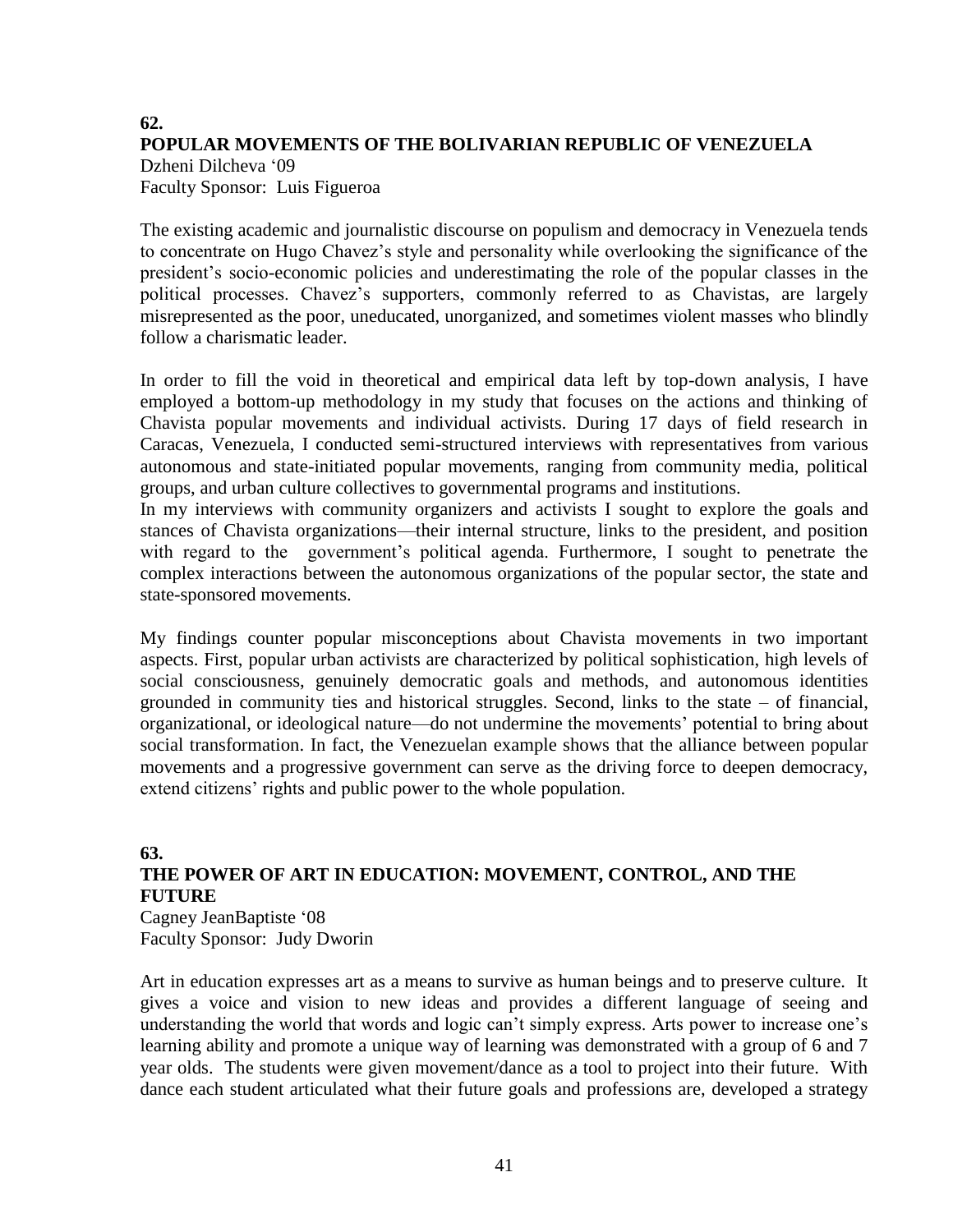of how they would reach these goals, and created a dance piece that expressed triumph through the face of adversity. The students used art as a means to plan out their dreams and realize there would be obstacles, however with hard work and determination they will be victorious. Arts education makes a tremendous impact on the developmental growth of every child and has been proven to help level the "learning field" across socio-economic boundaries. Arts education has a measurable impact on at-risk youth in deterring delinquent behavior and truancy problems while also increasing overall academic performance among those youth engaged in after school and summer arts programs targeted toward delinquency prevention. I have concluded that art in education encouraged the students to take risks, cooperate, problem solve, and work together.

### **64.**

## **HARTFORD'S ARTS AND CULTURAL INSTITUTIONS AS CIVIC AND ECONOMIC ENGINES**

Michael Magdelinskas'11, Julianne Garbarino '11 Faculty Sponsor: Andrew Walsh

Arts and Cultural institutions are well established in Hartford, as the Places Rated Almanac "ranked Hartford among the top 6 percent of North American cities for arts and culture; and noted economist Richard Florida picked Hartford as one of the 'Top 20' best places to live, work, start a family and have fun in the U.S. However, Hartford is a city in constant flux, whose arts institutions are constantly adapting to the changing social and economic climates. As such, we set out to find out how the numerous institutions are dealing with current depressing economy as well as making strides to engage the community and increase attendance.

Furthermore, we studied the national trends regarding the use of arts and culture venues as economic stimuli. These include the creation of arts districts, performance festivals, and the publishing of economic reports to garner public attention. As these tactics are critical components in urban revitalization strategies, their benefits are widely debated. However, we have taken care to present both the point and the counter point to each tactic presented.

All this leads to our final conclusion that the "creative class," one required for economic success by Richard Florida, may be an important component but clearly is not the end-all be-all as evident from the current state of Hartford and its surrounding community.

### **65.**

## **AN EXPLORATION OF THE HOMELESSNESS PROBLEM IN HARTFORD, CT AND HARARE, ZIMBABWE**

Christine Mwaturura '09 Faculty Sponsor: Diane Zannoni

The aim of this paper is to explore two different causes of homelessness in two very different cities in the world: Hartford, CT and Harare, Zimbabwe. This paper will also explore some of the initiatives that have been taken to mitigate the homelessness problems in these two cities. The paper shall be divided into two sections with each section having a sub-section. The first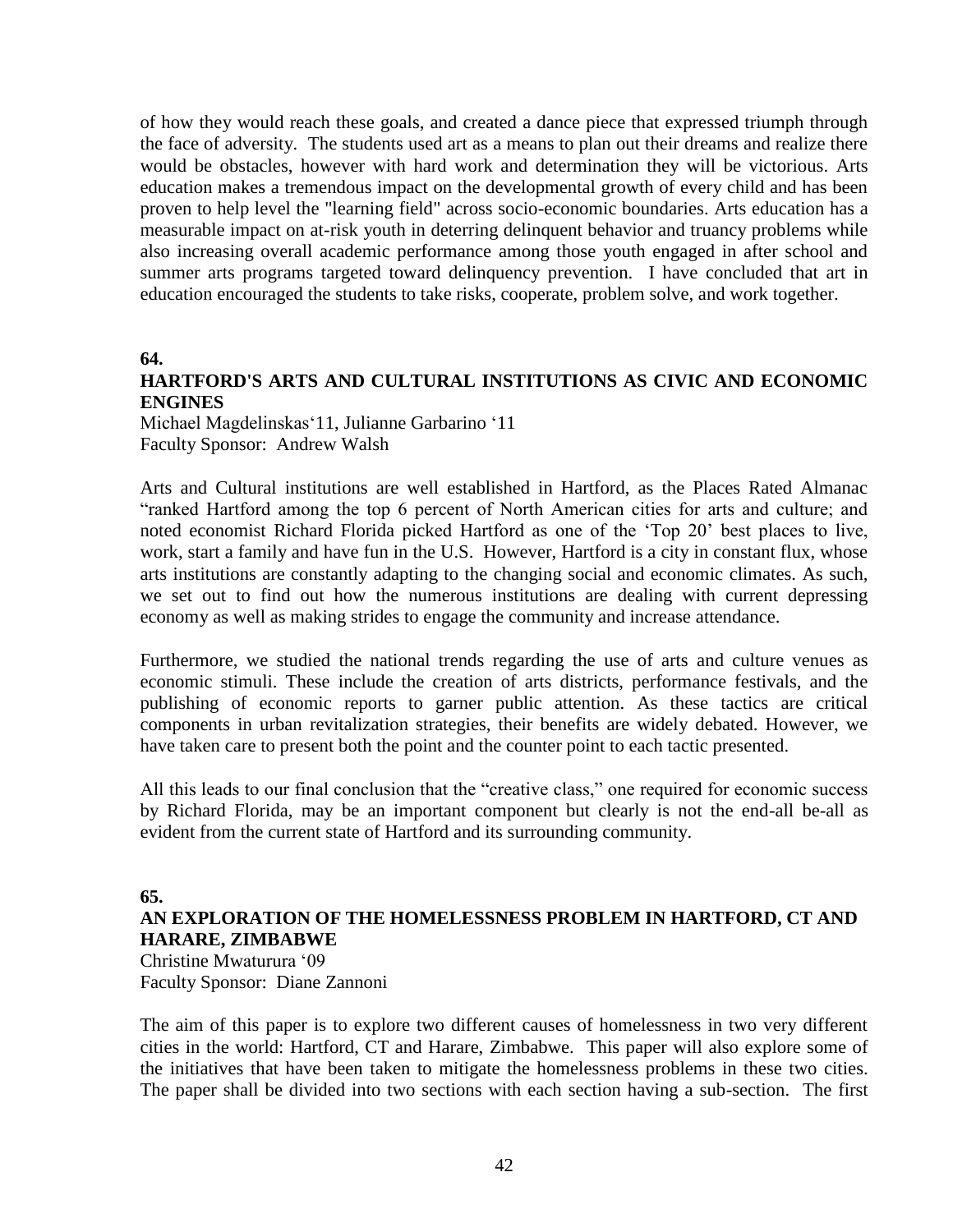section shall focus on the role that exclusionary zoning practices in Connecticut's suburbs has had in keeping housing costs and housing development costs high in the suburbs, which has exacerbated the homelessness problem in Hartford. This section's sub-section shall give a description of the relatively recently passed legislation: the HOMEConnecticut statute, as an avenue to creating more affordable housing options in Connecticut's suburbs by providing incentives to municipal governments to practice inclusionary zoning policies. The second section of this paper shall discuss the heated topic of the political land issue in Zimbabwe, which has resulted in many of Zimbabwe's farm workers becoming homeless, and the role that the economy has had in exacerbating homelessness in Harare. This section's sub-section, shall describe some of the efforts being made by NGOs and cooperatives to try reach solutions to the homelessness problems in Harare.

### **66.**

**A DREAM…** Bryan Quick '10 Faculty Sponsors: Michael Preston, Michael Lenaghan, TheaterWorks Production Manager

My community fellowship was spent at TheaterWorks in downtown Hartford. Working for both Michael Lenaghan (the companies Production Manager) and Jacques Lamarre (the Marketing Director), the power of theater as a tool for social change became an overwhelming reality for me. While doing outreach to members of the Hartford community, ranging from religious leaders to elected officials, it became apparent to me that the arts and particularly the performing arts offer the community a chance to come together and collective question their culture and the world around them. Initially hoping to learn a little bit about how a professional theater works (no pun intended), I found myself deeply compelled to examine theater as, what Augusto Boal calls, a "weapon for the people." As the end of my internship was approaching, I had secured a number of individuals to come to our opening night performance and talk-back discussion for our show "No Child…" The show examines the contemporary public education system in the inner-city. Guests who had confirmed that they would be coming included, Hartford Mayor Eddie Perez, the Sheff Movement (devoted to equality in public schools), various church leaders, and prominent individuals in the community. The opening night was a huge success, and has since spawned a dialogue in the community about the state of our public schools. As a result of our outreach, I began to research plays that critiqued society in a variety of different ways. The final product is a one-act play, entitled "A Dream…" which examines the various social issues I was confronted with this summer: race, class, and governmental responsibility.

# **67. INDIGENOUS VOICES OF CONNECTICUT**

Lee Mixashawn Rozie '12 Faculty Sponsor: Eric Galm

To secure indigenous perspectives on the current state of affairs as to who we are, how we see the world and what the future may hold. Though seemingly simple questions, to get honest answers it was clear that traditional ethnological modes of "interrogation" are generally geared to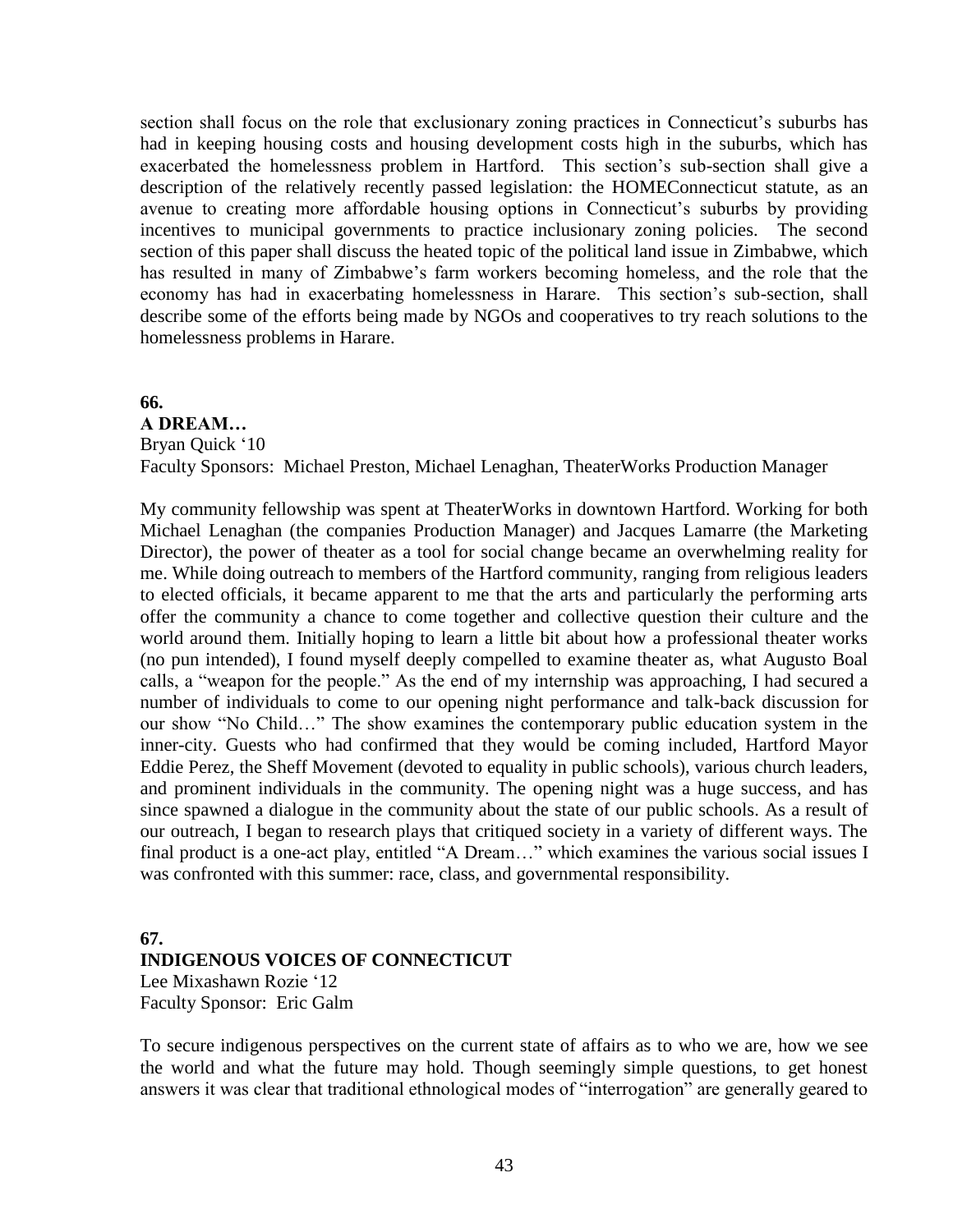foreign or academically unsophisticated or "primitive" people, and could be awkward when dealing with Native people from a socially and technologically advanced place like Connecticut. Therefore I chose to let the subjects speak freely about four categories. I chose to interview natives recognized, unrecognized, indigenous and non indigenous from the unemployed to president of the state senate. Using a camcorder and choosing casual settings I strove to create a comfortable atmosphere and pose simple questions allowing space for the subjects to give extended responses. This method was used, as Native people here often do not respond to detailed interrogation. Some questions, like those dealing with "sovereignty" I posed only to subjects with definite experience on sovereignty issues. I also did not ask questions about spirituality, as many people might be offended with such inquiries. While I did manage to interview a wide range of "Indians" there were a number of knowledgeable people who did not want to be interviewed, because they felt that the "mainstream" society already knows too much (and too often misuses what "it" discovers) and the universal response was simply, "fuckum." As an investigator I was careful to be respectful and inquisitive at the same time walking a fine line between scientist and Native, maintaining my balance. I hope to continue this study as it opened up many question for me personally, and think you will find that there is much about Naïve people here in Connecticut that will surprise and enlighten you.

#### **68.**

# **MY INTERNSHIP WITH THE HARTFORD ADVOCATE: RECONSIDERING THE HARTFORD STIGMA**

Megan Schlichtig '10 Faculty Sponsor: Irene Papoulis

The city of Hartford carries a stigma in the Trinity College community. A significant portion of the college remains reluctant to leave the campus boundaries due to Hartford's allegedly extreme levels of crime and poverty. In an effort to explore this stigma and discover whatever truth it might hold, I spent a total of three hundred and fifty hours in the Hartford community interning at *the Hartford Advocate*. My position as an editorial intern allowed me to work in the heart of the city and immerse myself in it on a regular basis. I frequented police stations, interviewed Hartford residents and workers, attended various city events, and familiarized myself with venues in the area. At the end of my project I wrote a total of three full length pieces in which I depicted and analyzed my experience. While ten weeks was hardly enough time for me to fully understand the complicated dynamics of Hartford, it did help me to better understand the city and as such know how to interact with it on a safe level. It is unjust to call Hartford a safe city or an unsafe one. Its true nature lies somewhere in the middle; ultimately it is up to Trinity students to learn how to navigate it with sense and caution. Only then will they discover its treasures.

Also, I had to select my faculty sponsor's area of study in order to submit it; I said "Educational Studies" because that was the closest I could find, but my professor is in fact an English professor. I wasn't sure if you could make "English" an option?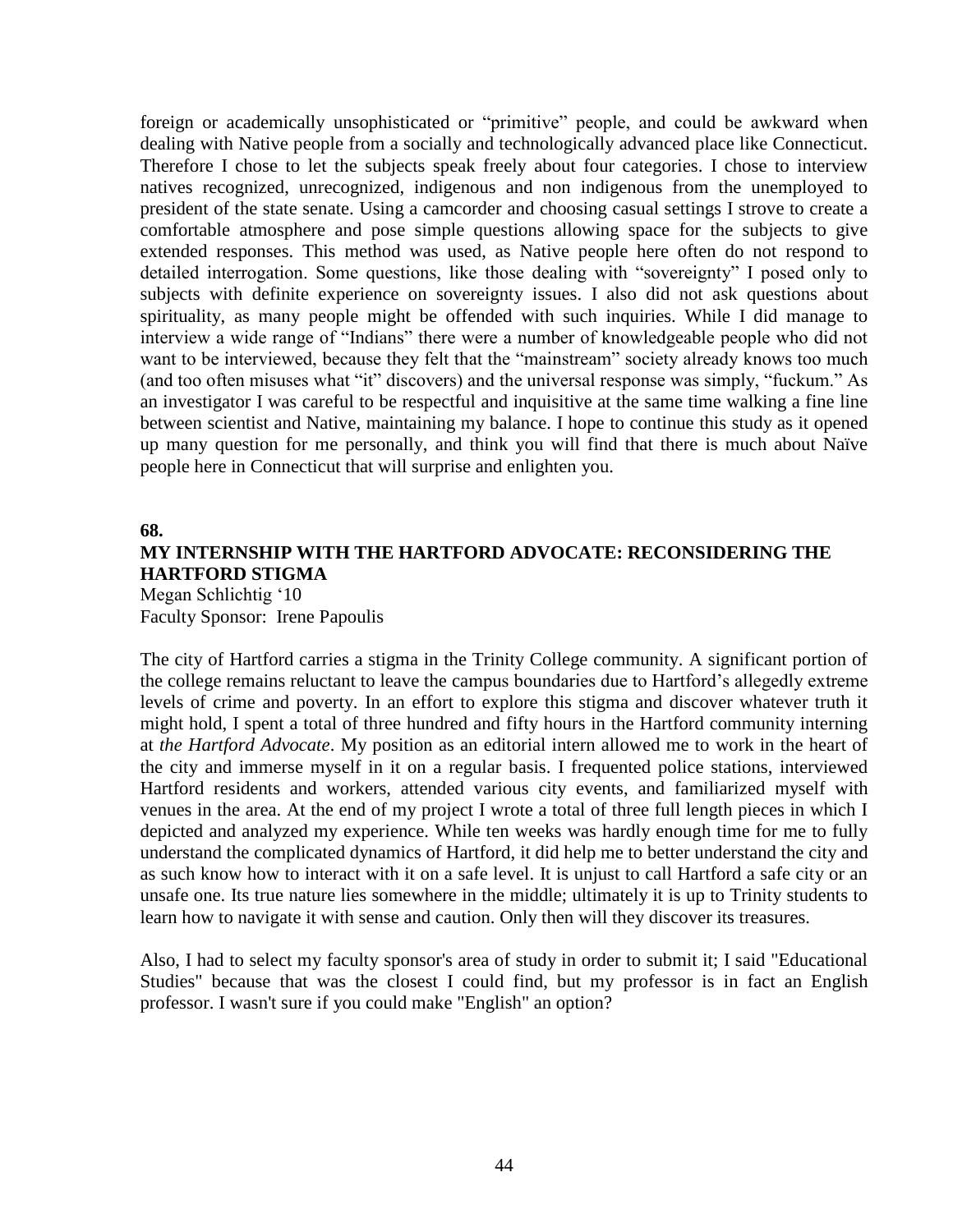### **69. THE IMPACT OF IMMIGRATION ON THE ECONOMY OF HARTFORD PRE AND POST 9/11** Madai Velez '09

Faculty Sponsor: Anne Gebelein

A drastic change on the emphasis placed on immigration after 9/11 lead me to hypothesize that the restrictions placed on immigrants, would lead to a decrease in the number of migrants overall. This lack of immigration would have a negative impact on the economy of Hartford because it would be deficient in cheap labor in the service industry.

The research consisted of interviewing a total of twenty five Hispanic immigrants in Hartford on two aspects: the anecdotal, where the participants told their stories on their migration and their development as a resident of Hartford, and the economical, where they explained how and where they invest their income. The participants ranged from business owners to house wives and the ages from sixteen to forty three.

One direct impact was the strict distribution of drivers' licenses. Most of the immigrant men work in construction and landscaping which require commuting long distances. After 9/11, the requirements to obtain a license became stricter and consequently, many workers could miss up to two months of employment. Another result was how immigrants utilize their savings. Construction and landscaping are both occupations where the period of work is inconsistent. Therefore, the immigrant worker must save enough money for when there is no work available or for a possible deportation. A positive impact on the economy of Hartford is the readiness of business owners to cater to this increasing population by supplying certain products.

In conclusion, it can be said that the number of immigrants that come to the United States is increasing at a decreasing ratio. Therefore, the supply of cheap labor will remain and the overall cost of immigration is less than the benefit. Further education on this issue will be conducted through an exhibition on the Broad Street Gallery.

# **70. HOUSE STYLES OF HARTFORD**

Yuwei Xie '11 Faculty Sponsors: Kathleen Curran, Laura Knott-Twine, Hartford Preservation Alliance

This summer I worked for Hartford Preservation Alliance, a non-profit organization that is devoted to the preservation of historically significant buildings inside the City of Hartford. My internship is a ten-week long one and my job mainly consists of doing surveys of houses in Hartford, archival work, map coloring, assisting in the event planning and setting up and other office work. To conduct surveys of the houses, we traveled to the streets of Hartford and gave each house a rating and marked its material. Afterwards, we entered them into the database and colored the houses on the map to specify the material it's made of. Archive work required us to read through the materials and then categorize them. Occasionally we went on tours of the city of Hartford and our mentors would give us extensive information on the city. Through interning for